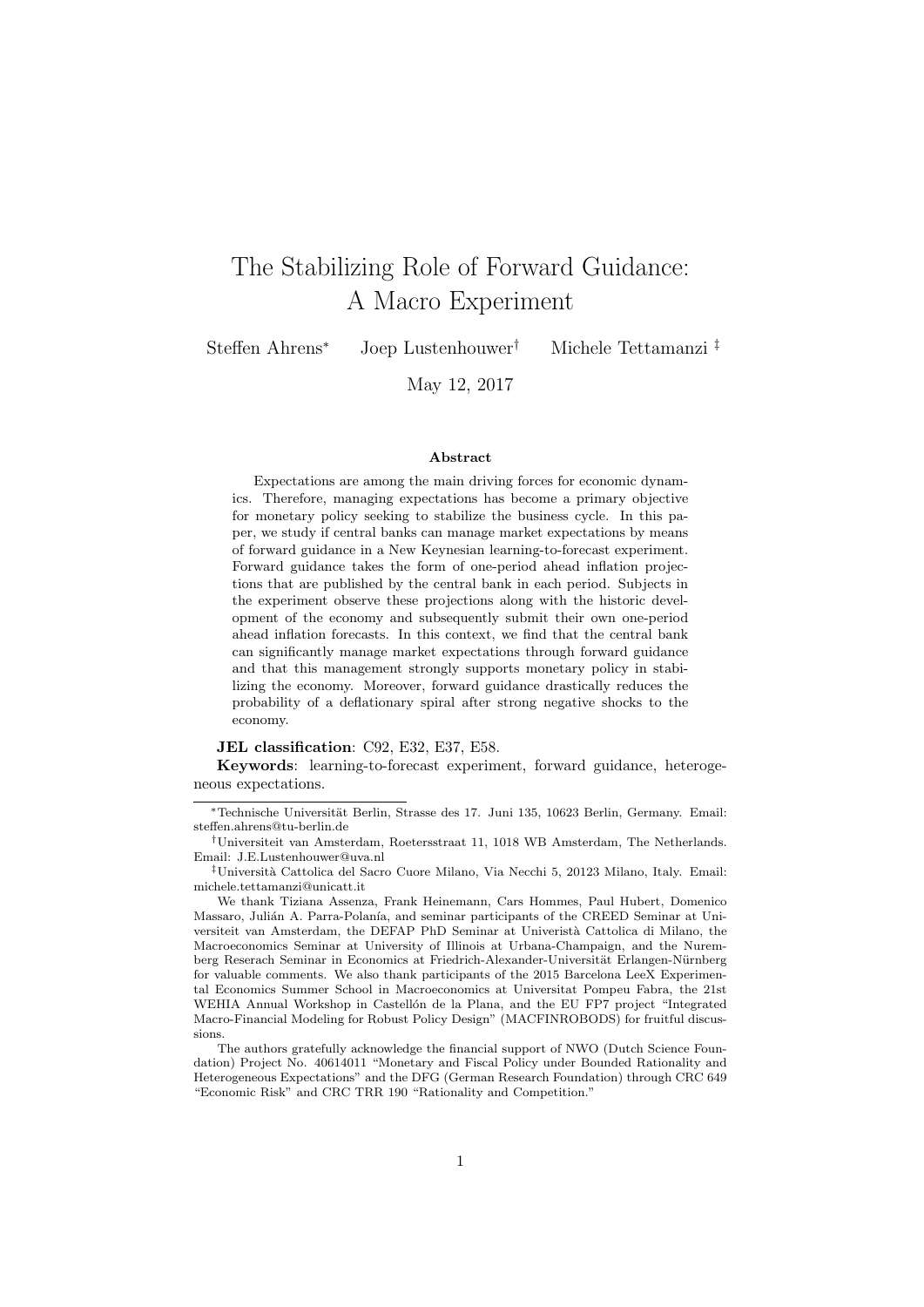### 1 Introduction

In economics, expectations can be seen as one of the main driving forces for economic dynamics. As Hommes (2011) puts it, "individual expectations about future aggregate outcomes are the key feature that distinguishes social sciences and economics from the natural sciences. Daily weather forecasts, either by the public or by experts, do not affect the probability of rain." Therefore, managing market expectations has become a primary objective for economic policy makers seeking to actively influence the economic development.<sup>1</sup>

For monetary policy makers, market expectations not only determine the effectiveness of their main conventional monetary policy instrument (i.e., the short-term nominal interest rate) in normal times; they are also central to the transmission of unconventional monetary policy (e.g. quantitative easing and forward guidance) when the short-term nominal interest rate is restricted by the zero lower bound (as we currently witness in many of the leading industrialized economies). So it has come that central banks worldwide have become increasingly communicative, providing the public with detailed information about their views of monetary policy and the fundamental factors driving their monetary policy decisions (Blinder et al., 2008).

A pivotal aspect in this regard is the central bank practice to publish inflation projections. This practice, which qualifies as a tool of forward guidance,<sup>2</sup> intends to provide superior information about future macroeconomic developments to the private sector and thereby to reduce private-sector uncertainty (Campbell et al., 2012). But central banks may also use this tool to strategically influence private-sector expectations by intentionally over- or underreporting the projected level of inflation (Gomez-Barrero and Parra-Polania, 2014; Charemza and Ladley, 2016; Jensen, 2016). Independent of the central banks' motive to publish inflation projections, ample empirical evidence reveals that this practice considerably impacts on private-sector expectations (Hubert, 2014, 2015a,b).

While the publication of central bank inflation projections might be a powerful tool for private-sector expectations management, the central bank must consider its effects on the endogenous credibility of future central bank inflation projection<sup>3</sup> (Blinder, 2000). Publishing accurate inflation projections strengthens the central bank's reputation as a good, accurate forecaster but deters the central bank from the ability to steer private-sector expectations into a different direction if preferred. Conversely, strategic inflation projections might allow the central bank to steer private-sector expectations, but may be damaging to credibility if they systematically over- or underestimate inflation. Thus, the

<sup>&</sup>lt;sup>1</sup>See, for instance, the speech held by Janet Yellen at "The Elusive 'Great' Recovery: Causes and Implications for Future Business Cycle Dynamics" (60th annual economic conference) on October 14, 2016.

<sup>2</sup>There is no official definition of forward guidance. Commonly, forward guidance is understood as a (commitment to a) projected path of the nominal interest rate. This understanding of forward guidance is, however, very restrictive. In this paper, the term "forward guidance" refers to the rather vague concept of Delphic forward guidance as defined by Campbell et al. (2012). According to Campbell et al. (2012), (Delphic) forward guidance publicly states a forecast of macroeconomic fundamentals and the likely future course of monetary policy. As we show below, in our experiment, this form of forward guidance can be approximated by public central bank inflation projections, as they convey information also about the expected future interest rate.

<sup>3</sup>Throughout this paper, the term credibility refers exclusively to the central bank's inflation projections, and not to the central bank as the monetary authority.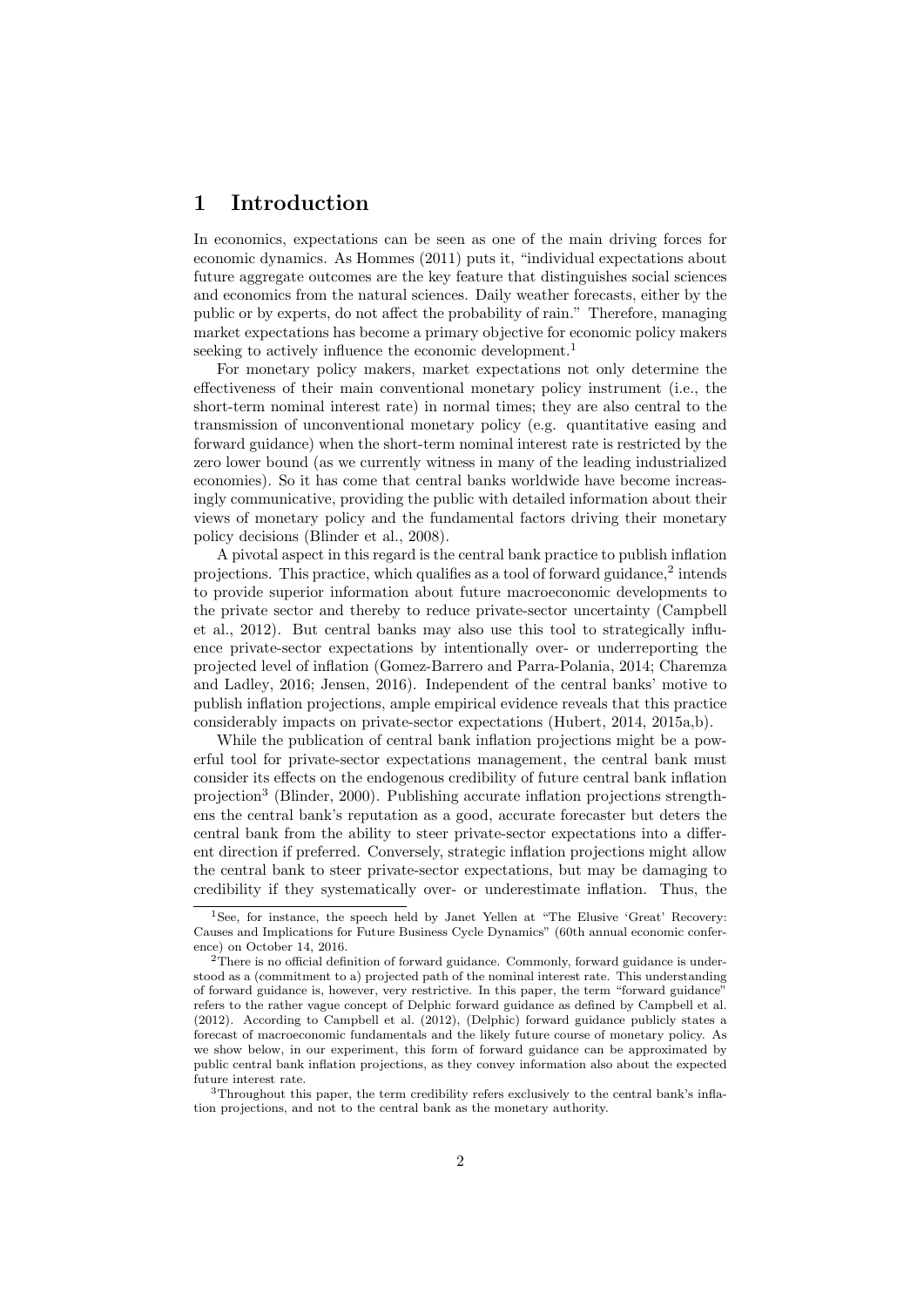central bank faces the risk of diminishing its ability to strategically influence private-sector expectations in the future. This trade-off between short term gains and potential long term losses raises the question how the central bank's ability to manage expectations via publishing inflation projections depends on the credibility of the central bank forecasts and how in turn credibility depends on the central bank's past forecasting performance.

In this paper, we study to what extent the central bank can influence economic activity through market-expectations management via the publication of (strategic) official central bank inflation projections<sup>4</sup> , i.e., by using forward guidance, both in normal times and in times of severe economic stress (i.e. periods where there is a high probability of the zero lower bound on the nominal interest rate becoming binding), and how this influence depends on the endogenous degree of credibility given to the central bank projections by the private sector.

The analysis is conducted by means of a laboratory experiment. For the question at hand, a laboratory experiment has several advantages over traditional empirical or theoretical approaches.<sup>5</sup> First, it allows us to study the expectation formation process of the subjects and its interaction with monetary policy design, without having to rely on prescribed expectations formation processes, as e.g., rational or adaptive expectations. Second, we are able - in a very natural way - to depart from the representative agent hypothesis commonly put forth in macroeconomics and to allow for substantial heterogeneity. Finally, we can control the subjects' incentives and information sets in the laboratory.

The underlying economic environment of the experiment is given by a standard forward-looking New Keynesian model. The experimental task for the subjects is a learning-to-forecast experiment as pioneered by Marimon and Sunder (1993). All but one subject are "professional forecasters" in the private sector who are asked repeatedly to form one-period ahead expectations about future inflation, having only a limited understanding of the true data generating process. The remaining subject is assigned the role of the "central bank forecaster." Apart from the control treatment, at the beginning of each period the central bank publishes an official one-period ahead central bank inflation projection. Depending on the treatment, this public central bank inflation projection is produced either by the central bank forecaster or by a computerized algorithm. In any case, the central bank is provided with superior information that can be used in the forecasting process. Professional forecasters are presented with the public central bank projection before they submit their own inflation forecasts.

<sup>4</sup>The focus on the publication of inflation projections rather than interest rate projections is motivated by the work of Ferrero and Secchi (2010), who study the effect of different central bank communication strategies in a standard New Keynesian model when agents are learning. They find that the communication of interest rate projections can be destabilizing, while the communication of inflation projections is stabilizing. Although, the model attributes a stabilizing role also to output gap projections, we choose to abstract from output gap projections entirely based on institutional and empirical grounds. Institutionally, it is inflation stabilization which has traditionally been the core mandate of many central banks. Empirically, the relationship between output gap predictions and private-sector expectations is rather vague. E.g., in the United States, the FOMC's central bank output gap projections neither have an informational advantage over private-sector output gap forecasts (Romer and Romer, 2000), nor do they significantly influence private-sector output gap expectations (Hubert, 2014).

<sup>5</sup>For a thorough discussion about the potential advantages of laboratory experiments for the conduct of monetary policy analysis, see Cornand and Heinemann (2014).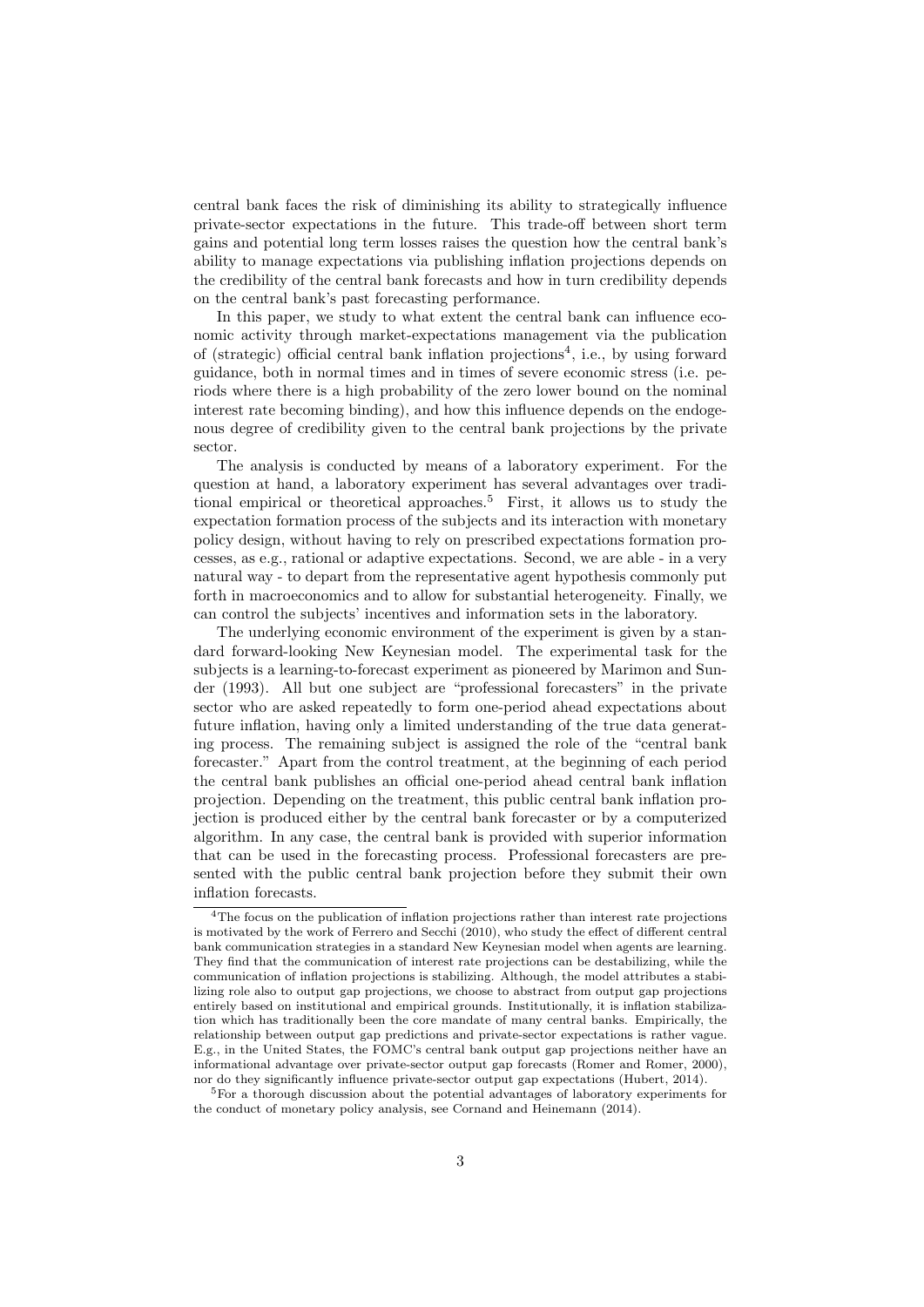The novelty of the proposed experiment is that, through a series of different treatments, we can study the impact of (strategic) forward guidance on the subjects' expectation formation process and the resulting dynamic evolution of the underlying theoretical economy. We are mainly interested in answering the questions: if a central bank can influence or even manage private-sector expectations via the publication of (strategic) central bank inflation projections in such a laboratory environment, if such expectations management can successfully be applied as an additional monetary policy instrument to stabilize the economy in normal times and in times of severe economic stress, and how effectiveness of forward guidance depends on the endogenous degree of central bank credibility.

For normal times, we find that the publication of inflation projections strongly affects private-sector expectations. Instead of simply following trends, under forward guidance subjects put a large weight on the public inflation projection when forming their expectations about future inflation. We show that the macroeconomic consequences of this influence depend on the quality of the published projection. Reasonable, informative public projections act as focal points which decrease the dispersion among individual professional forecasters and increases their forecasting performance. They stabilize the economy, i.e., they unambiguously mitigate the mean squared errors of the fundamentals by bringing the economies faster and closer towards the steady state and by reducing the volatility of inflation, output, and the interest rate.

In times of severe economic stress, the publication of optimistic central bank projections reduces the risk of deflationary spirals. Noisy inflation projections, by contrast, are generally harmful to the economy as they unleash disturbing forces which give rise to more dispersed and less precise individual privatesector forecasts. Finally, credibility of central bank inflation projections, at least in times of severe economic stress, seems to be of minor importance for the stabilizing role of forward guidance.

The paper is organized as follows. Section 2 reviews the relevant literature. Section 3 describes our experimental design. In Section 4 we study the influence of forward guidance on economic stability and the dynamic performance of inflation expectations. Section 5 analyzes the expectation formation processes of the subjects, and Section 6 briefly discusses central bank projection credibility and its interaction with forward guidance. Finally, Section 7 concludes.

# 2 Related Literature

Laboratory experiments on monetary policy have become increasingly popular in recent years (see Cornand and Heinemann (2014) for a survey). A considerable fraction of this newly developed literature deals with learning-to-forecast experiments in New Keynesian models. Adam (2007) shows that in such an environment subjects expectation formation process generally fails to be rational, but can rather be described by simple forecasting rules based on lagged inflation. Pfajfar and Zakelj (2014) and Assenza et al. (2013) study the expectation formation process of the subjects and its interaction with conventional monetary policy design. They find a stronger mandate for price stability to better stabilize private-sector expectations and thereby the economy. Kryvtsov and Petersen (2015) show that much of this stabilizing power is through the effect on private-sector expectations. Close to the zero lower bound, however,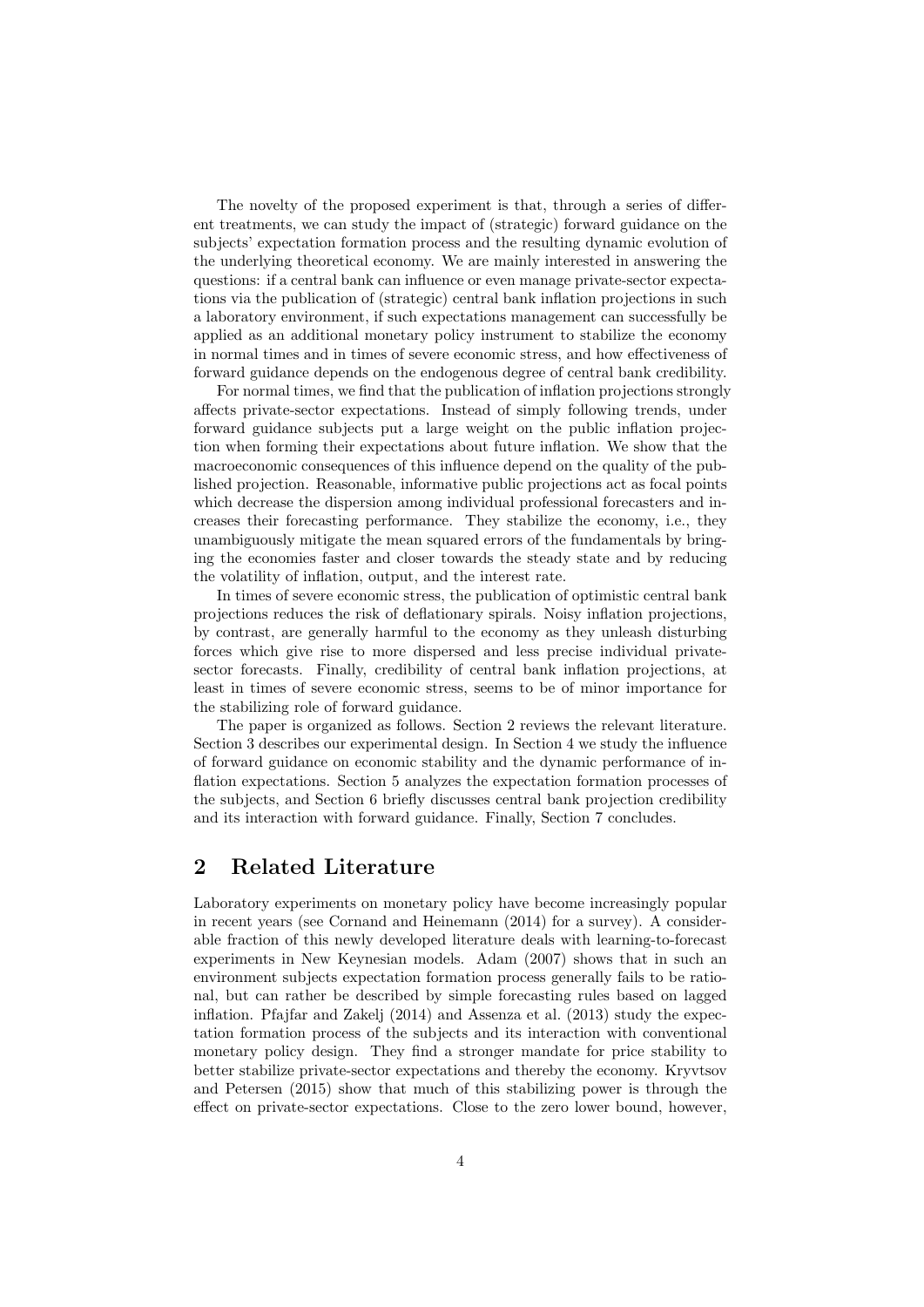Hommes et al. (2015) find that conventional monetary policy is generally not very effective in stabilizing the economy and insulating it from the risk of falling into an expectation driven liquidity trap.

The effects of forward guidance on economic stability in New Keynesian learning-to-forecast experiments are mixed. While Cornand and M'Baye (2016a,b) find that the communication of the central bank's inflation target can reduce the volatility of the economy in normal times, Arifovic and Petersen (2015) find that it does not provide a stabilizing anchor in crisis times, e.g. in a liquidity trap. Mokhtarzadeh and Petersen (2016) find that providing the economy with the central bank's projections for inflation and the output gap stabilizes the economy, while Kryvtsov and Petersen (2015) find that providing the expected future interest rate path diminishes the effectiveness of monetary policy in stabilizing the economy.

The contribution of this project to the literature is twofold. First, we analyze the stabilizing role of central bank forward guidance in the form of inflation projections in normal times and in times of severe economic stress. Publishing inflation projections is common practice for central banks, but has yet received very little attention in the context of New Keynesian learning-to-forecast experiments. To the best of our knowledge, the only exception is Mokhtarzadeh and Petersen (2016). Second, we investigate how the central bank's effectiveness to influence expectations depends on its endogenous degree of credibility.

The papers closest to ours are Mokhtarzadeh and Petersen (2016) and Goy et al. (2016). Mokhtarzadeh and Petersen (2016) also study the effect of public central bank projections on expectation formation, future credibility and the stabilizing role of forward guidance in a New Keynesian learning-to-forecast experiment. Yet there are substantial differences in the methodology. Mokhtarzadeh and Petersen (2016) study the publication of a larger set of macroeconomic projections comprising five-period ahead projections of inflation, the output gap, and the nominal interest rate. The projections are generated by a computerized central bank that assumes agents to form expectations rationally or adaptively. The current paper focuses on the publication of one-period ahead inflation projections, i.e., we abstract from output gap and interest rate projections. The inflation projections in this paper are generated either by a student subject who does not have to follow any specific expectation formation mechanism, or by a computerized algorithm that assumes that agents form expectations according to a Heuristic Switching Model as presented in Assenza et al. (2013). The perhaps largest difference between the two studies arises from the motive for forward guidance. Mokhtarzadeh and Petersen (2016) study the stabilizing role of informative forward guidance, whereas the present paper studies the stabilizing role of strategic forward guidance in normal times and at the zero lower bound. Goy et al. (2016) present a theoretical analysis under learning - instead of a laboratory experiment - of central bank forward guidance in a New Keynesian model with zero lower bound and boundedly rational and heterogeneous agents. Despite the differences in methodology, the general conclusions of Mokhtarzadeh and Petersen (2016), Goy et al. (2016), and this paper are reconfirming. All three contributions find that the publication of inflation forecasts is a helpful tool to anchor private sector expectations and to stabilize the economy.

The experimental setup mainly follows the work by Assenza et al. (2013), with two major differences: (i) subjects face a public central bank projection which they can utilize in forming their own expectations and (ii) output gap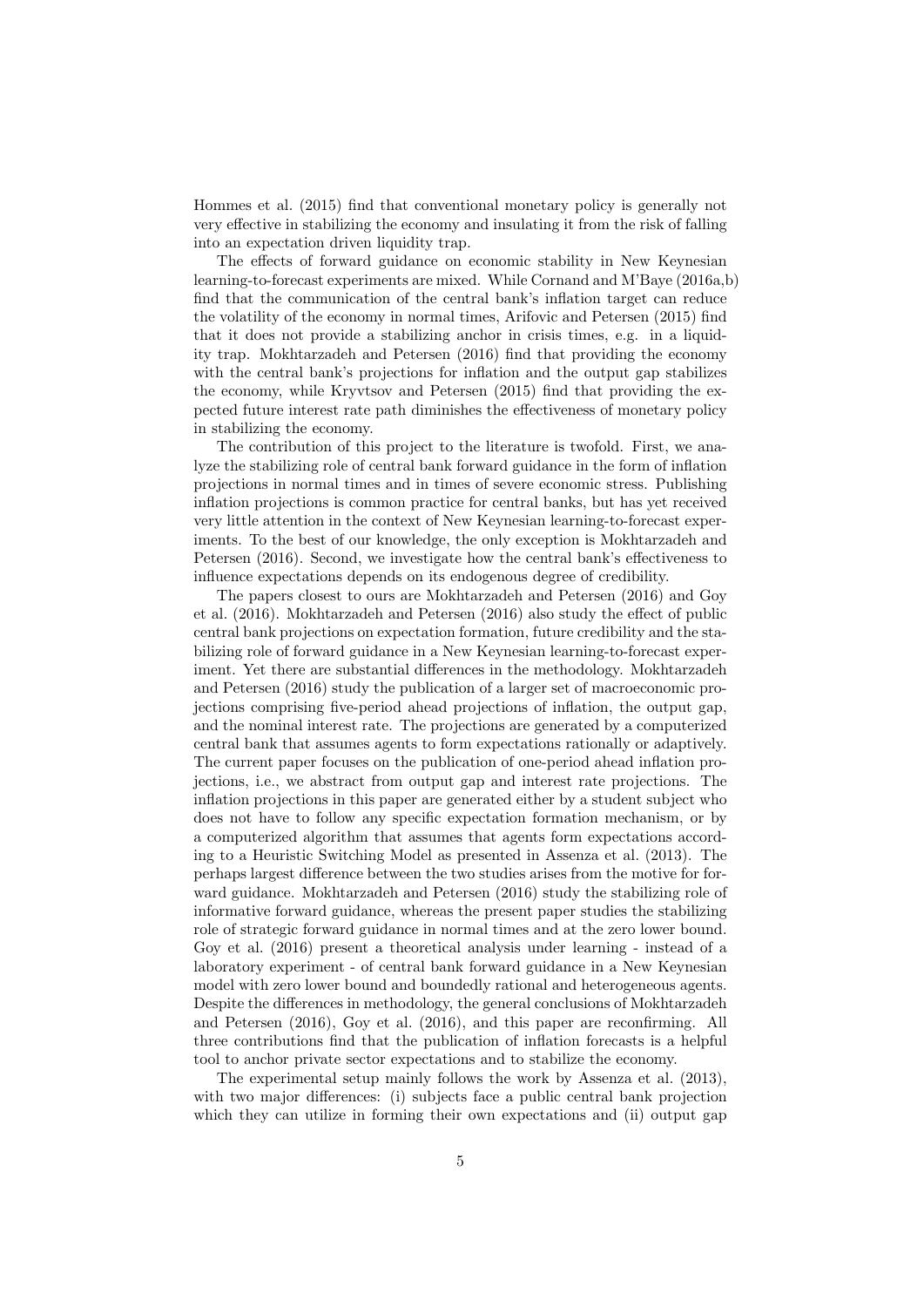expectation are not subject-based but model-based. The latter assumption is made in order to keep the experimental task for the subjects simple and to focus this study entirely on inflation expectations. Output gap expectations are endogenously determined by the model following a Heuristic Switching Model, which has proven to fit well learning-to-forecast experiments in New Keynesian frameworks (e.g. Assenza et al., 2013).

### 3 Experimental Design

Subjects interact with the economy through expectations of inflation, which affect the outcome of the economy through a positive feedback<sup>6</sup> of the form:

$$
\pi_t = f\left(\bar{E}_t \pi_{t+1}\right),\,
$$

where  $\pi_t$  and  $\bar{E}_t \pi_{t+1}$  denote inflation and aggregate private-sector expected future inflation, respectively, and  $f$  is a functional form, which is specified below. Note that subjects do not yet know the realization of  $\pi_t$  when they form their expectation about  $\pi_{t+1}$ . We follow Arifovic and Petersen (2015) and Kryvtsov and Petersen (2015) and define aggregate inflation expectations as the median<sup>7</sup> of the individual inflation expectations, i.e.,  $\bar{E}_t \pi_{t+1} = median(\mathbf{E_t} \pi_{t+1})$ , where  $\mathbf{E}_{\mathbf{t}}\pi_{\mathbf{t}+1}$  is a vector collecting all  $j = 1, ...J$  professional forecasters' individual inflation expectations  $E_t^{fc,j} \pi_{t+1}$  of period t for period  $t+1$ .

### 3.1 The New Keynesian Economy

The underlying economy evolves according to a New-Keynesian model under heterogeneous expectations.<sup>8</sup>

$$
y_t = \tilde{E}_t y_{t+1} - \frac{1}{\sigma} \left( r_t - \bar{E}_t \pi_{t+1} - \bar{r} \right) + \varepsilon_t,
$$
\n(1)

$$
\pi_t = \beta \bar{E}_t \pi_{t+1} + \kappa y_t + \eta_t,\tag{2}
$$

$$
r_t = \max\left[0, \bar{r} + \pi^T + \phi_\pi \left(\pi_t - \pi^T\right) + \phi_y y_t\right],\tag{3}
$$

where  $y_t$  is the aggregate output gap,  $r_t$  is the nominal interest rate,  $\bar{r} = \frac{1}{\beta} - 1$  is the steady state interest rate, and  $\tilde{E}_t y_{t+1}$  is the aggregate expected future output gap. The parameter  $\pi^T$  denotes the central bank's target value for inflation. Finally, the economy is perturbed by stochastic i.i.d demand and supply shocks, denoted  $\eta_t$  and  $\varepsilon_t$ , respectively.<sup>9</sup>

<sup>&</sup>lt;sup>6</sup>Positive feedback means that the derivative of the function  $f(\cdot)$  is positive. Note that although the nominal interest rate rule (3) adds some negative feedback to the economy, the overall feedback of inflation expectations on current inflation remains positive, independent of the coefficients in this interest rate rule.

<sup>7</sup>When the aggregate is determined as the mean of all forecasts, an individual could cast an extreme forecast, in order to obtain an extreme aggregate, which would then feed back into the economy. Such individual strategic power that does not reflect the real world is eliminated when the aggregate is instead determined by the median of all forecasts.

<sup>8</sup>Microfoundations for this model under heterogeneous expectations can be found, for instance, in Branch and McGough (2009), Kurz et al. (2013), and Hommes and Lustenhouwer (2015).

<sup>9</sup>There are six economies (groups) in each treatment. Therefore, there are six random shock processes each for  $\eta_t$  and  $\varepsilon_t$ . These are applied to all treatments so that each shock sequence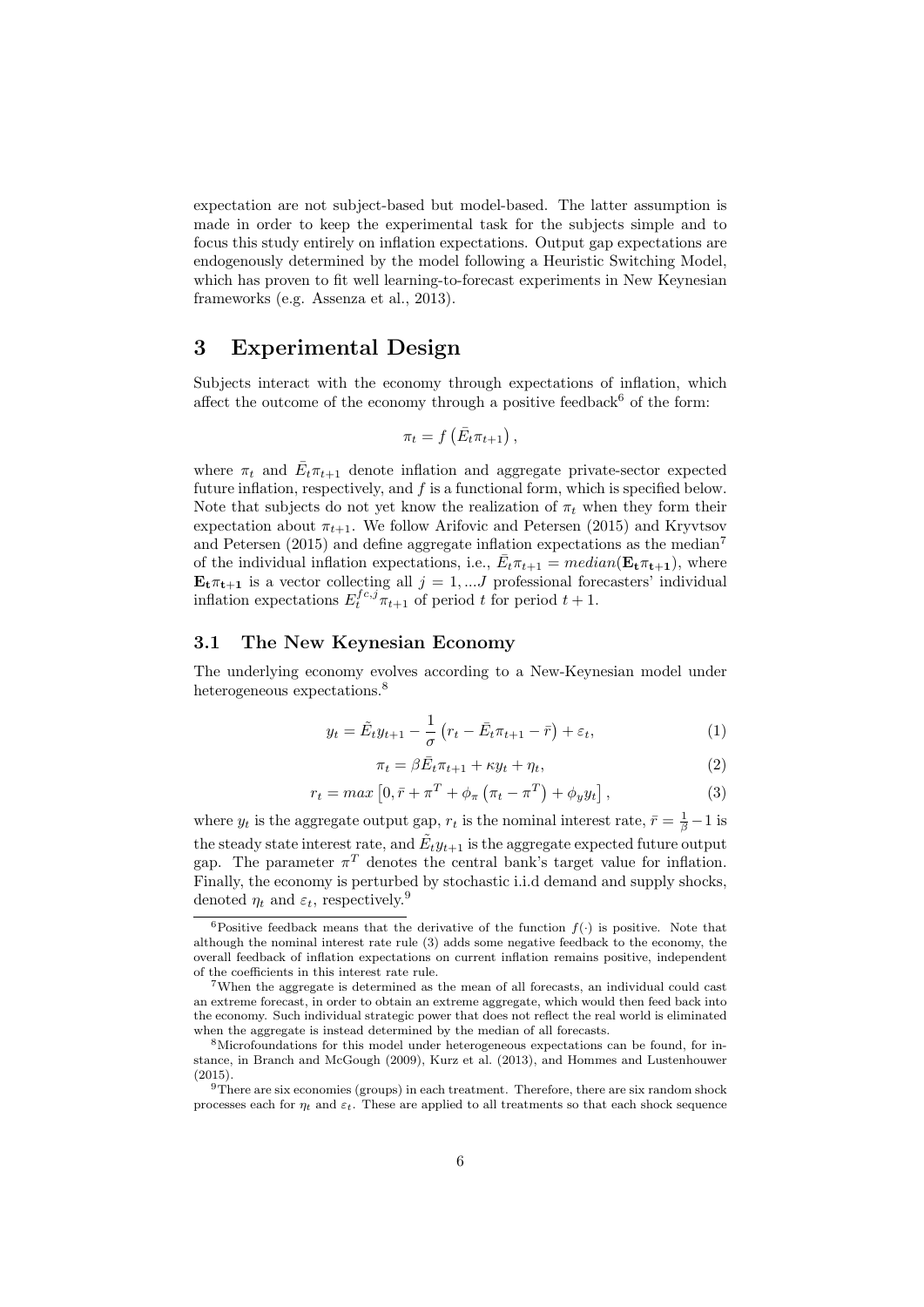The calibration of the constant model parameters follows Clarida et al. (2000). I.e., we set the quarterly discount factor  $\beta = 0.99$ , implying an annual risk-free interest rate of four percent. The coefficient of relative risk aversion is set to  $\sigma = 1$  and the output elasticity of inflation is  $\kappa = 0.3$ . The quarterly inflation target is set to  $\pi^T = 0.00045$ , implying an annual inflation rate of 0.18 per cent.<sup>10</sup> The Taylor rule coefficients are chosen to be  $\phi_{\pi} = 1.25$  and  $\phi_y = 0.3$ , which is well within the range of values that are common in related experiments.<sup>11</sup>

Equation (1) refers to an optimized IS curve, equation (2) is the New Keynesian Phillips curve and equation (3) is the rule for the nominal interest rate set by the central bank. We assume the central bank follows a Taylor (1993) type interest rate rule, where it adjusts the interest rate in response to inflation and output gap. Furthermore, equation (3) also shows that the nominal interest rate is subject to a zero lower bound.<sup>12</sup> Under rational expectations this model has two equilibria. A determinate equilibrium equal to the target steady state<sup>13</sup> that has values of inflation and output (close to)  $\pi_t = y_t = 0$  given that  $\pi^T$  is (close to) zero, and an indeterminate equilibrium where the zero lower bound on the nominal interest rate is binding and  $(\pi_t, y_t) = (-\bar{r}, -\frac{1-\beta}{\kappa}\bar{r})$  (Benhabib et al., 2001). Under adaptive learning the target steady state is locally stable (if the Taylor principle is satisfied), while the zero lower bound steady state is an unstable saddle-point. Therefore, depending on initial conditions, either convergence to the target steady state occurs or the economy falls into a deflationary spiral (Evans et al., 2008).

Since we focus on how the central bank can stabilize the economy by publishing inflation projections, we do not make any assumptions on the way inflation expectations are formed, but ask the subjects in the lab for their inflation expectations.  $\bar{E}_t \pi_{t+1}$  is therefore an aggregation of elicited expectations. In contrast,  $\tilde{E}_t y_{t+1}$  is endogenously determined by the model.  $\tilde{E}(y)$  follows a Heuristic Switching Model<sup>14</sup>, that was originally developed to fit a learning-to-forecast experiment in an asset price setting (Anufriev and Hommes, 2012), but has proven its robustness to fit also learning-to-forecast experiments in New Keynesian frameworks (e.g. Assenza et al., 2013).

The Heuristic Switching Model can be summarized by the following equations:

is applied once in each treatment. In particular, the following pairings arise: E1-E7-E13-E19, E2-E8-E14-E20, E3-E9-E15-E21, E4-E10-E16-E22, E5-E11-E17-E23, E6-E12-E18-E24.

 $10$ We choose a value of the inflation target near zero to be in line with the zero inflation steady state that is assumed when log-linearizing the macro economic model to obtain equations (1) and (2). We choose however a value slightly different from zero in order not to present subjects with a round number on which they can easily coordinate.

<sup>&</sup>lt;sup>11</sup>Standard values for comparable experiments range from  $\phi_{\pi} \in (1,2)$  and  $\phi_y \in (0,0.5)$ , e.g., Cornand and M'Baye (2016b) and Arifovic and Petersen (2015) among others.

 $12$ Note that under commitment to a Taylor rule, setting the nominal interest rate is not part of the task attributed to the subject with the role as central bank forecaster. Rather the nominal interest rate is influenced implicitly, through the effects of forward guidance on private-sector expectations and their feedback on the economy. Information about likely feedback effects and the corresponding prescribed reaction of future interest rates are provided to the central bank (described in detail in Section 3.3.2) as input for the inflation projection. Thereby, forward guidance and the nominal interest rate are in practice not chosen independent of each other.

<sup>&</sup>lt;sup>13</sup>The rational expectations equilibrium coincides with the steady state because shocks are not autocorrelated.

<sup>14</sup>Heuristic Switching Models were introduced by Brock and Hommes (1997).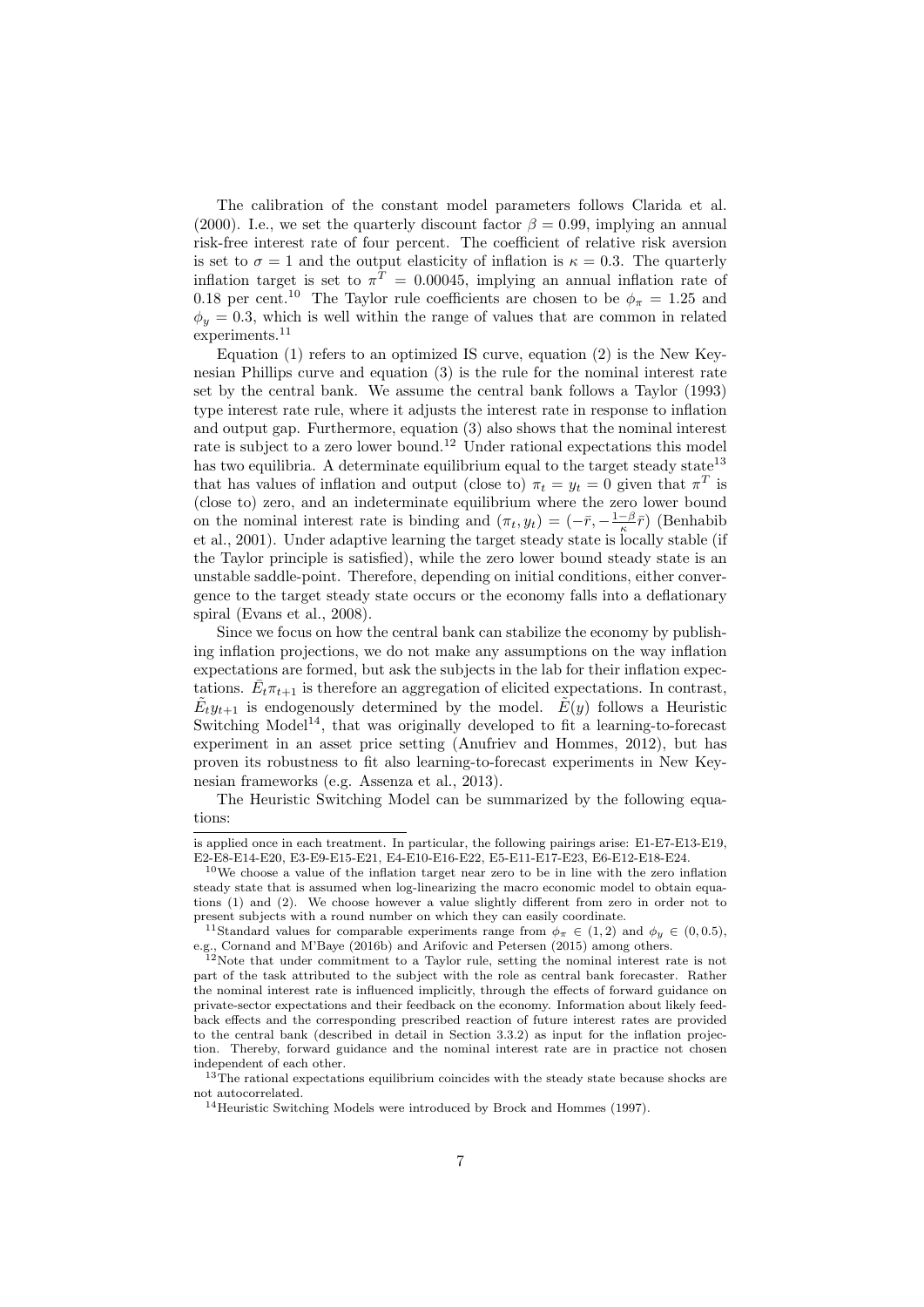$$
\begin{cases}\n\text{Adaptive Rule} & \to & E_t^{ada} y_{t+1} = 0.65 y_{t-1} + 0.35 E_{t-1}^{ada} y_t \\
\text{Weak Trend} & \to & E_t^{wtr} y_{t+1} = y_{t-1} + 0.4 \left( y_{t-1} - y_{t-2} \right) \\
\text{Strong Trend} & \to & E_t^{str} y_{t+1} = y_{t-1} + 1.3 \left( y_{t-1} - y_{t-2} \right) \\
\text{Learn and Anchor} & \to & E_t^{la} y_{t+1} = \frac{\left( y_{t-1}^{a} - y_{t-1} \right)}{2} + \left( y_{t-1} - y_{t-2} \right)\n\end{cases}\n\tag{4}
$$

$$
U_{t-1}^h = \frac{100}{1 + |y_{t-1} - E_{t-2}^h y_{t-1}|} + \eta U_{t-2}^h \tag{5}
$$

$$
n_t^h = \delta n_{t-1}^h + (1 - \delta) \frac{\exp(\gamma U_{t-1}^h)}{\sum_{j=1}^4 \exp(\gamma U_{t-1}^j)}
$$
(6)

$$
\tilde{E}_t y_{t+1} = E_t^{ada} y_{t+1} n_t^{ada} + E_t^{wtr} y_{t+1} n_t^{wtr} + E_t^{str} y_{t+1} n_t^{str} + E_t^{la} y_{t+1} n_t^{la} \tag{7}
$$

Equation (4) lists the set of heuristics available to the agents when forming their expectations. The variable  $y_{t-1}^{av}$  denotes the average of past output gaps. Once heuristics are used, the agents weight their past performance following equation (5), with  $\eta$  denoting the parameter describing the preference for the past. Equation  $(6)$  updates the probability of using heuristic h when forecasting for period  $t + 1$ . Notice that  $\gamma$  captures the sensitivity of agents to heuristic performances and  $\delta$  denotes the fraction of agents that in period t stick to the heuristic they used in period  $t - 1$ . Then, using, (7) the expectation are aggregated and  $\tilde{E}_{t} y_{t+1}$  is determined. The calibration of the Heuristic Switching Model follows Assenza et al. (2013), i.e., we set  $\eta = 0.7$ ,  $\delta = 0.9$ , and  $\gamma =$  $(0.4 \cdot 4^2) = 6.4$ <sup>15</sup>

### 3.2 The Experiment

We apply a learning-to-forecast experiment following the approach of Assenza et al. (2013). The general setup is as follows: subjects in the laboratory are randomly divided in groups of 7. Subjects either take the role as a professional forecaster or as a central bank forecaster. Professional forecasters are employed at the forecasting department of a company which needs predictions about future inflation as input for the management's operative decisions. Professional forecasters' job is to generate these inflation forecasts and to communicate them to the management. Professional forecasters are provided with some qualitative knowledge of the economy,<sup>16</sup> the direction of the feedback on their expectations (i.e. positive feedback), and a public central bank projection. The professional forecasters' payoffs are determined according to their forecasting performance, measured by the following payoff function from Assenza et al. (2013):

$$
\Pi_{fc,j} = \frac{100}{1 + |\pi_{t+1} - E_t^{fc,j}\pi_{t+1}|}.
$$
\n(8)

<sup>&</sup>lt;sup>15</sup>We multiply  $\gamma$  by  $4^2$  relative to the calibration of Assenza et al. (2013) because we use a Heuristic Switching Model with quarterly rather than annualized data.

 $16$ This is a common assumption shared among all studies cited in Section 2 of this paper, except for Adam (2007), who does not provide any information about the working of the economy. We abstract from providing the subjects with the fully quantified set of equations, as real world economists neither know the full set of specific equations nor their quantitative relations in the real world economy.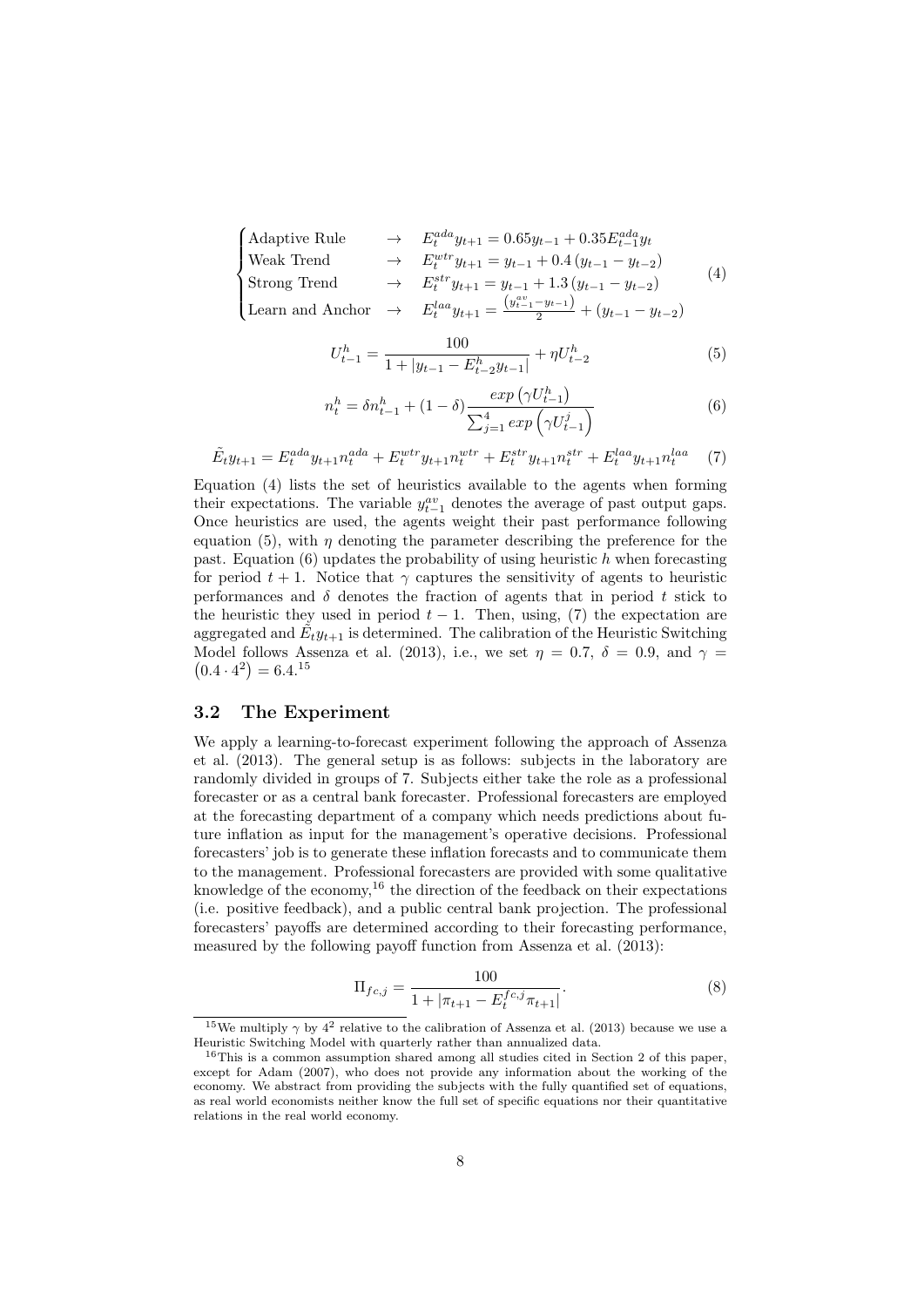The central bank forecaster is employed at the forecasting department of the central bank and the central bank forecaster's job, too, is to generate inflation forecasts, which we denote  $E_t^{cbf}\pi_{t+1}$ . However, this forecast does not enter the vector  $\mathbf{E}_{\mathbf{t}} \pi_{\mathbf{t}+1}$  from which the aggregate inflation expectation is determined. The incentives for the central bank forecaster in determining her inflation forecasts, therefore, are different from the incentives of professional forecasters and also differ strongly between treatments, as explained below.

Whether a subject is assigned the role of a professional forecaster or a central bank forecaster is the outcome of a preliminary stage (henceforth: Stage I). Independent of the treatment, in Stage I, all subjects of a group play 8 initial rounds of the experiment as professional forecasters in the absence of any public central bank inflation projection. To level the playing field, all participating subjects are presented with an identical three-period history (for periods  $t = -2$ ,  $t = -1$ , and  $t = 0$ ) for inflation, the output gap and the interest rate, which initializes the economy off the steady state.<sup>17</sup> Subjects are ranked according to their relative forecasting performance. The role of the central bank forecaster for the remaining rounds of the experiment (period 9-37) is assigned to the best ranked subject. This is common knowledge.

Apart from the control treatment (Treatment 1), as the economy enters period 9, at the beginning of each period the central bank publishes an official central bank inflation projection, denoted by  $E_t^{pub}\pi_{t+1}$ . Depending on the treatment, this official central bank inflation projection is produced either by the central bank forecaster so that  $E_t^{cbf}\pi_{t+1} = E_t^{pub}\pi_{t+1}$  (Treatment 2) or by a computer algorithm (Treatments 3 and 4). In any case, the central bank is provided with superior information that can be used in the forecasting process. Professional forecasters are subsequently presented with the official central bank projection before they submit their own forecasts.

Since we are interested in the expectations channel of monetary policy both in normal times and in times when the zero lower bound on the nominal interest rate may become binding, in the spirit of Arifovic and Petersen (2015), there is a series of negative fundamental shocks, which hit the economy. In this experiment, the series of fundamental shocks appears in a very late stage of the experiment, in particular it starts in period 29 and prevails for four periods. This series of fundamental shocks is chosen such that it is likely to induce a liquidity trap and therewith the possibility of a deflationary spiral.

With this subdivision, the economy is fairly stable in the first part of the actual experiment (periods 9-28; henceforth: Stage II) and it is investigated whether central bank forward guidance can influence private-sector expectations and actively stabilize the economy. In the latter part of the experiment (periods 29-37; henceforth: Stage III), on the other hand, it is investigated whether the central bank can prevent or reverse a deflationary spiral by means of forward guidance.

The timing of the experiment is as follows: In  $t = 1, ..., 8$  (Stage I), all subjects submit their inflation forecast  $E_t^{fc,j} \pi_{t+1}$  simultaneously. In  $t = 9, ..., 37$ (Stages II and III), first the central bank forecaster submits her forecast  $E_t^{cbf} \pi_{t+1}$ . With the exception of Treatment 1, afterwards the official central bank projection  $E_t^{pub} \pi_{t+1}$  is published. Professional forecasters observe the public inflation

<sup>&</sup>lt;sup>17</sup>The history is displayed in Figure 3 in Appendix C. It comprises the first three observations.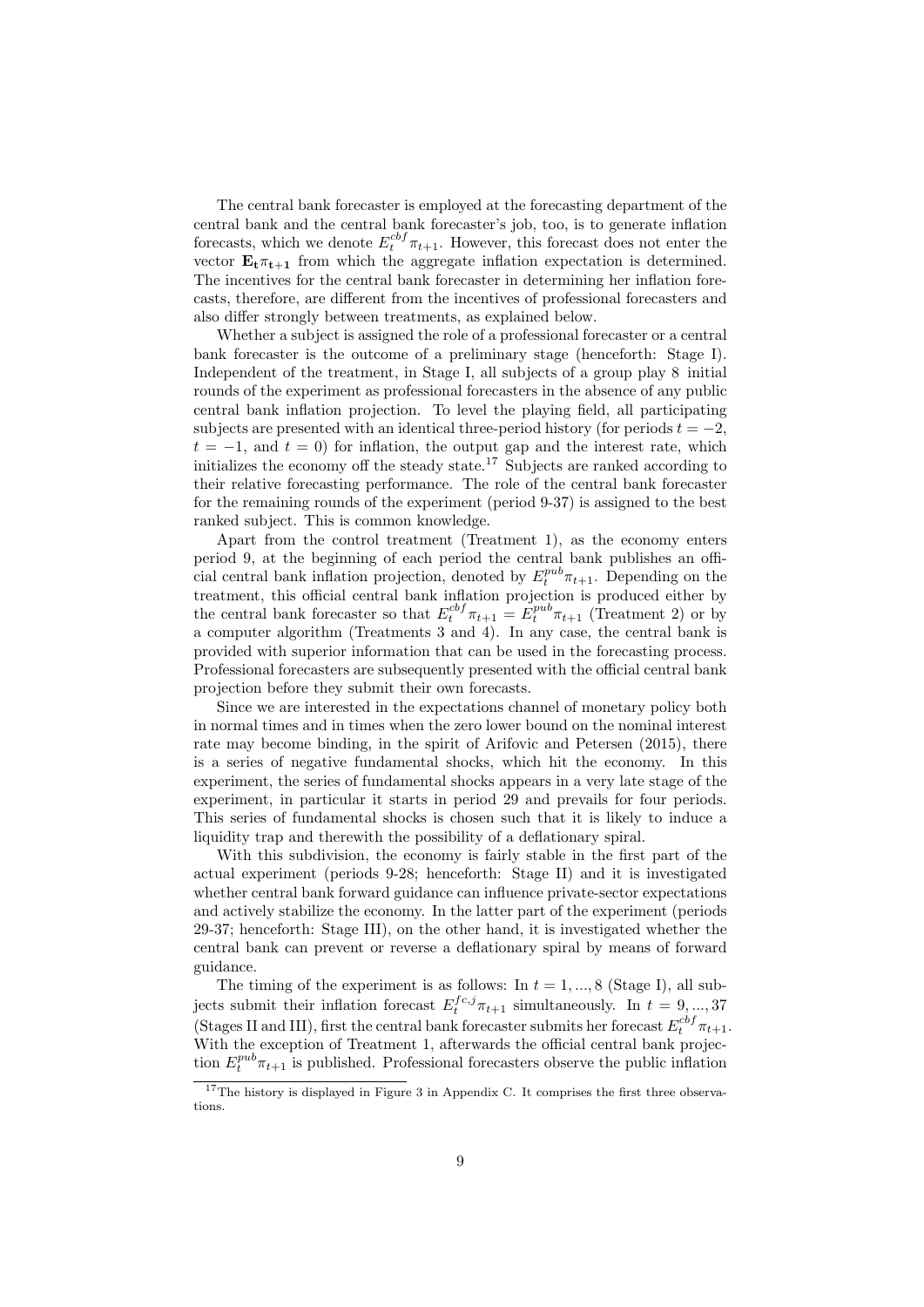projection of the central bank and subsequently submit their own inflation forecasts  $E_t^{fc} \pi_{t+1}$ . After all professional forecasters have submit their forecast, the aggregate inflation forecast  $\bar{E}_t \pi_{t+1}$  is determined and the values for the variables in period  $t$  are computed. The economy proceeds to the next round.

While the objective of the professional forecasters remains the same in all treatments throughout the whole experiment, the objectives of the central bank forecaster differ across treatments. These differences are described in detail in the following subsection.

#### 3.3 Treatments

We consider four treatments in this experiment.

#### 3.3.1 Treatment 1: Control treatment

In this treatment, the control treatment, no central bank projections are published, i.e., there is no central bank forward guidance. The central bank forecaster produces forecasts, but the forecasts of the central bank forecaster are not publicly shown. Therefore, the central bank forecaster has no ability to influence the professional forecasters' expectations and thereby no incentive to produce strategic forecasts.

In each period, the central bank forecaster is provided with a data-driven forecast  $E_t^{ddf} \pi_{t+1}$ , which she can choose to consider or to ignore when forming her own inflation forecasts. The data-driven forecast uses model equations (1) to (7) and data up to period  $t-1$  to predict what level of inflation is likely to prevail in period  $t + 1$ . However when the data-driven forecast is made, it is not yet known what aggregate inflation expectations formed in periods  $t$  and  $t + 1$  will be, which are important determinants of inflation in period  $t + 1$ . These expectations therefore need to be modeled. This is done by assuming a Heuristic Switching Model for inflation expectations analogous to equations (4) to (7).

In this treatment, all subjects (including the central bank forecaster) share the same incentives arising from equation (8); i.e., even the central bank forecaster's goal is simply to predict inflation accurately.

### 3.3.2 Treatment 2: Forward Guidance from a Human Central Bank Forecaster

In this treatment, the central bank forecaster publishes official central bank inflation projections, i.e.,  $E_t^{pub}\pi_{t+1} = E_t^{cbf}\pi_{t+1}$ . Hence, there is central bank forward guidance. The other subjects of her group are informed (i) that there is a central bank forecaster publishing official central bank inflation projections in this economy, (ii) that the central bank forecaster is the subject that predicted inflation best in Stage I, (iii) that the central bank forecaster has additional information about the economy without specifying this any further, and (iv) that the central bank has an inflation target without quantifying this target.

In this setup, the central bank forecaster may have an ability to influence the professional forecasters' expectations and thereby may have an incentive to produce strategic projections. Note that it is not a priori clear whether it is optimal for professional forecasters to use the published projection when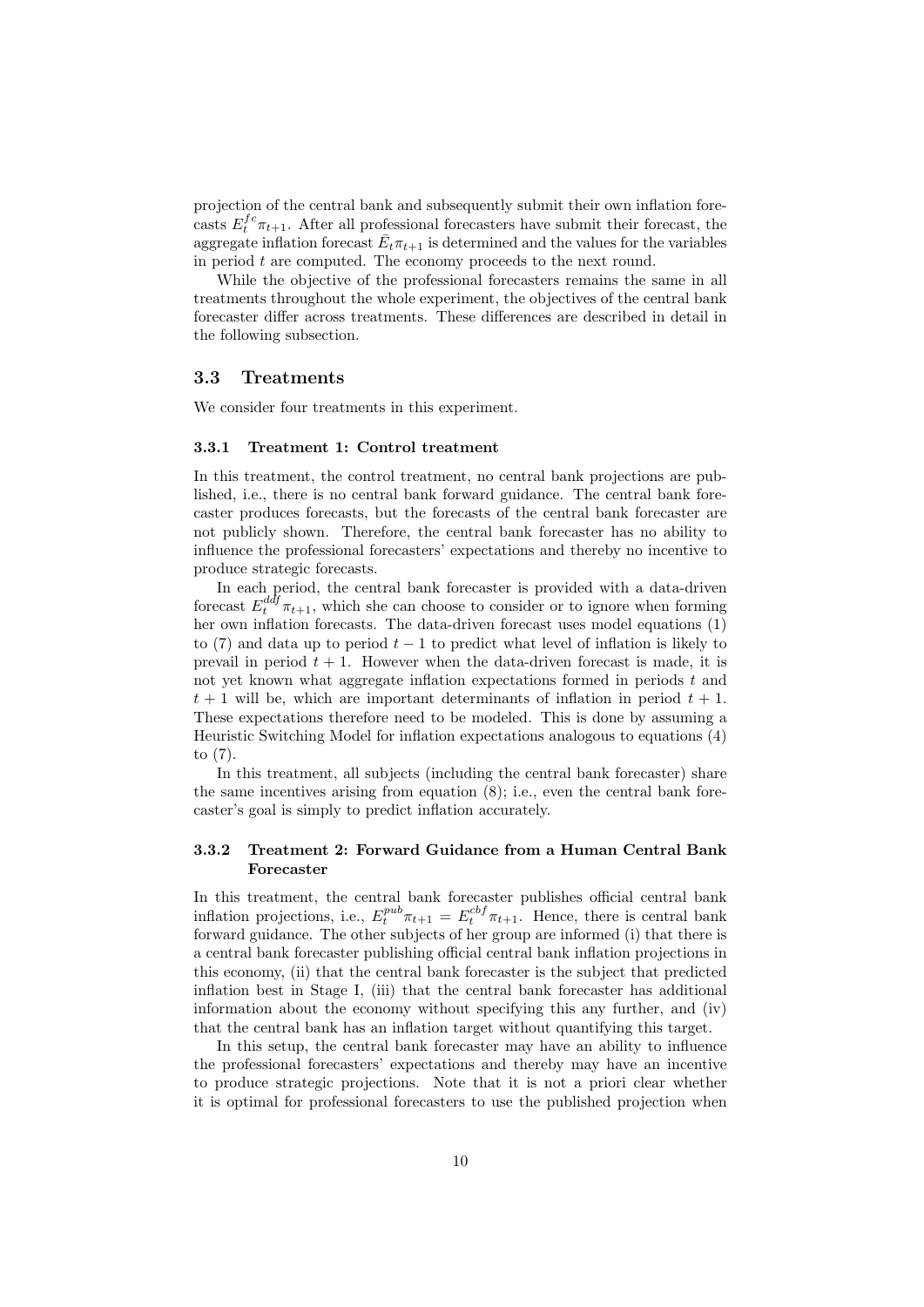forming their own forecasts or to ignore it. This depends on what a subject believes about how the central bank forms its projection and about how other subjects form their expectations.<sup>18</sup>

As in Treatment I, the central bank forecaster is provided with a data-driven forecast. The data-driven forecast algorithm is however somewhat different than in the control treatment. Now it must account for the potential self-fulfilling properties a published central bank projection can have on the economy. This works as follows: when the central bank publishes a projection, this is likely to affect, to some extent, the inflation expectations of the professional forecasters. Since the main determinant of current inflation is inflation expectations, aggregate expectations of professional forecasters in turn affect realized inflation. This implies that when the published projection is high, this is likely to also lead to somewhat higher aggregate inflation expectation, and therefore to a higher inflation realization. The task of the data-driven forecast in this treatment is to find, given this possibly self-fulfilling feedback mechanism, those expectation values that, when published, are most likely to come true. This is done by including a fifth heuristic to the Heuristic Switching Model that is used to model inflation expectations. This heuristic can be termed "Follow the Published projection" and is defined by  $E_t^{fpp}\pi_{t+1} = E_t^{pub}\pi_{t+1}$ . The fitness of this heuristic is calculated analogously to equation (5), and 5 heuristics are now considered when calculating fractions as in equation (6). This implies that the data-driven forecast assumes that aggregate inflation expectations will be more in line with the published projection when the past published projections have been relatively accurate. The data-driven forecast then performs a grid search to choose the forecast that is most likely to be accurate, taking account of the effects that such a forecast are likely to have on aggregate expectations.<sup>19</sup>

Moreover, the central bank forecaster is provided with information about which aggregate inflation expectations for the following period need to prevail for inflation to be (in expectations) at target level  $\pi^T$  already in the current period. This specific aggregate inflation expectation is calculated by doing a grid search on  $\bar{E}_t \pi_{t+1}$  in the model defined by equations (1) to (7). This information tells the central bank forecaster in what direction she should steer aggregate expectations about next period in order to get closer to her inflation target in this period. We label this piece of information "required for target" and denote it by  $E_t^{rft}\pi_{t+1}$ .

Finally, the central bank forecaster is presented with a credibility index  $I_t^{cred}$ ,

<sup>18</sup>For example, it is optimal for a subject to predict exactly the published forecast when she thinks that the central bank is able to foresee what the median forecast will be and that the central bank will use all its information to publish a truthful forecast. If, on the other hand, the subject believes that the central bank is not good in predicting the median forecast of the professional forecasters or if she believes that the central bank is more concerned with strategically trying to steer the economy rather then publishing accurate projections, then the subject is better of ignoring the published forecast.

<sup>&</sup>lt;sup>19</sup>Since the published forecast about  $t+1$  affects realizations in period t, and the published forecast about  $t + 2$  affects realizations in  $t + 1$ , an assumption needs to be made about what the published forecast about  $t+2$  will be, in order to evaluate whether the forecast made about  $t + 1$  is likely to come true. The data driven forecast simply assumes here that the published forecast about  $t + 2$  will be the same as the published forecast about  $t + 1$ . Since both inflation and the published forecast turn out to be highly persistent, also in our experimental sessions, this is arguably not a very restrictive assumption.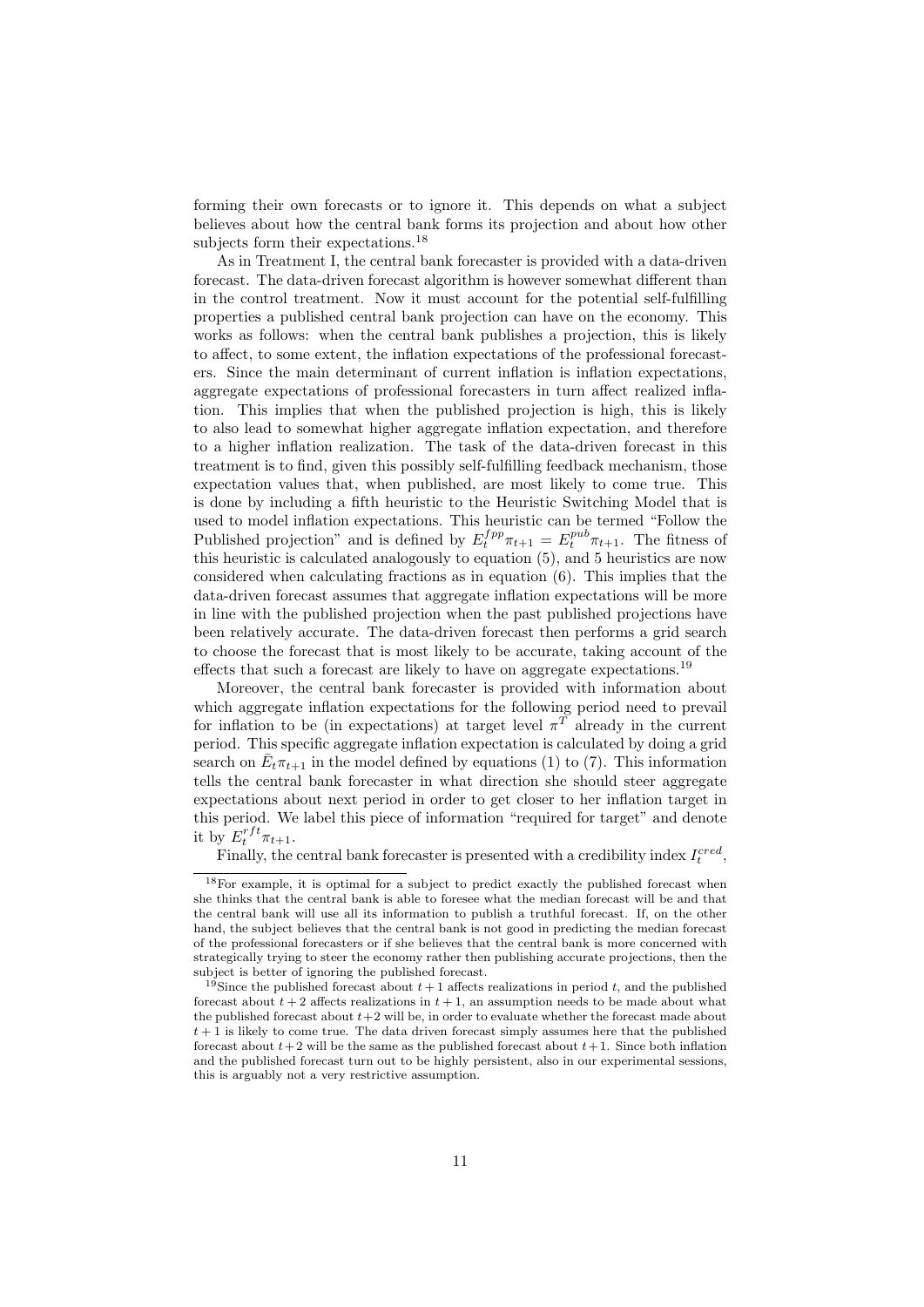given by

$$
I_t^{cred} = \frac{1}{4} \sum_{i=1}^{4} \left[ \frac{1}{6} \sum_j exp\left(-3 \cdot \left(E_{t-i}^{pub} \pi_t - E_{t-i}^{fc,j} \pi_t\right)^2\right) \right],
$$
 (9)

where, in the spirit of Cecchetti and Krause (2002), the central bank's credibility towards professional forecaster  $j$  is defined by the distance between the central bank's inflation projection and the inflation forecasts of professional forecaster  $j$ <sup>20</sup> The credibility index is based on the distance between the projections of the central bank forecaster and of the individual professional forecasters in the last four periods. We take the exponent of the negative of each squared distance in order to make sure that the index is between 0 and 1. The scale parameter 3 is calibrated based on pilot data in such a way that the index is not too easily close to 1. When the index equals 1, every individual forecaster predicted exactly the same as the central bank forecaster in each of the last four periods. When all professional forecasters made forecasts that were quite far away from the projections of the central bank forecaster in the last four periods, the index is close to zero.

Having available these three sources of information, the central bank forecaster must decide to what extent she follows the data-driven forecast or to what extent she publishes a strategic projection based on the "required for target", taking into account her credibility.

The central bank forecaster's objective, in this treatment, is twofold; i.e., there are two payoff functions. On the one hand she has to stabilize inflation, i.e., minimize the deviations of inflation from her target values, while on the other hand her inflation projections have to remain maximally credible, as measured by the credibility index. We consider central bank credibility explicitly, as it is of utmost importance for the functioning of monetary policy and thereby enjoys a lot of attention of monetary policy makers (Blinder, 2000; Bordo and Siklos, 2014). In line with this strategy, Gomez-Barrero and Parra-Polania (2014) present a theoretical model of strategic central bank forecasting which explicitly considers reputational concerns of central bank credibility in the central bank's loss function. The payoff functions of the central bank forecaster have the following form:

$$
\Pi_{cbf}^{stability} = \max\left(0, 100 - 44.4\left(\pi_t - \pi^T\right)^2\right)
$$
\n
$$
\Pi_{cbf}^{credibility} = \max\left(0, 100 - 400\left(1 - I_t^{cred}\right)^2\right) \tag{10}
$$

Equation (10) is calibrated such that in each period the central bank forecaster receives a payoff of zero for stability if inflation deviates from target by more than 1.5 percentage points and receives a payoff of zero for credibility of the projection if the credibility index is below 0.5. At the end of the experiment, one of these two objectives is chosen randomly by the computer and the central

 $20$ In the econometric analysis, additionally we consider two alternative approaches to measure credibility. First, credibility as the weight of the information content from public announcements of the central bank (in our environment the public forecasting signals) attached by professional forecasters to their expectation formation process (Bomfim and Rudebusch, 2000). Second, as subjectively elicited measure, asking them a Lickert question at the beginning, in the middle, and at the end of the actual experiment.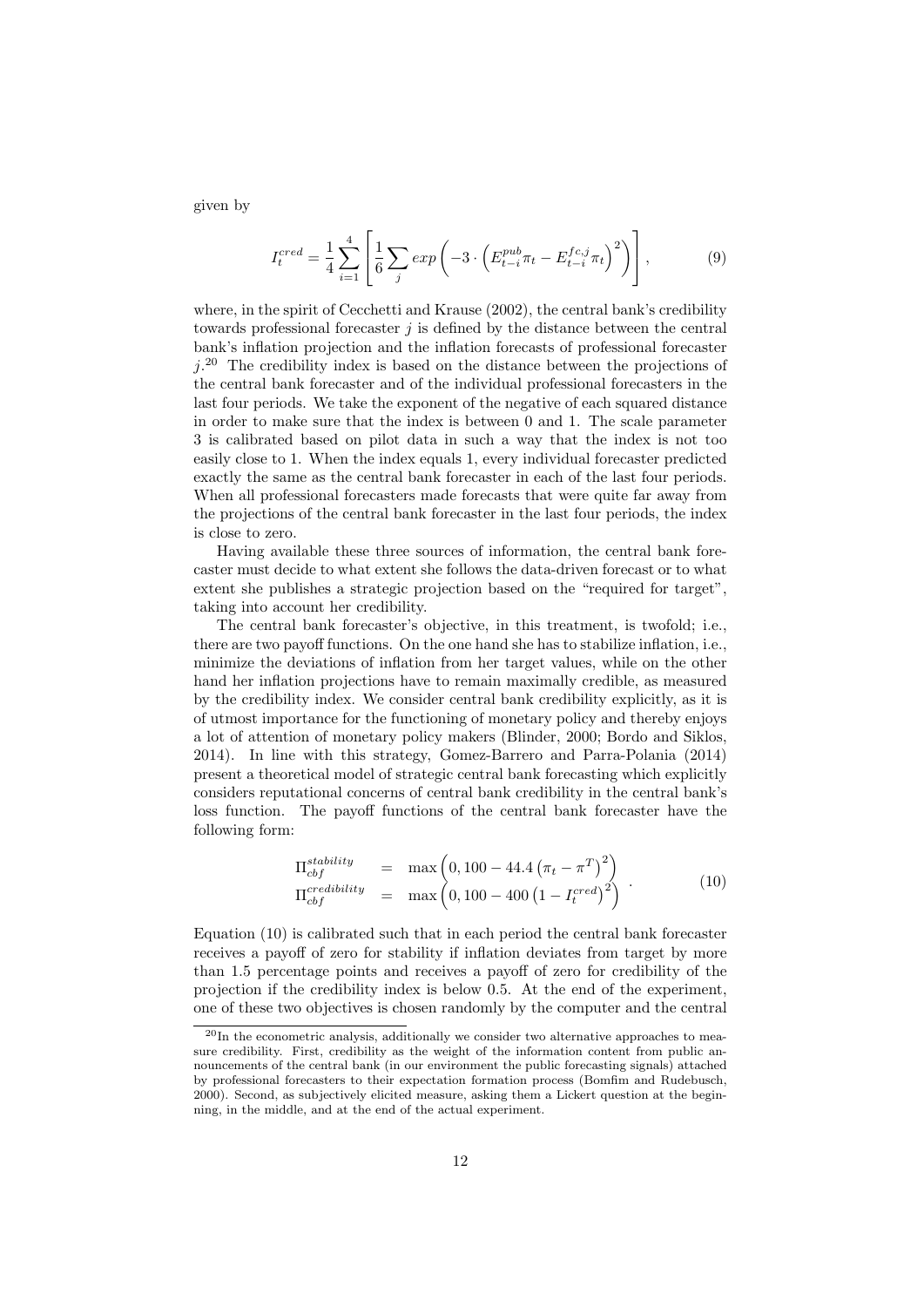bank forecaster is paid according to the total payoff of the chosen objective. The randomization eliminates any incentives to focus on only one of the two goals or to strategically play one goal of another in any other way.

### 3.3.3 Treatment 3: Forward Guidance from a "good" Computerized Central Bank Forecaster

In this treatment, the official central bank projection is published by a computer algorithm, i.e., again there is central bank forward guidance. The computer algorithm publishes strategic inflation projections, which intend to steer the economy back to target via the manipulation of private-sector expectations. The extent to which the projections try to manipulate rather than to purely inform private-sector expectations depends primarily on the current state of the economy (in particular, whether previous inflation was (i) close to, (ii) above or (iii) below its target value) and secondarily on the credibility of recent central bank inflation projections.

The computer algorithm works as follows: (i) If previous inflation was close to the target (within  $\pm 0.5$  percentage points), the central bank tries to initiate long term coordination on its inflation target through projections equal to the inflation target. (ii) If previous inflation was far above target (for more than 0.5 percentage points), the algorithm makes a trade-off between building credibility and steering the economy. If past projections have been only little credible, the algorithm aims at building credibility through accurate inflation projections by publishing projections close to the data driven forecast (which is calculated in the same way as in Treatment 2). If projections have already been credible, the algorithm leans more towards the "required-for-target" information. (iii) If previous inflation was far below target (for more than 0.5 percentage points) the economy faces the risk of a binding zero lower bound and a deflationary spiral. Now, building up credibility by following the data-driven forecast becomes dangerous as the data-driven forecast may predict a deflationary spiral. Therefore, the algorithm balances forecasting the target with forecasting the last observed inflation level, where the latter can improve on credibility without amplifying the downturn in inflation. The weight on the last observed value is relatively high when there is a downward trend in inflation, because then it might not be credible that inflation will suddenly go up by much. On the other hand, if there is an upward trend in inflation it might be more credible that inflation will go up more, so the computer algorithm can put more weight on the target.

The explicit algorithm is spelled out below: "close to target":  $E_t^{pub} \pi_{t+1} = \pi^T$ 

"sufficiently above target":  $E_t^{pub}\pi_{t+1} = I_t^{cred} * E_t^{rft}\pi_{t+1} + (1 - I_t^{cred})E_t^{ddf}\pi_{t+1}$ 

"sufficiently below target": if  $\pi_{t-1} < \pi_{t-2} : E_t^{pub} \pi_{t+1} = 0.5 \pi^T + 0.5 \pi_{t-1}$ if  $\pi_{t-1} > \pi_{t-2} : E_t^{pub} \pi_{t+1} = 0.8\pi^T + 0.2\pi_{t-1}$ 

For reasons of comparability, in this treatment, the central bank forecaster subject takes the same role as in Treatment 1, however, she is not provided with any additional information. This allows us to learn more about the expectation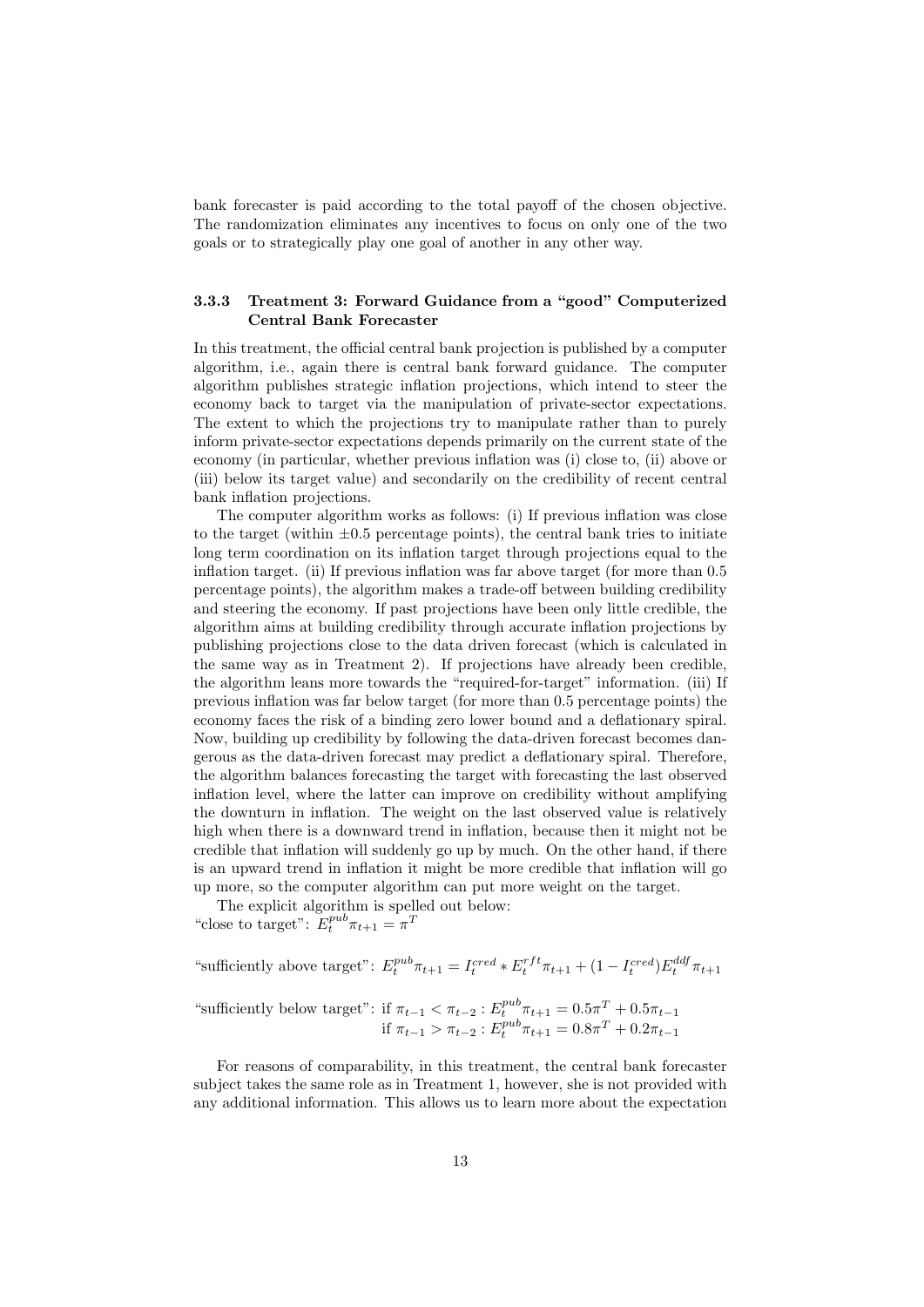formation process of the central bank forecaster, especially the dependence on additional information for the forecasting performance and the expectation formation process of the central bank forecaster in case this subject cannot interact with the economy.

### 3.3.4 Treatment 4: Forward Guidance from a "bad" Computerized Central Bank Forecaster

This treatment is similar to Treatment 3, but with a different computer algorithm in Stage II. In Stage II of this treatment, the computer algorithm publishes inflation projections, which it randomly draws from a uniform distribution with support from -5 to 5, i.e.,  $E_t^{pub} \pi_{t+1} \sim Unif(-5, 5)$ . The support is chosen according to the support of realized inflation throughout the first three treatments of this experiment. In Stage III of this treatment, the computer algorithm is the same as in Treatment 3. This twist after Stage II allows us to analyze the influence of credibility on the central bank's ability to stabilize the economy in times of severe economic stress.

### 3.4 Hypotheses

Our experimental design allows us to address several hypothesis. The following hypotheses distinguish between "informative" and "random" forward guidance. We consider forward guidance informative, if the central bank inflation projection lies systematically (i.e. most of the time) inside the interval between the data-driven forecast and the "required for target" information. Analogously, forward guidance is considered "random," if the central bank inflation projection lies systematically (i.e. most of the time) outside the interval between the data-driven forecast and the "required for target" information. According to this criterion, forward guidance from a human central banker forecaster (Stages II and III of Treatments 2) and from the "good" computerized central bank forecaster (Stages II and III of Treatment 3 and Stage III of Treatment 4) are considered "informative" and forward guidance from the "bad" computerized central bank forecaster (Stage II of Treatment 4) is considered "random." <sup>21</sup>

Hypothesis 1: Informative forward guidance stabilizes the economy (a) in normal times and (b) in times of severe economic stress; random forward guidance does not.

Although from an empirical point of view published central bank inflation projections seem beneficial for macroeconomic stability (Chortareas et al., 2002), from a theoretical point of view, the effects of published central bank inflation projections on macroeconomic stability are generally ambiguous and depend on the quality of the projections (see Geraats (2002) for an extensive survey).

For instance, Gersbach (2003) and Jensen (2002) find that publishing inflation projections may be destabilizing, as it carries information about future

 $21$  For the central bank forecaster subjects, more than 85% of all public central bank projections lie within the required interval; for the "good" computer algorithm it is more than 80% (and above 90% if the predictions of the target inflation rate when the economy is "close to target" are considered as well). For the "bad" computer algorithm, less than 4% of all public central bank projections lie within the required interval.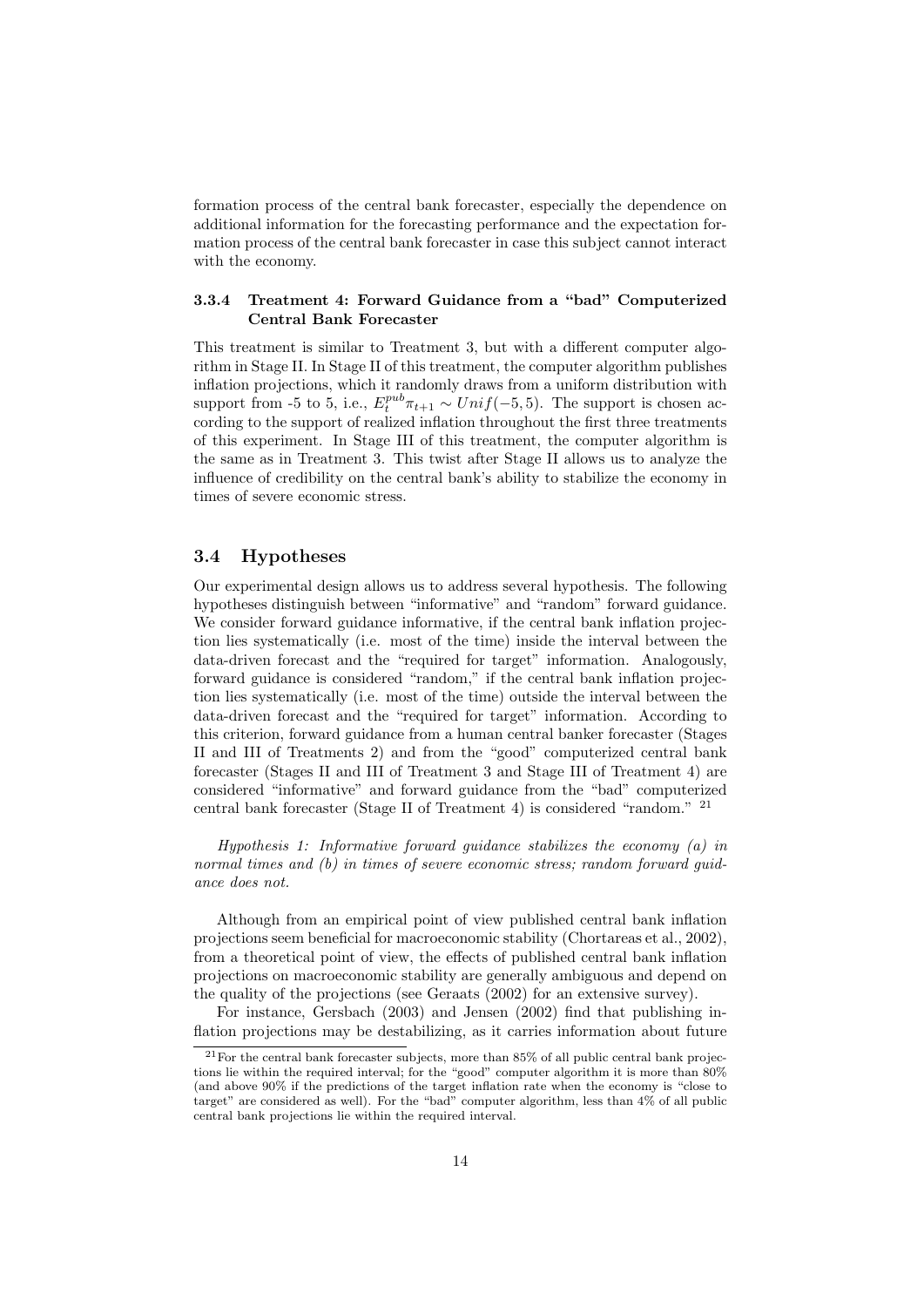shocks, which are internalized by private-sector expectations and therefore cannot be stabilized by the central bank anymore. Geraats (2002), Amato and Shin (2006), Walsh (2007) argue that central bank communication can be destabilizing as potentially noisy public information crowds out accurate private information. By contrast, Tarkka and Mayes (1999) find that publishing central bank projections conveys information about the central bank's targets as well as about the central bank's belief about private-sector expectations, which enhances the predictability of monetary policy actions and reduces output volatility. Along similar lines, Geraats (2005) finds that publishing inflation projections reduces the inflation bias. In a standard New Keynesian model with learning, Eusepi and Preston (2010) and Ferrero and Secchi (2010) find a stabilizing role of public central bank inflation projections through an anchoring effect on private-sector inflation expectations in normal times. Goy et al. (2016) reach similar conclusions in a New Keynesian model with boundedly rational heterogeneous agents, however, not only in normal times but also in times of severe economic stress. At the zero lower bound, the authors show that the publication of inflation projections can lower the likelihood of a deflationary spiral if central bank projections are sufficiently credible.

### Hypothesis 2: Informative forward guidance anchors private-sector inflation expectation; random forward guidance does not.

In their seminal theoretical contribution, Morris and Shin (2002) show that public central bank information can act as a coordination device by anchoring private-sector expectations and thereby reduce the dispersion of private-sector expectations. Empirical support for such an anchoring effects for expectations (especially in the context of public central bank projections) is given by Hubert (2014) for the Federal Reserve, by Fujiwara (2005) for the Bank of Japan, and by Ehrmann et al. (2012) for 12 advanced economies (including the former two).

#### Hypothesis 3: Informative forward guidance increases the forecasting accuracy of all market participants; random forward guidance does not.

Dale et al. (2011) show in a stylized model of imperfect knowledge and learning that if the central bank has an informational advantage with respect of the functioning of the economy and if this informational advantage is perceived correctly by the private sector, publishing inflation projections can improve the accuracy of private-sector expectations. By contrast, if the central bank projections are imprecise and noisy, the publication of these projections might unleash distracting forces which deteriorate the accuracy of private-sector expectations.

### Hypothesis 4: The degree of "strategic-ness" of a public central bank projection depends on its credibility.

Recent empirical evidence gives rise to the assumption that central bank projections are not just a purely informational tool but are also used as a strategic instrument to influence private-sector expectations, which manifests in biased projections. Indicative evidence for such a claim is presented by Romer and Romer (2008), who find that the forecasting accuracy of the Federal Open Market Committee (FOMC) is systematically lower relative to the projection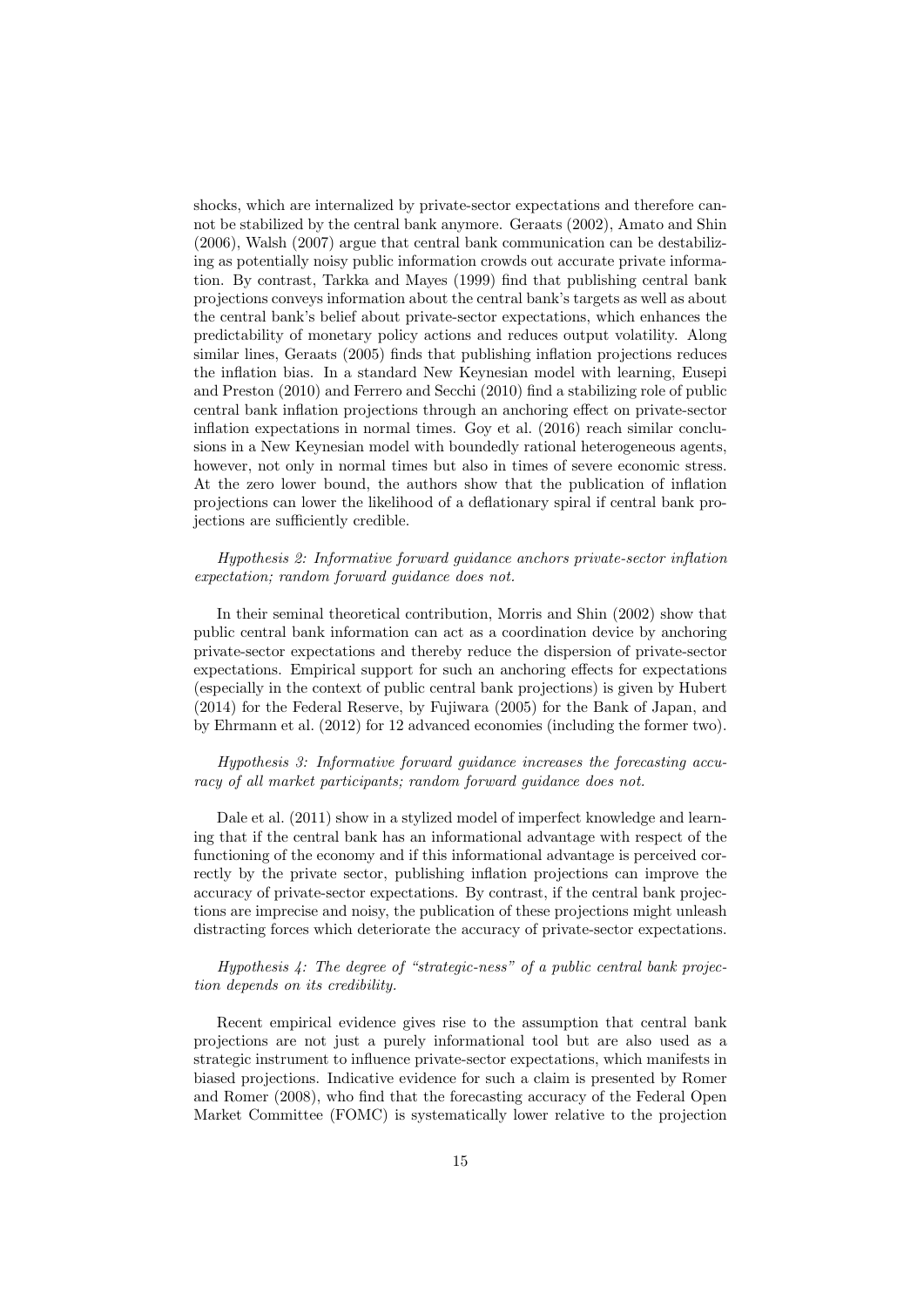of their own research staff (the so-called Greenbook projections), even though these forecasts are available to the FOMC when publishing their projections. For a sample of ten inflation targeting central banks (Australia, Canada, Chile, Czech Republic, Korea, new Zealand, Mexico, Norway, Poland, and Sweden) Charemza and Ladley (2016) find that central bank projections are biased towards their inflation targets.

From a theoretical point of view, Jensen (2016) shows that - if credible optimal inflation projections are indeed misleading, whereas non-misleading inflation projections are time-inconsistent in an augmented Barro-Gordon type game featuring a New Keynesian sticky price model. In a related augmented Barro-Gordon type game, Gomez-Barrero and Parra-Polania (2014) show that the degree of the inflation projection bias is endogenous, as it optimally solves the trade-off between the benefits (i.e. the enhanced stabilizing effects) and the costs (i.e. the loss of credibility for the inflation projection) of the strategic bias. Empirical evidence from six inflation targeting central banks (Brazil, Canada, England, Iceland, New Zealand, and Sweden), presented by Gomez-Barrero and Parra-Polania (2014), turns out to be consistent with their theoretical predictions.

In the context of this experiment, the degree of "strategic-ness" is measured as the relative weight given to the "required for target" over the data-driven forecast in the published inflation projection. This measure is consistent with the notion of an intentional over- or underreporting of the projected level of inflation.

Hypothesis 5: (a) The credibility of the central bank projections depends positively on their past performance and (b) the ability of the central bank to stabilize the economy by means of its projections depends positively on the past credibility of the central bank projections.

In a survey among 84 central bank presidents worldwide, Blinder (2000) finds that the most important matter for credibility is believed to be a consistent track record. With respect to inflation projections and projection of inflation in particular, such a consistent track record is established primarily by a sustained projection accuracy. Loss in credibility of the central bank's projections can therefore be attributed to a (systematic) failure to produce accurate projections (Mishkin, 2004). Following this line of reasoning, also the two most closely related studies to this paper, Goy et al. (2016) and Mokhtarzadeh and Petersen (2016), determine central bank credibility by looking at past central bank forecasting performance.

A good deal of credibility, in turn, is necessary for forward guidance to be effective in stabilizing the economy (Filardo and Hofmann, 2014). A particularly illustrative example in this respect is provided by Svensson (2015) for the Swedish case (although with respect to interest path projections). While credible projections remarkably influenced market behavior towards stabilization in 2009, in 2011 non-credible projections left the market unimpressed and without any response in market behavior.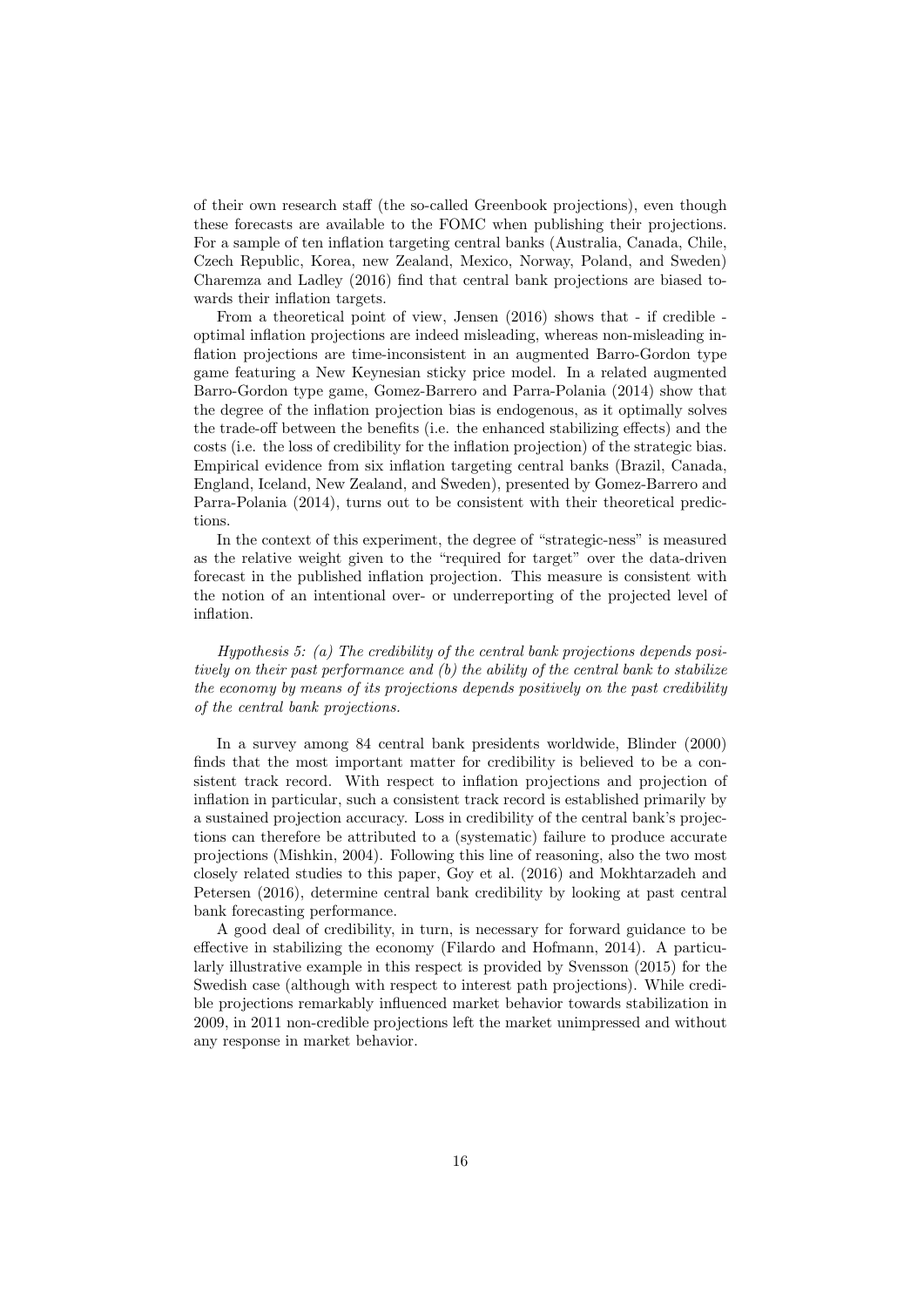### 3.5 Experimental Procedure

Each treatment of this experiment consists of six economies with seven subjects each. Thus, the experiment has a total of  $4 * 6 * 7 = 168$  subjects. Subjects were recruited from a variety of academic backgrounds using ORSEE (Greiner, 2015). The subject population comprised undergraduate students (64%), graduate students  $(34\%)$ , and non students  $(2\%)$ . Subjects were mostly from the natural sciences (61%) and the social sciences (16%). Around two thirds of the subjects were male (62%) and one third were female (38%). During the experiment, subjects earned experimental currency units (ECU) according to their respective payoff functions. At the end of the experiment, subjects were paid  $\epsilon$ 1 for every 85 ECU; that is, each ECU paid approximately  $\epsilon$ 0.012. The average payment was  $\epsilon$ 31.66. The experimental software was programmed in oTree (Chen et al., 2016). The experiment was conducted in May and June 2016 at the experimental lab of the Technische Universität Berlin.

### 4 Macroeconomic Results

In this section, we address Hypotheses 1, 2, and 3, i.e. we analyze the role of central bank forward guidance for the macroeconomy. To fix ideas, first we juxtapose the median economic dynamics arising from the actual experiment in each of the four treatments and their statistical properties.

Figure 1 shows the median evolution of inflation, the output gap, and the interest rate for all four treatments; Treatment 1 is depicted by the solid lines, Treatment 2 by the dashed lines, Treatment 3 by the dotted lines, and Treatment 4 by the dashed-dotted lines.<sup>22</sup> The figure shows that all four treatments share a common pattern for the evolution of the macroeconomy over much of the 37 rounds of the experiment. First, there is slow convergence towards the steady state. Second, starting in period 29 (the second vertical, gray line), a deep recession takes place, which drives the economy towards the zero lower bound at which it remains for an extended period of time. However, while median economies recover from the recession under central bank forward guidance (Treatments 2-4), the median economy produces a deflationary spiral in the absence of central bank forward guidance (Treatment 1).

Although, at first sight, the general pattern looks very similar across all four treatments (with the exception of Stage III), we find considerable effects of central bank forward guidance on the economy. Tables 9 to 12 in Appendix C summarize descriptive statistics for all 24 economies in Treatments 1, 2, 3, and 4, respectively. Comparing the descriptive statistics shows that in the preliminary stage (i.e., Stage I) medians and variances<sup>23</sup> of all three macroeconomic variables inflation, the output gap, and the interest rate are very close across treatments. We test for equality of the medians and variances for pairwise comparison of treatments using the non-parametric Mann-Whitney-Wilcoxon-test and Siegel-Turkey-test, respectively. The results of these tests are presented in Tables

 $^{22}$ Figures 4 to 7 in Appendix C show all 6 individual economies for each treatment, respectively.

 $^{23}$ For completeness, we also present means in these tables. All results for medians qualitatively carry over to means. Therefore, for the rest of the analysis we do not consider them explicitly. Furthermore, comparing means statistically necessitates parametric tests which given the small number of observations are not appropriate.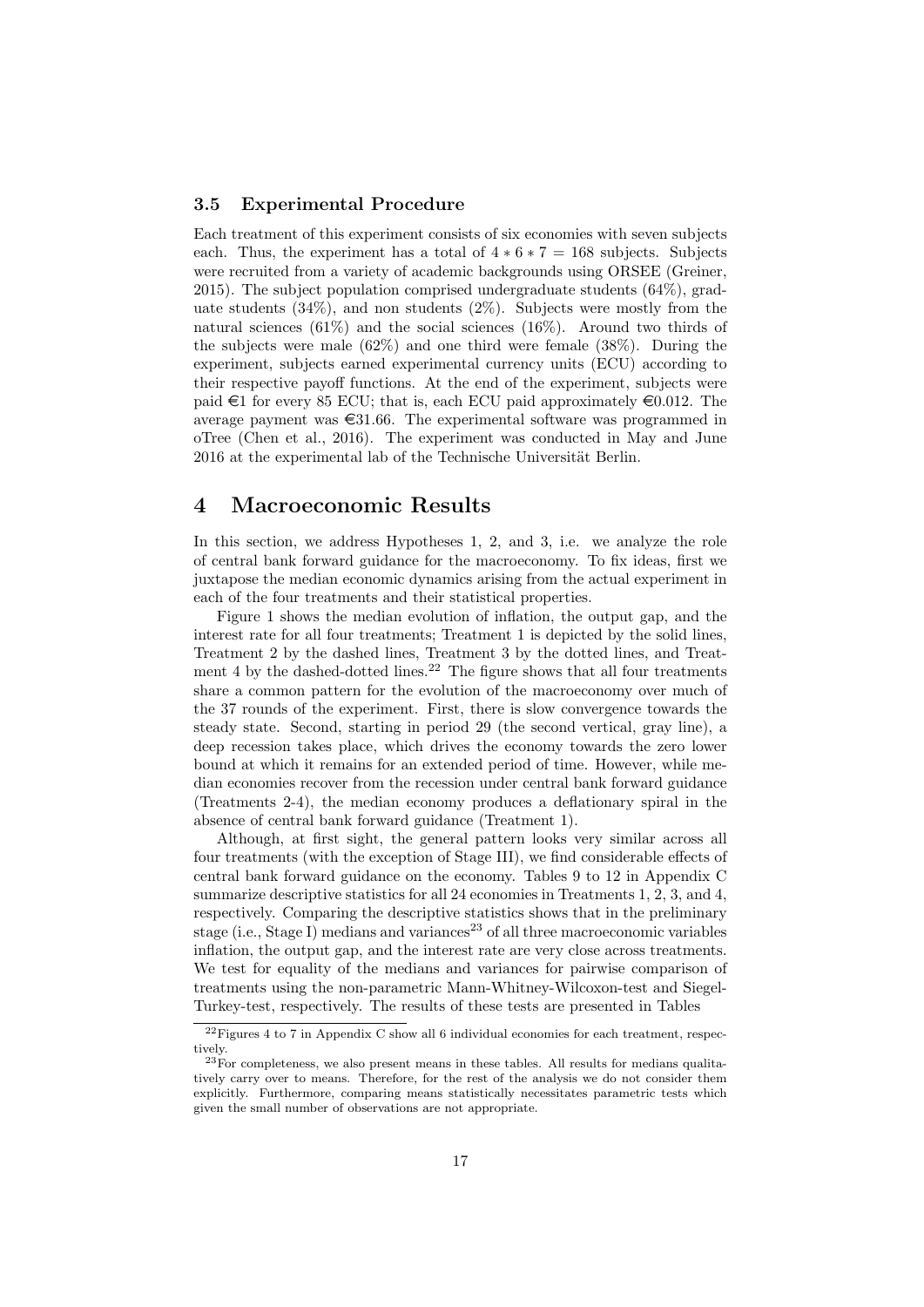

Figure 1: Median responses of inflation (upper panel), the output gap (middle panel), and the interest rate (lower panel) for all four treatments. For each treatment, median responses are generated by taking the median of each inflation, the output gap, and the interest rate from all six economies at each period  $t = 1, ..., 37$ .

> Note that for Treatment 1 the median interest rate leaves the zero lower bound despite a deflationary recession. This abnormal artifact is a result from the aggregation procedure (median) as three economies of Treatment 1 remain at the zero lower bound, while three economies leave the zero lower bound (see Figure 4 in Appendix C.)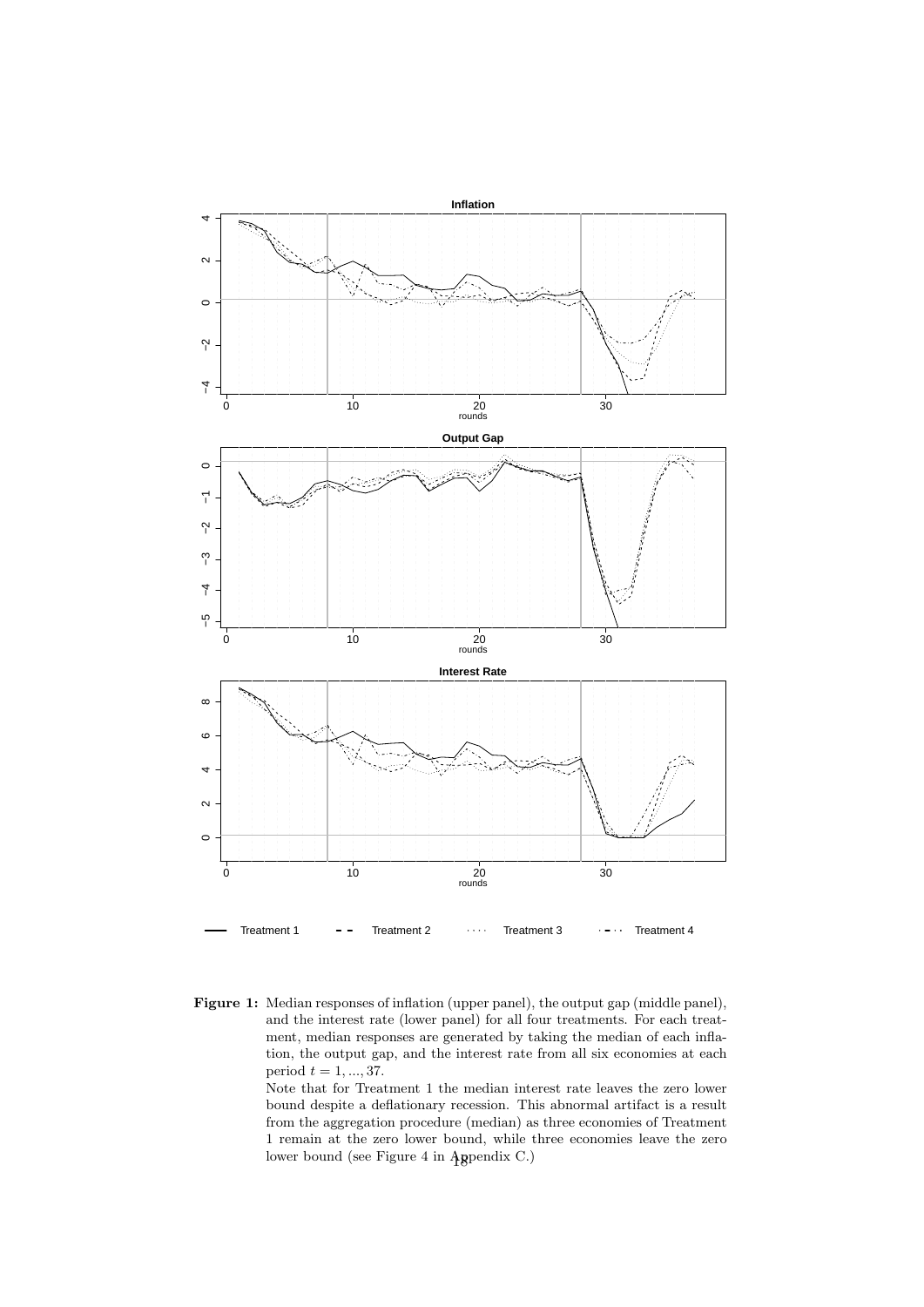13 and 14 in Appendix C. They show that the Null hypothesis of equality in medians and variance cannot be rejected for any pairwise comparison of treatments.

In Stage II, by contrast, median and variance of all three variables in Treatments 2 and 3 (i.e., under informative forward guidance) are considerably and statistically significantly closer to the (determinate) target steady state compared to Treatments 1 and 4 (i.e., without informative forward guidance). Hence, informative forward guidance has a significant influence on private-sector expectations which helps reduce the economy's volatility and drives it closer to the steady state. Random forward guidance (Treatment 4), by contrast, has rather averse effects on the economy. We find a marginal but statistically significant increase in median inflation and the median interest rate compared to Treatment 1, while a slight reduction in the median output gap is statistically insignificant. Moreover, random forward guidance is without significant effect on the volatility of the economy.

During severe economic stress (Stage III), informative forward guidance (in Stage III this is Treatments 2-4) keeps the economy closer to the steady state and strongly reduces the volatility of the economy, as it strongly reduces the occurrence of deflationary spirals.

Taken together, these results point towards an important role of forward guidance for the stability and predictability of the macroeconomy, which we scrutinize more deeply in the following. In Section 4.1 we analyze the stabilizing role of forward guidance in normal times (Hypothesis 1(a)), in Section 4.2 we focus on the stabilizing role of forward guidance at the zero lower bound (Hypothesis 1(b)). In Section 4.3 we analyze the anchoring effect of forward guidance (Hypothesis 2). Subsequently, in Section 4.4 we study the influence of forward guidance on the predictability of the economy (Hypothesis 3).

#### 4.1 Macroeconomic Stability in Normal Times

In this section, we focus on Hypothesis  $1(a)$ , i.e. we analyze in more detail the stabilizing role of central bank forward guidance for the economy in normal times, i.e., we focus entirely on Stage II. Macroeconomic stability is of utmost importance, as it can be directly linked to welfare in the economy. Woodford (2001) shows that minimizing the squared deviations of inflation and the output gap from zero, maximizes expected household utility and thereby welfare. Consequently, for each experimental economy  $i = 1, ..., 24$ , we evaluate macroeconomic stability by the mean squared deviations of inflation and the output gap from zero

$$
S_i^{\pi} = \frac{1}{20} \sum_{t=9}^{28} \pi_t^2, \tag{11}
$$

$$
S_i^y = \frac{1}{20} \sum_{t=9}^{28} y_t^2.
$$
 (12)

The lower  $S_i^{\pi}$  and  $S_i^y$  the more stable the economy *i*. The results are summarized in Table 1. The last column of Table 1 shows the average mean squared error for each respective treatment. Informative forward guidance (Treatments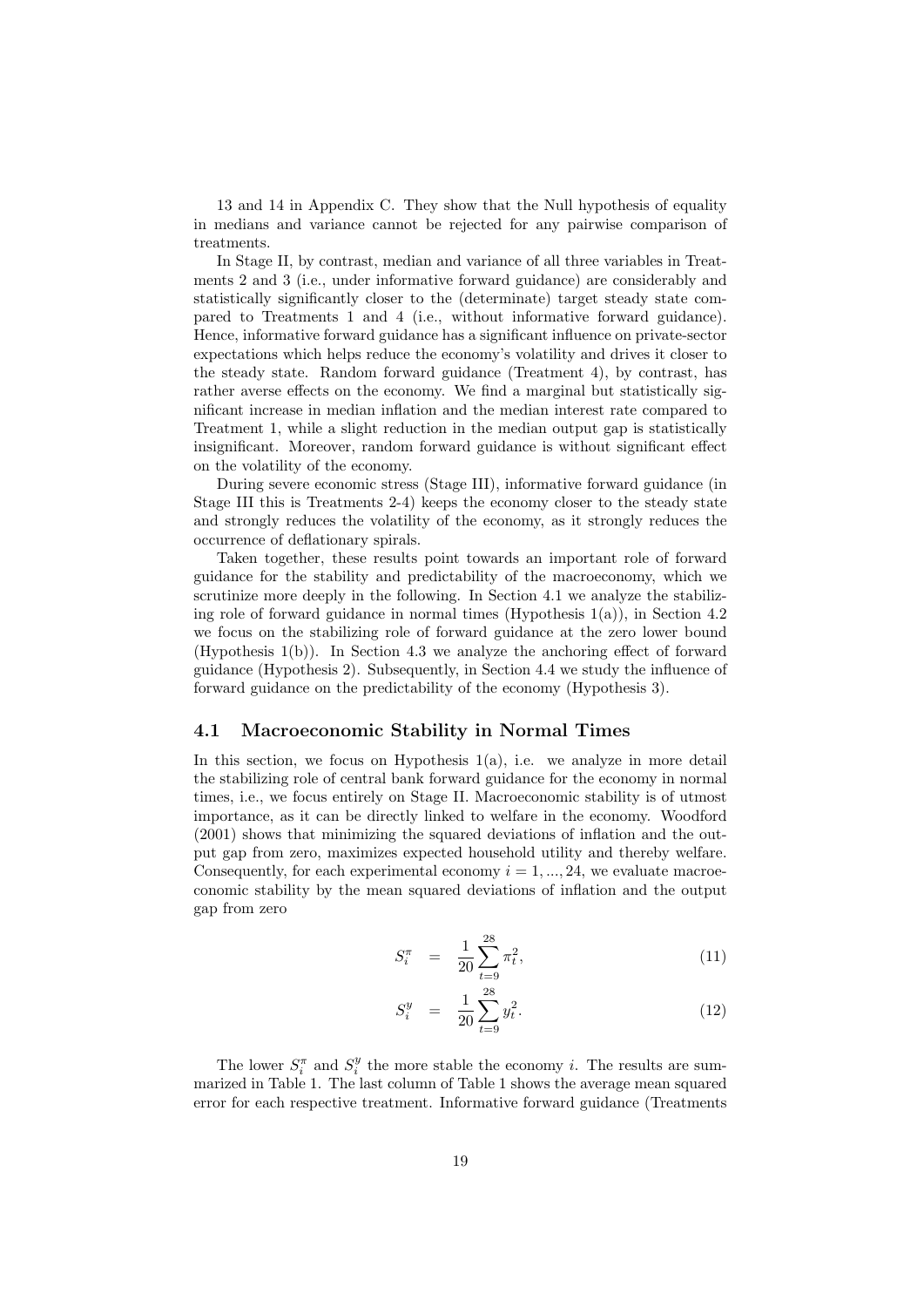|                                                 |        |             |        | Treatment 1     |        |        |        |  |  |  |  |
|-------------------------------------------------|--------|-------------|--------|-----------------|--------|--------|--------|--|--|--|--|
| Economy                                         | E1     | E2          | E3     | E4              | E5     | E6     | Avg    |  |  |  |  |
| $S_{i}^{\pi} \hspace{-1pt} \bar{S}_{i}^{y}$     | 1.9420 | 0.5922      | 2.1814 | 1.1505          | 3.1821 | 2.0837 | 1.8553 |  |  |  |  |
|                                                 | 0.5560 | 0.2535      | 0.5261 | 0.2254          | 0.3396 | 0.3684 | 0.3782 |  |  |  |  |
|                                                 |        | Treatment 2 |        |                 |        |        |        |  |  |  |  |
| Economy                                         | E7     | E8          | E9     | E <sub>10</sub> | E11    | E12    | Avg    |  |  |  |  |
|                                                 | 0.4984 | 0.1935      | 0.4289 | 1.4772          | 0.5132 | 0.7994 | 0.6518 |  |  |  |  |
| $S_{i}^{\pi}$                                   | 0.2715 | 0.1937      | 0.2369 | 0.2759          | 0.2598 | 0.1610 | 0.2331 |  |  |  |  |
|                                                 |        |             |        | Treatment 3     |        |        |        |  |  |  |  |
| Economy                                         | E13    | E14         | E15    | E16             | E17    | E18    | Avg    |  |  |  |  |
|                                                 | 0.3233 | 0.1720      | 0.1993 | 0.3390          | 0.3413 | 1.5116 | 0.4811 |  |  |  |  |
| $S_{i}^{\pi} \newcommand{\S}{\Sigma_{i}^{(j)}}$ | 0.2441 | 0.1532      | 0.2420 | 0.1198          | 0.2967 | 0.3278 | 0.2306 |  |  |  |  |
|                                                 |        |             |        | Treatment 4     |        |        |        |  |  |  |  |
| Economy                                         | E19    | E20         | E21    | E22             | E23    | E24    | Avg    |  |  |  |  |
|                                                 | 0.5679 | 0.1830      | 1.3334 | 1.8194          | 0.8692 | 3.0710 | 1.3073 |  |  |  |  |
| $S^{\pi}_{i}$ $S^{y}_{i}$                       | 0.1614 | 0.1534      | 0.4611 | 0.1230          | 0.4730 | 0.3410 | 0.2855 |  |  |  |  |

Table 1: Stage II mean squared deviations of inflation and the output gap. The table shows the stability measures given by equations (11) and (12) for all 24 economies, as well as their respective treatment averages.

2 and 3) dramatically reduces the average mean squared error for inflation by two thirds and the output gap by one third. These differences are statistically significant: the p-values of the Mann-Whitney-Wilcoxon-test for pairwise comparisons of Treatment 1 with Treatments 2 and 3 are  $p_{(S_{T_1}^{\pi},S_{T_2}^{\pi})}$  = 0.0152 and  $p_{(S_{T_1}^{\pi}, S_{T_3}^{\pi})} = 0.0087$  for inflation and  $p_{(S_{T_1}^y, S_{T_2}^y)} = 0.0931$  and  $p_{(S_{T_1}^y, S_{T_3}^y)} =$ 0.0649 for the output gap. Random forward guidance, by contrast, has no statistically significant effect on macroeconomic stability, i.e.,  $(p_{(S_{\tau_1}^{\pi},S_{\tau_4}^{\pi})})$ 0.2403 and  $p_{(S_{T_1}^y, S_{T_4}^y)} = 0.3095$ . The stabilizing role of informative forward guidance manifests itself impressively through a much faster convergence of inflation towards the steady state of the economy. In Treatments 2 and 3, inflation reaches the close neighborhood of the steady state, say an interval of  $\pm 25$  basis points around the steady state, on average within 5 periods. In Treatments 1 and 4, time to convergence triples, with a third of the economies not reaching convergence at all during Stage II. All these results carry over, if stability is measured by the squared deviation from target rather than from zero.

The stabilizing role of informative forward guidance becomes even more pronounced when taking into consideration the influence of the first stage developments on the starting point of Stage II. In Stage I, Treatment 1 economies are on average at least as stable (measured analogously to (11) and (12)) as Treatment 2 and 3 economies. Although not statistically significant, they hand over the economy to Stage II even at slightly lower mean and median levels of inflation with the consequence that, if at all, Treatments 2 and 3 face a marginally unfavorable situation upon entering Stage II.

To account for the influence of Stage I stability on Stage II stability, for each economy i we normalize the Stage II mean squared error of inflation and the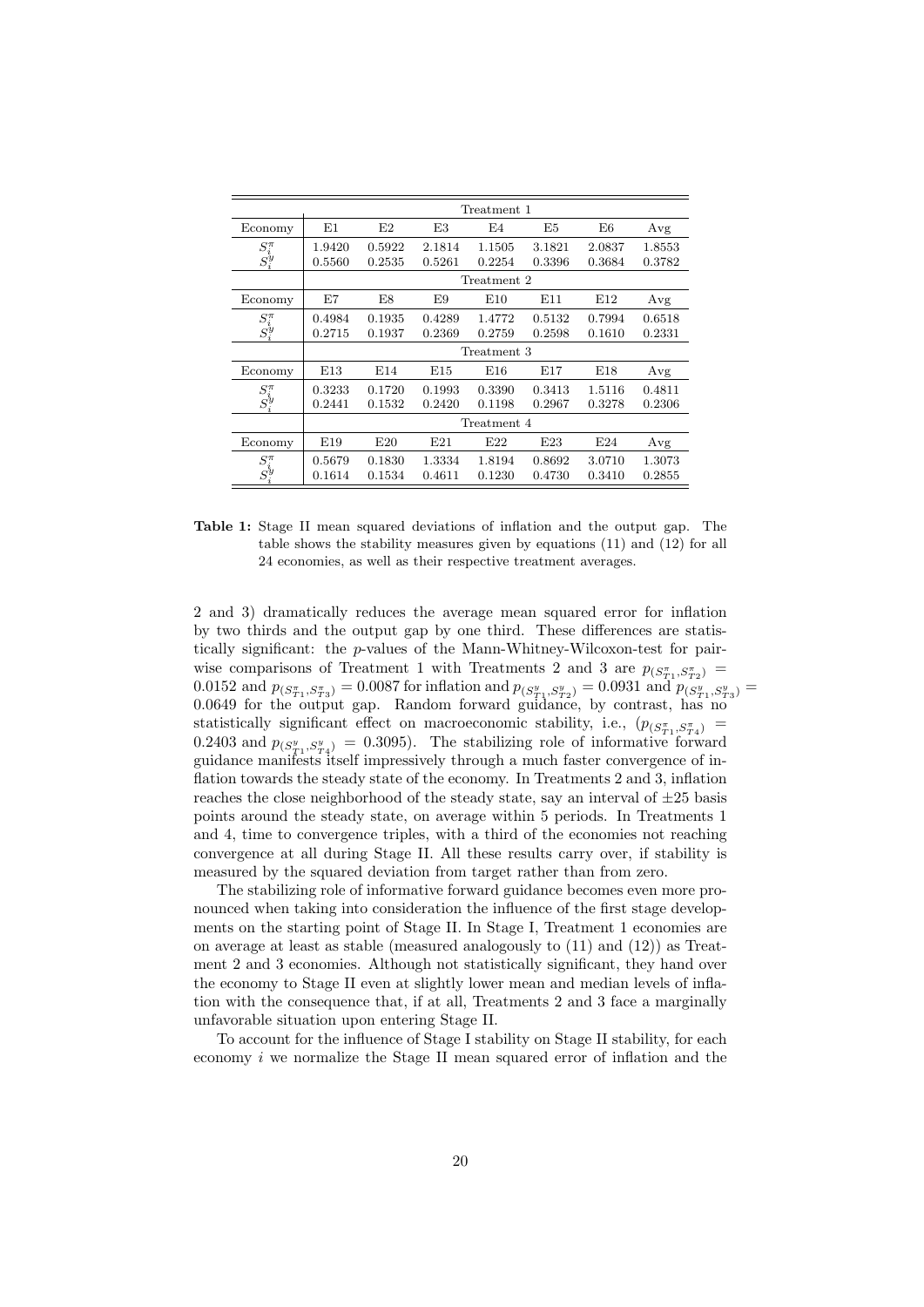output gap by their respective mean squared errors from Stage I

$$
R_i^{\pi} = \frac{S_i^{\pi}}{\frac{1}{8} \sum_{t=1}^{8} \pi_t^2},\tag{13}
$$

$$
R_i^y = \frac{S_i^y}{\frac{1}{8} \sum_{t=1}^8 y_t^2}.
$$
\n(14)

The results are presented in Table 15 in Appendix C. First, the table implies that for each of the 24 economies medians are lower for all variables in Stage II relative to Stage I, which manifests in values smaller than unity. This results, however, is not surprising as the Taylor rule slowly drives the economy towards the steady state. Second, the table generally confirms our results from above. Informative forward guidance strongly helps stabilize the economy with respect to inflation and output gap relative to the absence of forward guidance, albeit not statistically significantly for the output gap in the case for Treatment 3. In the latter case the p-value of the Mann-Whitney-Wilcoxontest is  $p_{(R_{T_1}^y, R_{T_3}^y)} = 0.1797$ . The remaining p-values are  $p_{(R_{T_1}^{\pi}, R_{T_2}^{\pi})} = 0.0411$  $p_{(R_{T_1}^{\pi}, R_{T_3}^{\pi})} = 0.0043$  for Treatment 2 and 3 inflation and  $p_{(R_{T_1}^y, R_{T_2}^y)} = 0.0649$ for the Treatment 2 output gap. Concerning random forward guidance, the picture changes somewhat. Relative to the Stage I development, random forward guidance stabilizes inflation slightly better compared to no forward guidance at all, but stabilizes the output gap less effectively. However, neither of these differences is statistically significant, i.e.,  $p_{(R_{T_1}^{\pi}, R_{T_3}^{\pi})} = 0.4848$  and  $p_{(R_{T_1}^y, R_{T_4}^y)} = 0.5887$ . Again, all these results carry over, if stability is measured by the squared deviation from target rather than from zero.

The analysis above implies that informative forward guidance is an effective instrument to increase welfare through its stabilizing role in the economy. Random forward guidance, by contrast, remains without statistically significant effects on stabilization. As a result, the above analysis confirms Hypothesis  $1(a)$ .

### 4.2 Forward Guidance at the Zero Lower Bound

Now, we focus on Hypothesis 1(b), i.e. we analyze the impact of informative forward guidance in times of severe economic stress. To do so, we look at Stage III (periods 29-37) of the experiment.<sup>24</sup> Between periods 29 and 32, a series of severe shocks to the output gap ( $\varepsilon_t$  takes a value of  $-2.5\%$  annually in periods  $t = 29, \ldots, 32$ ) hits all 24 economies alike. Figure 1 and Figures 4 to 7 in Appendix C show the reaction of the macroeconomies to these shocks. In each case, a deflationary recession takes place, which drives the economy to the zero lower bound on the nominal interest rate. The severity of the economic downturn, however, can be mitigated when the central bank conducts informative forward guidance. This can be seen from Table 2 where we summarize important key indicators describing the median severity of the economic downturn in each of the four treatments. In the results description below,  $p$ -values of Mann-Whitney-Wilcoxon-tests are reported only if differences in medians are statistically significant.

 $^{24}$ Be reminded that in Stage III of Treatment 4 the public inflation projection is produced by the "good" computer algorithm instead of the random number generator.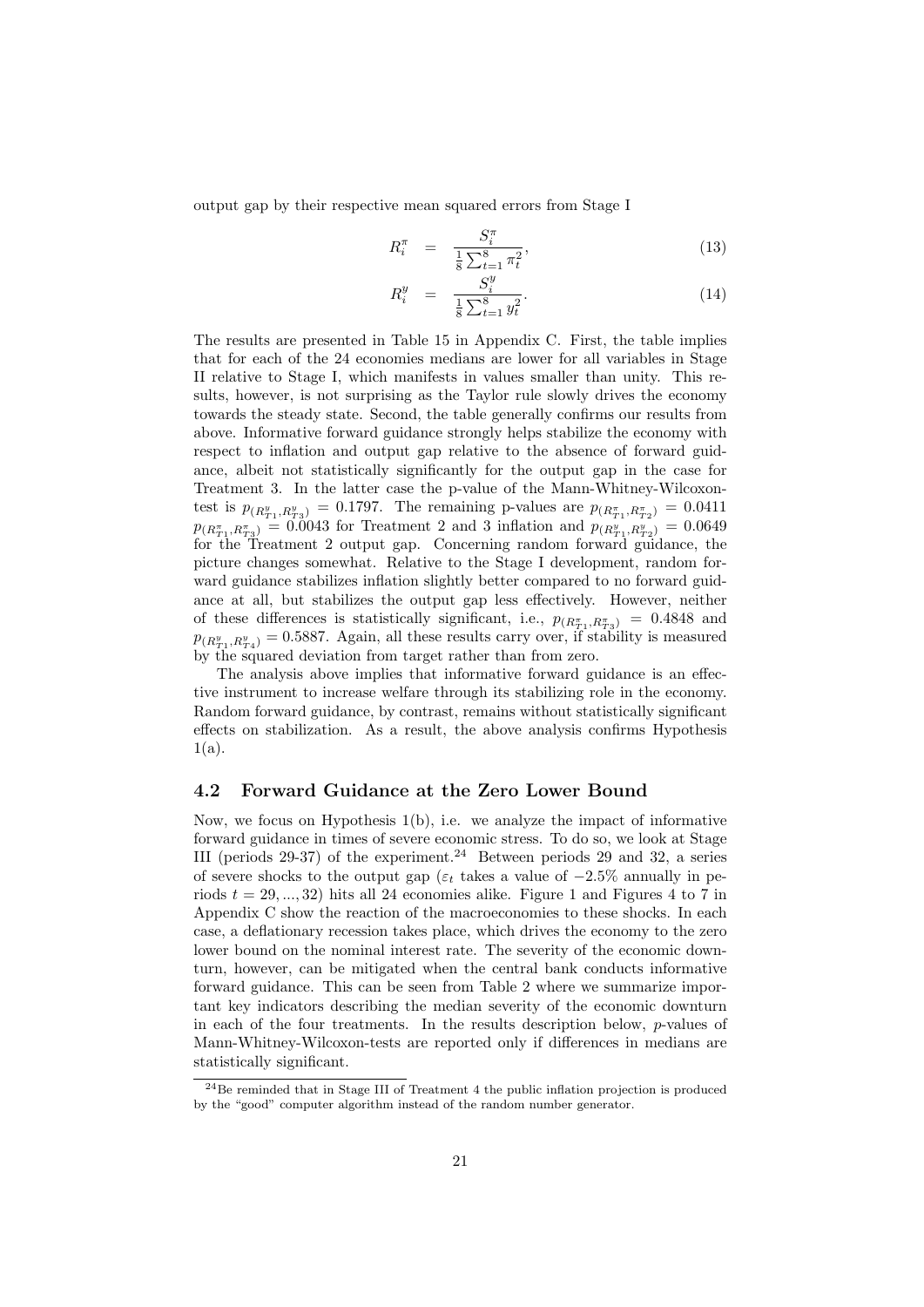|                               | T 1       | ፐን      | Т3      | T4      |
|-------------------------------|-----------|---------|---------|---------|
| Periods at zero lower bound   | 5         | З       | 2.5     | 1.5     |
| Length of recession           | 7.5       | 4.5     | 4       | 3       |
| Depth of recession            | $-239.76$ | $-4.28$ | $-4.18$ | $-4.22$ |
| Periods of deflation          | 8         |         |         | 6.5     |
| Deflationary spirals          |           |         |         |         |
| Credibility Index in $t = 28$ |           | 0.88    | 0.89    | 0.13    |

Table 2: Important key indicators for Stage III. The table shows treatment medians of key indicators describing the severity of the recession and the accompanying liquidity trap in Stage III.

Table 2 shows that informative forward guidance on average halves the median time spent at the zero lower bound, from 5 periods in Treatment 1 to less than 2.5 periods on average in Treatments 2-4. Secondly, the length of the recession<sup>25</sup> is significantly  $(p_{(T1,T2:T4)} = 0.090)$  reduced from 8 periods in Treatment 1 to less than 4 periods on average in Treatments 2-4. Also, the depth of the recession radically reduces in the presence of informative forward guidance. We measure the depth of the recession by comparing the latest pre-crisis output gap with the largest negative output gap during the crisis. In Treatment 1, the median depth is a loss in output gap of approximately -240 percent, whereas this loss is around -4 percent on average for Treatments 2-4. Prices, in all economies, fall, i.e., there is deflation. However, with 6.5 periods on average in Treatments 2-4 median deflation episodes are reduced by 1.5 periods relative to Treatment 1. All qualitative results carry over for pairwise comparisons of Treatment 1 to Treatments 2, 3, and 4.

Despite binding zero lower bounds and prolonged deflationary episodes, deflationary spirals are rare. However, they occur much more often in the absence of informative forward guidance than in the presence of informative forward guidance. In Treatment 1 three out of six economies result in a deflationary spiral after a series of severe fundamental shocks. While deflationary spirals can be avoided successfully in all six economies of Treatment 3, in both Treatments 2 and 4 one out of six economies result in a deflationary spiral. Therefore, forward guidance significantly  $(p_{(T1,T2:T4)} = 0.060)$  reduces the occurrence of deflationary spirals.

In the following, we examine the deflationary spiral in economy E11 of Treatment 2 in more detail. We believe that it provides an informative counterfactual that help understand the stabilizing role of forward guidance at the zero lower bound.

We argue that in this particular case the central bank forecaster not only failed to prevent the deflationary spiral, but to a large part powered the deflationary spiral through inadequate central bank forward guidance. Indicative evidence for this assertion can be found in Figure 2. The figure shows the time series for the data-driven forecast (black solid line), the required-for-target value (gray solid line), the published central bank projection (dashed line), realized inflation (dotted line), and the inflation target (horizontal line) for all six economies of Treatment 2. As is apparent from the lower left panel of Figure 2,

<sup>&</sup>lt;sup>25</sup>According to the NBER, a recession is a drop in economic activity between peak and trough.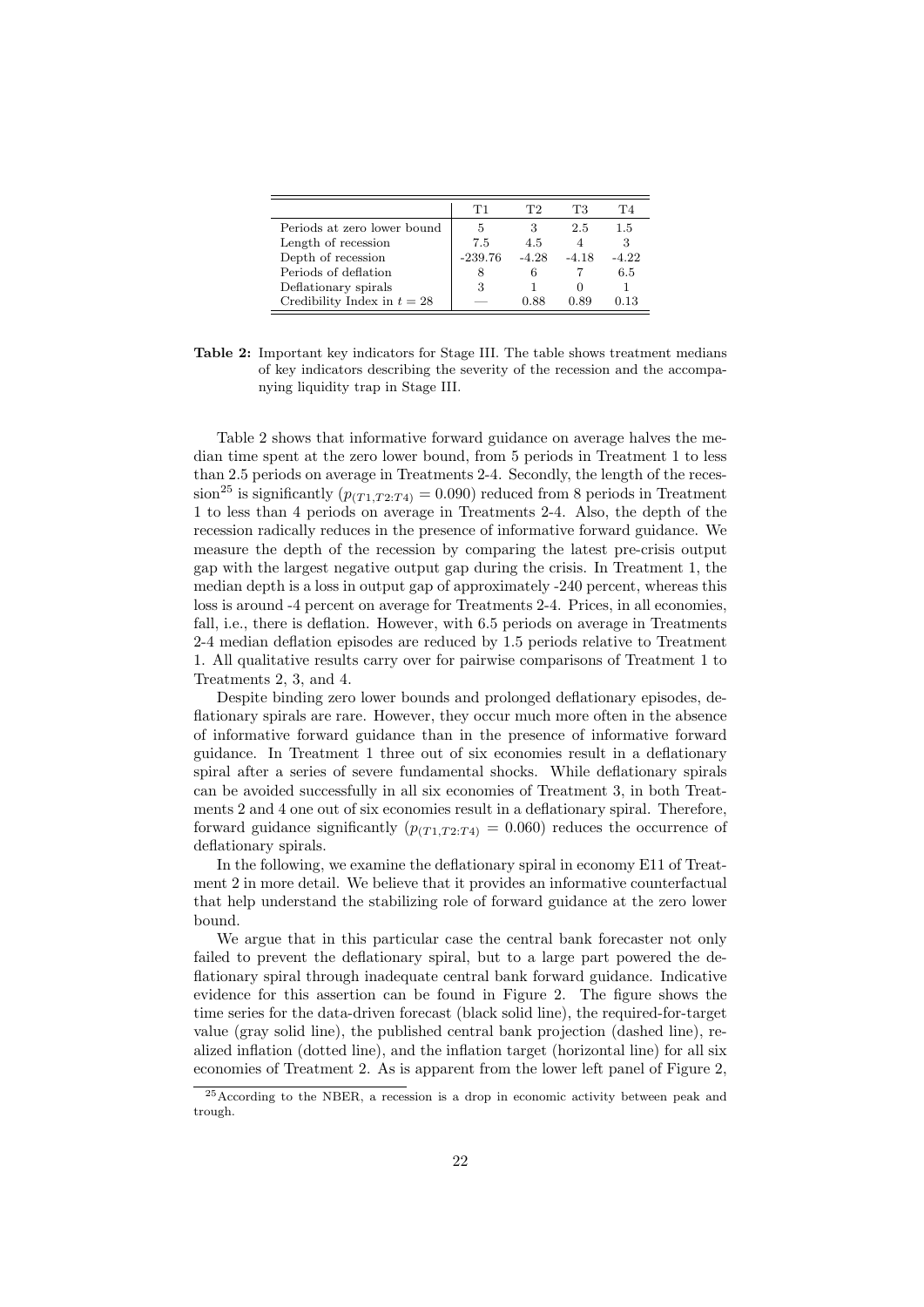

Figure 2: Time series for data-driven forecast (black solid line), public central bank inflation projection (dashed line), aggregate inflation (dotted line), and the "required for target" information (gray solid line) for all six experimental economies of Treatment 2.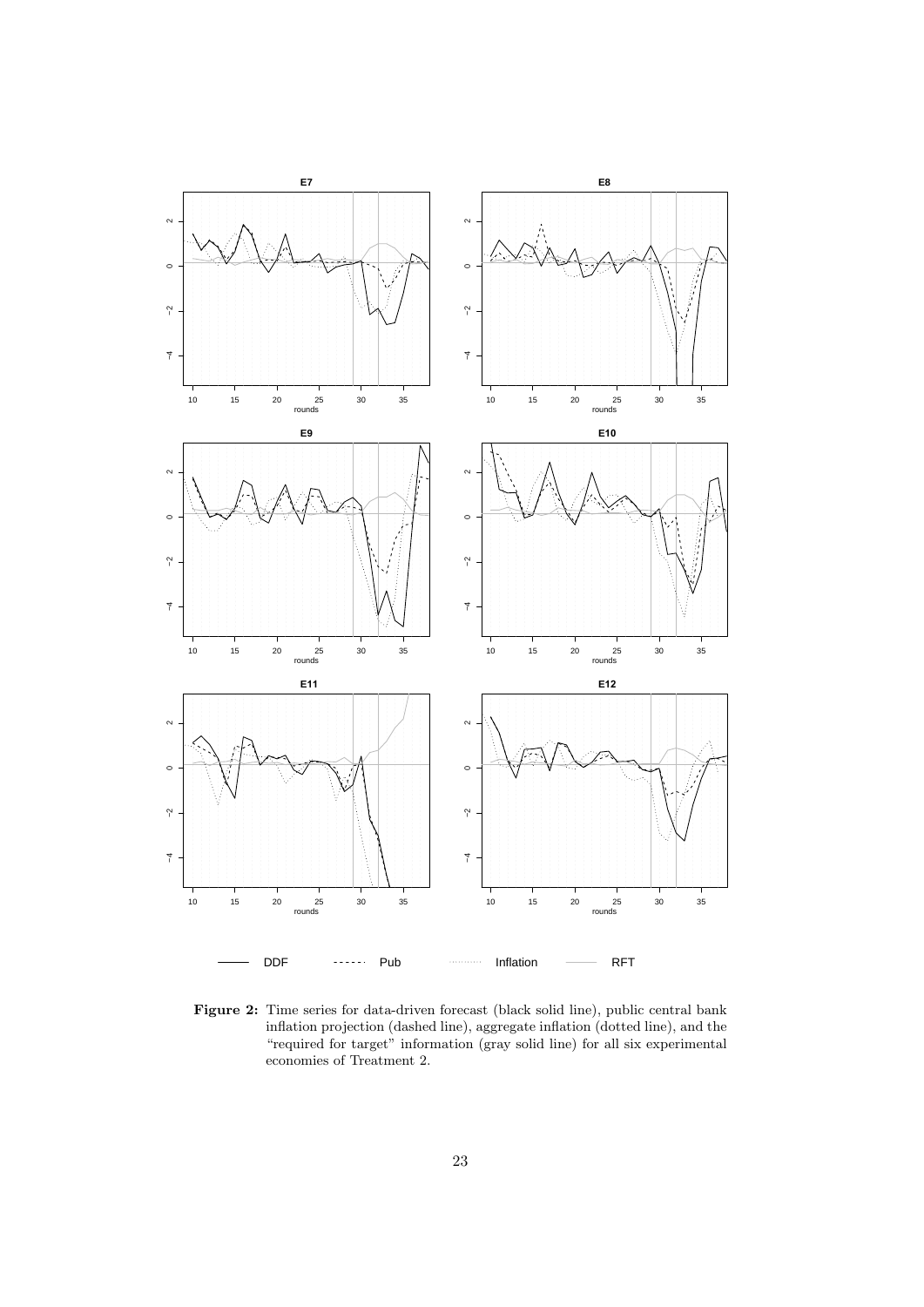| \ Period<br>$E_{\rm conomy}$ | 31      | 32      | 33      | 34      | 35   | 36      | 37      | Median  | SD   |
|------------------------------|---------|---------|---------|---------|------|---------|---------|---------|------|
| E7                           | 0.62    | 0.44    | 0.58    | 0.81    | 0.78 | 0.73    | 0.83    | 0.73    | 0.14 |
| E8                           | 0.27    | 0.89    | 0.56    | 0.81    | 0.93 | 0.99    | 1.00    | 0.89    | 0.27 |
| E9                           | 0.41    | 0.19    | 0.63    | 0.80    | 0.36 | 0.45    | 0.31    | 0.41    | 0.21 |
| E10                          | 0.61    | 0.02    | 0.09    | 0.70    | 1.00 | 0.72    | 1.00    | 0.70    | 0.40 |
| E11                          | $-0.05$ | $-0.01$ | $-0.01$ | $-0.00$ | 0.31 | $-0.24$ | $-0.30$ | $-0.01$ | 0.20 |
| E12                          | 0.49    | 0.51    | 0.39    | 0.62    | 0.00 | 0.10    | 0.71    | 0.49    | 0.26 |

**Table 3:** "Strategic-ness" measure of Equation (15) for periods  $t = 31, ..., 37$  of Stage III (as well as their respective medians and standard deviations) for each of the six economies of Treatment 2

rather than trying to strategically stabilize the economy through publishing over-optimistic inflation projections - that are inflation projections moving into the direction of the inflation target or even the necessary aggregate forecast as prescribed by the "required for target" criterion -, the central bank forecaster followed the advice of the data-driven forecast and thereby publicly predicted the deflationary spiral. The central bank forecasters of the other five economies, by contrast, do not publicly predict a deflationary spiral, but resort to overoptimistic inflation projections and pull the economy out of the slump.

To quantify the above argument, we define a measure of "strategic-ness" of the published central bank projection, denoted by  $SP<sub>t</sub>$  below. The measure illustrates in any given period to what extent the published inflation projection follows the data-driven forecast (non-strategic behavior) and to what extend it tries to strategically influence inflation expectations in the direction consistent with the economy's determinate target steady state. The latter can be measured by how much the central bank uses either the "required for target" tool or the inflation target. In the following, we report results applying the "required for target" tool. All results are robust to applying the inflation target instead. The explicit "strategic-ness" measure takes the following form

$$
SP_t = \frac{E_t^{pub}\pi_{t+1} - E_t^{ddf}\pi_{t+1}}{E_t^{rft}\pi_{t+1} - E_t^{adf}\pi_{t+1}}.
$$
\n(15)

If  $SP<sub>t</sub> = 1$  the published projection coincides with the "required for target" forecast, whereas if  $SP<sub>t</sub> = 0$  the published projection coincides with the datadriven forecast.<sup>26</sup> Table 3 presents the measure of "strategic-ness" for the 7 periods after the shocks have died out in all six economies of Treatment 2 along with their median and standard deviation. For all five economies without a deflationary spiral  $SP_t$  for  $t = 31, ..., 37$  is mostly substantially above zero, with median values in the interval [0.41, 0.89], which are always significantly different from zero given the Wilcoxon signed rank test ( $p \leq 0.02$  in each case). This implies that in these economies the central bank forecaster does not just follow

<sup>&</sup>lt;sup>26</sup>The index can also take values above unity and below zero. If  $SP_t > 1$  the published projection lies outside the interval of the data driven forecast and the "required for target" information, on the side of the "required for target". This implies that the central bank is trying to steer more than necessary to achieve the target. If  $SP<sub>t</sub> < 0$ , the published projection lies outside the band of the data driven forecast and the "required for target" information, on the side of the data driven forecast. This implies that the central bank CB tries to drive expectations "away" from target. A proof of these claims is presented in Appendix B.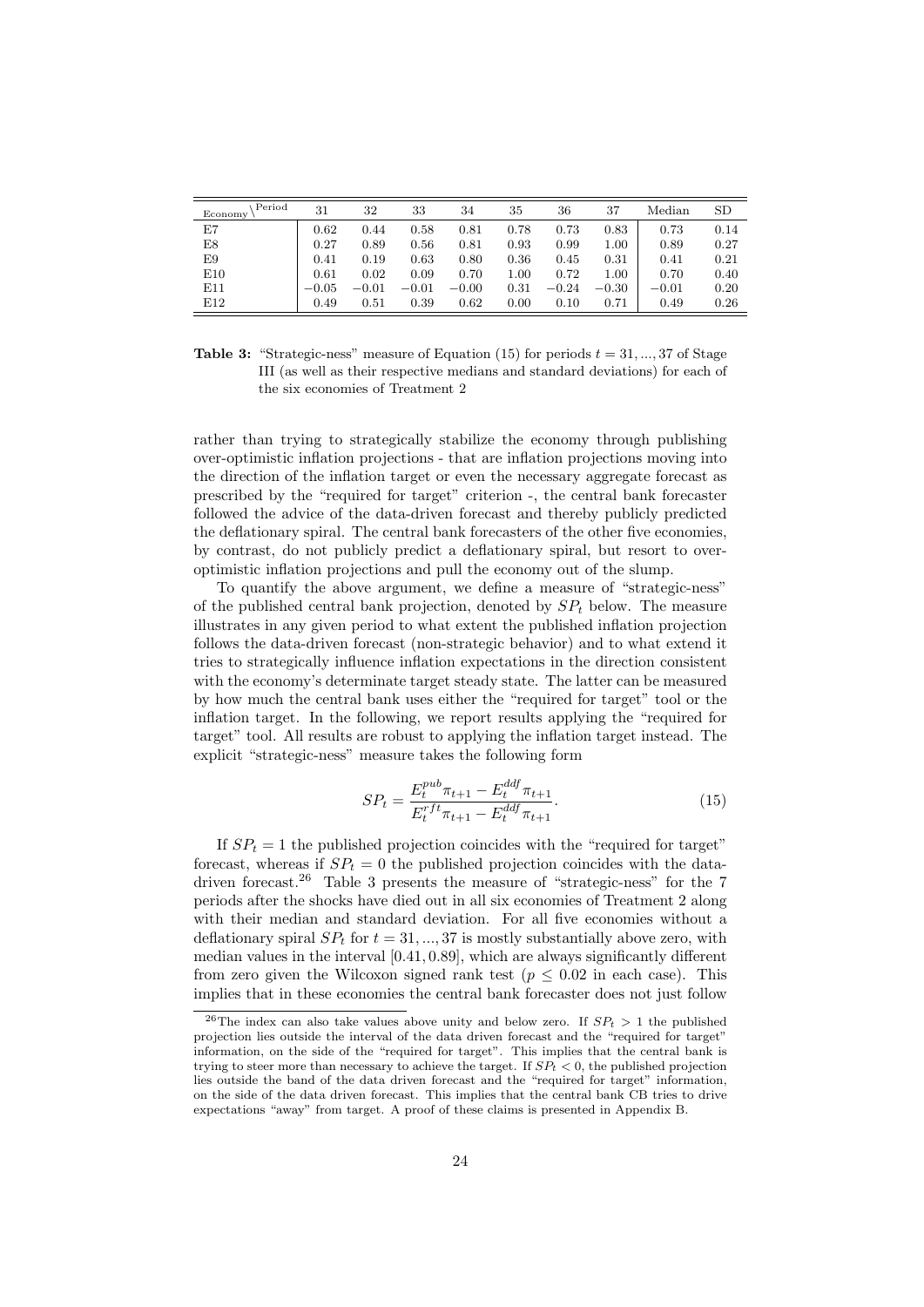trends or the data-driven forecast, but that she considerably tries to steer the economy towards target. By contrast, in the economy with deflationary spiral  $SP<sub>t</sub>$  is mostly very close to zero with a median value of  $-0.01$ . A median of zero cannot be rejected by the Wilcoxon signed rank test  $(p = 0.4)$  in this case. This implies that the central bank forecaster is not concerned with steering the economy back to the target, but solely with giving "accurate" projections. Moreover, the negative sign of the "strategic-ness" measure indicates that the central bank forecaster predicts an even more extreme deflationary spiral relative to what is predicted by the data-driven forecast (see Appendix B).

The stabilizing role of forward guidance at the zero lower bound is particularly surprising, since at the zero lower bound an overoptimistic (or strategic) inflation projection must be considered cheap talk. At the zero lower bound, the central bank has no means to actively support the public projection using the interest rate. We believe that the evidence presented in this section is a confirmation of Hypothesis 1(b). Furthermore, our results support the finding by Duffy and Heinemann (2014), that cheap talk can be a very successful strategy for the central bank to achieve its stabilization goals.

### 4.3 Anchoring Effect of Forward Guidance

In the following we address Hypothesis 2, i.e. we analyze the anchoring effect of forward guidance. Eusepi and Preston (2010) argue that in economies with potentially self-fulfilling expectations and learning, such as the economy in the present experiment, central bank projections generate macroeconomic stabilization through the anchoring of private-sector expectations on a path consistent with monetary policy. In the absence of inflation projections, expectation may be unanchored and even be inconsistent with monetary policy. Therefore, unlike under rational expectations, the Taylor principle alone does not guarantee macroeconomic stability.

The anchoring effect manifests itself in a lower disagreement among individual professional forecasters in the presence of forward guidance relative to the absence of forward guidance. We measure disagreement among individual professional forecasters by the cross-sectional dispersion of individual professional forecasts in each period  $t$ , using three alternative dispersion measures which are commonly found in the literature; the variance as in Fujiwara (2005), the distance between the highest and the lowest forecast (henceforth: range) as proposed by the FED, and the inter-quartile range of forecasts in any given period as in Ehrmann et al. (2012); Hubert (2014). Table 4 presents the median values of all three measures for each of the single economies and the respective averages for each of the four treatments.<sup>27</sup> The table shows that for all three measures considered informative forward guidance (Treatments 2 and 3) reduces the disagreement among individuals roughly by one third. Not surprisingly, the random forward guidance (Treatment 4) increases disagreement considerably, almost doubling the dispersion of individual forecasts. According to the Mann-Whitney-Wilcoxon test the above mentioned differences are highly statistically significant at the 1% significance level. To account for Stage I influences, analogously to the previous stability analysis, Table 16 in Appendix C presents the dispersion measures in Stage II relative to their counterparts in Stage I.

 $27$ The results are the same for the mean in stead of the median of the dispersion measures.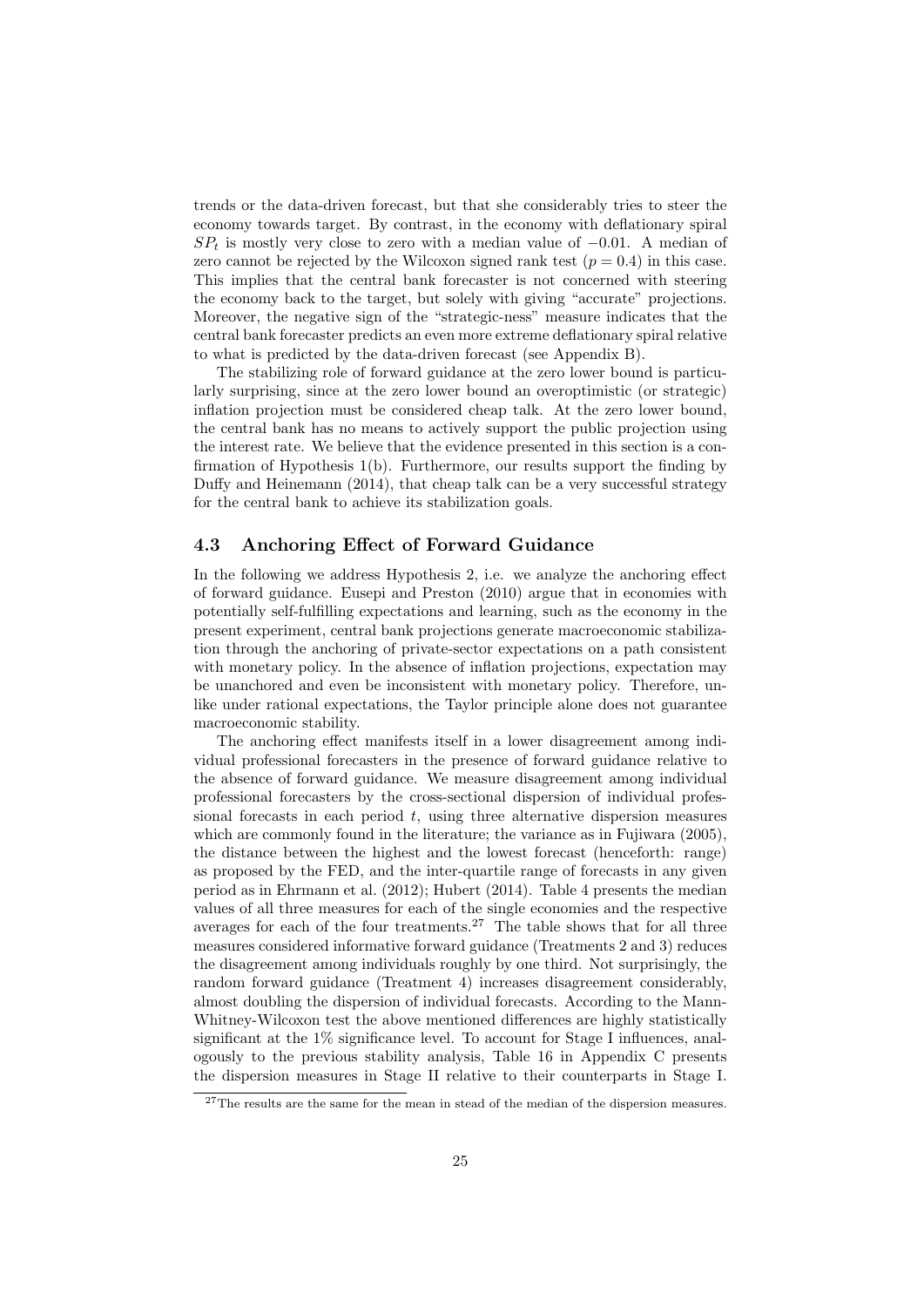|             |      |                           |      |                | Dispersion Measure: Variance            |      |      |  |  |  |  |
|-------------|------|---------------------------|------|----------------|-----------------------------------------|------|------|--|--|--|--|
| Economy     | 1    | 2                         | 3    | 4              | 5                                       | 6    | Avg  |  |  |  |  |
| Treatment 1 | 0.06 | 0.07                      | 0.22 | 0.07           | 0.40                                    | 0.27 | 0.18 |  |  |  |  |
| Treatment 2 | 0.09 | 0.01                      | 0.09 | 0.24           | 0.04                                    | 0.11 | 0.10 |  |  |  |  |
| Treatment 3 | 0.15 | 0.06                      | 0.04 | 0.02           | 0.07                                    | 0.19 | 0.09 |  |  |  |  |
| Treatment 4 | 0.45 | 0.05                      | 0.12 | 0.41           | 0.41                                    | 2.02 | 0.58 |  |  |  |  |
|             |      | Dispersion Measure: Range |      |                |                                         |      |      |  |  |  |  |
| Economy     | 1    | $\overline{2}$            | 3    | 4              | 5                                       | 6    | Avg  |  |  |  |  |
| Treatment 1 | 0.61 | 0.75                      | 1.30 | 0.66           | 1.76                                    | 1.42 | 1.08 |  |  |  |  |
| Treatment 2 | 0.82 | 0.27                      | 0.65 | 1.25           | 0.54                                    | 0.84 | 0.73 |  |  |  |  |
| Treatment 3 | 0.94 | 0.70                      | 0.55 | 0.40           | 0.62                                    | 1.13 | 0.73 |  |  |  |  |
| Treatment 4 | 1.68 | 0.62                      | 0.85 | 1.64           | 1.89                                    | 3.56 | 1.71 |  |  |  |  |
|             |      |                           |      |                | Dispersion Measure: Interquartile Range |      |      |  |  |  |  |
| Economy     | 1    | 2                         | 3    | $\overline{4}$ | 5                                       | 6    | Avg  |  |  |  |  |
| Treatment 1 | 0.25 | 0.24                      | 0.39 | 0.19           | 0.43                                    | 0.60 | 0.35 |  |  |  |  |
| Treatment 2 | 0.29 | 0.12                      | 0.30 | 0.56           | 0.19                                    | 0.30 | 0.29 |  |  |  |  |
| Treatment 3 | 0.26 | 0.16                      | 0.24 | 0.10           | 0.29                                    | 0.44 | 0.25 |  |  |  |  |
| Treatment 4 | 0.69 | 0.21                      | 0.47 | 0.81           | 0.61                                    | 1.23 | 0.67 |  |  |  |  |

Table 4: Medians of Stage II Dispersion Measures. The table shows the medians of three dispersion measures from periods  $t = 9, ..., 28$  for all six economies in each treatment and the respective treatment averages. Dispersion in economy  $i$  in period  $t$  is either the variance, range, or interquartile range of the period t inflation forecasts for period  $t + 1$  from all six individual professional forecasters in economy i.

The numbers in Table 16 confirm the previous results that informative central bank forward guidance more successfully reduces the disagreement among the individual professional forecasters.

To quantify the anchoring effect of public inflation projections, in the spirit of Ehrmann et al. (2012) and Hubert (2014), we resort to a simple regression analysis of the form

$$
\sigma_{fc,t} = constant + \beta_1 PP_t + \beta_2 \sigma_{fc,t-1} + \beta_3 X_{t-1} + \varepsilon_t, \tag{16}
$$

where  $\sigma_{fc,t}$  is the cross-sectional dispersion of the professional forecasters in period  $t$ ,  $PP_t$  is a dummy variable which takes value 1 when a public inflation projection is present and  $X_t$  is a vector of macroeconomic controls. The macroeconomic controls  $X_{t-1}$  comprise the lagged interest rate, the lagged output gap, and lagged inflation uncertainty defined by  $IU_{t-1} = |\pi_{t-1} - \pi_{t-2}|$ , which is the absolute error of a random walk forecast (Ahrens and Hartmann, 2015). We expect a positive relationship between lagged inflation uncertainty and crosssectoral dispersion. The higher lagged inflation uncertainty, the harder the prediction of inflation and thereby the greater the cross-sectional dispersion (Capistr´an and Timmermann, 2009; Dovern and Hartmann, 2016). Concerning the remaining control variables, first, we expect cross-sectoral dispersion to be positively influenced by the lagged interest rate. According to the Taylor rule the interest rate increases in inflation. Mankiw et al. (2004) show that a higher level of inflation, in turn, yields more disagreement in inflation expectations. For the lagged output gap we expect a negative relationship, since Dovern et al.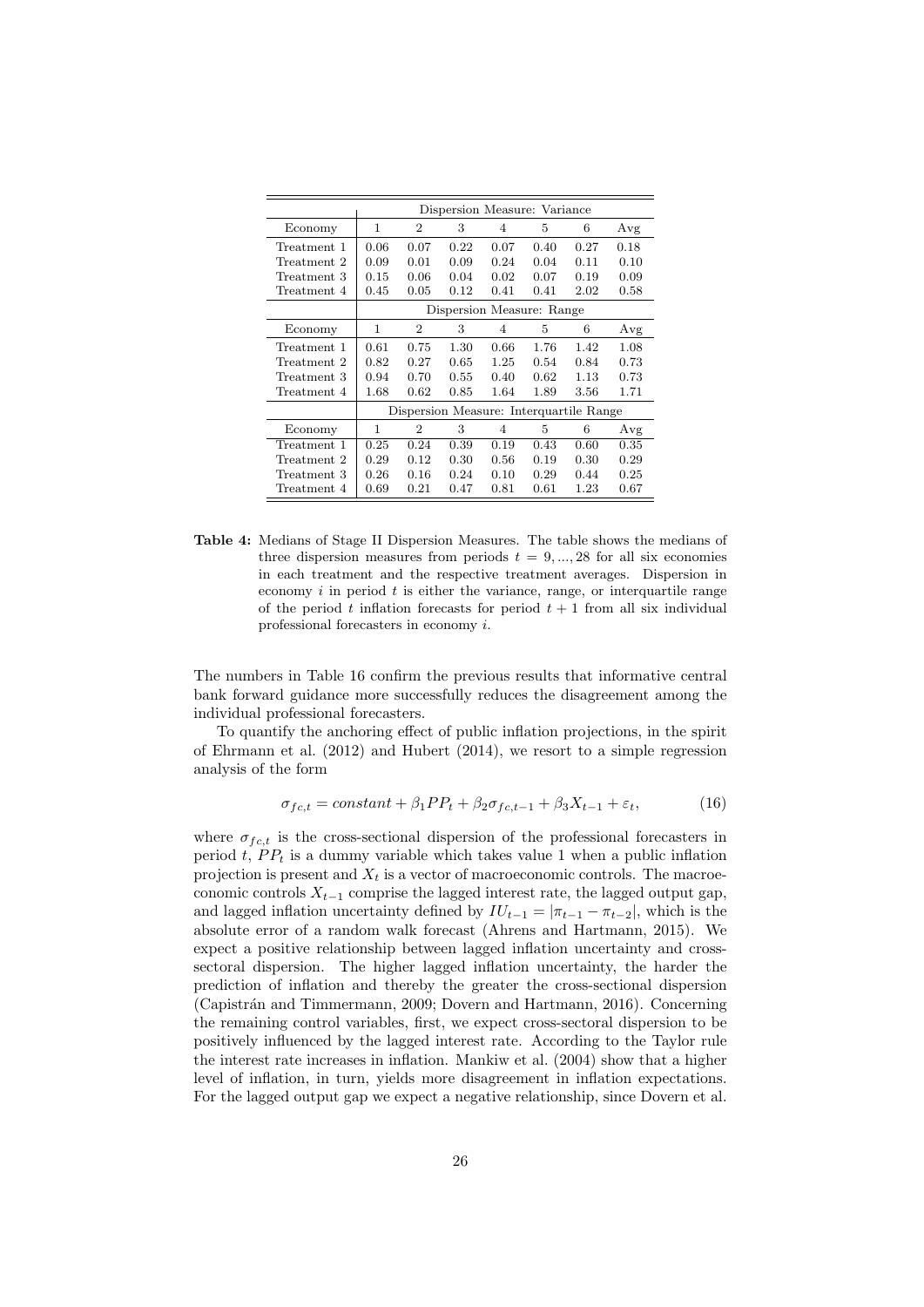|                   | [1]        | $\left\lceil 2 \right\rceil$ | $\left\lceil 3 \right\rceil$ | $\lceil 4 \rceil$ | [5]        |
|-------------------|------------|------------------------------|------------------------------|-------------------|------------|
| constant          | $-0.229$   | 0.118                        | $0.179**$                    | 0.080             | $-0.248$   |
|                   | [0.162]    | [0.083]                      | [0.078]                      | [0.102]           | [0.203]    |
| $PP_t$            | 0.044      | $-0.101***$                  | $-0.126***$                  | $-0.084**$        | $0.286***$ |
|                   | [0.056]    | [0.037]                      | [0.043]                      | [0.034]           | [0.085]    |
| $\sigma_{fc,t-1}$ | $0.228***$ | $0.130**$                    | $0.136**$                    | $0.125*$          | $0.138*$   |
|                   | 0.054      | 0.059                        | [0.068]                      | 0.075             | [0.079]    |
| $r_{t-1}$         | $0.089***$ | 0.025                        | 0.012                        | 0.030             | $0.108***$ |
|                   | [0.030]    | 0.016                        | 0.015                        | [0.021]           | [0.038]    |
| $y_{t-1}$         | $-0.028$   | $-0.026$                     | 0.004                        | $-0.018$          | 0.045      |
|                   | [0.037]    | [0.030]                      | [0.036]                      | [0.036]           | [0.074]    |
| $IU_{t-1}$        | $0.298***$ | $0.340***$                   | $0.371***$                   | $0.382***$        | $0.289***$ |
|                   | [0.067]    | [0.064]                      | [0.082]                      | [0.091]           | [0.100]    |

Table 5: Anchoring effect of forward guidance. The table shows the results from estimating equation (16) for different subsamples of the experimental data. The respective samples are: [1] T1-T4; [2] T1-T3; [3] T1 vs T2; [4] T1 vs T3; [5] T1 vs T4

(2012) and Hubert (2014) document a higher disagreement in recessions. The parameter estimates are summarized in Table 5.

Column [1] in Table 5 shows the results when all four treatments (T1,T2,T3,T4) are considered. In this case, the table shows that the publication of inflation projections per se has no anchoring effect, i.e.,  $PP<sub>t</sub>$  is close to zero and statistically insignificant as are the interest rate and output gap coefficients. For the complete set of data, cross-sectional dispersion is a persistent phenomenon which is mainly driven by inflation uncertainty. In Columns [2]-[5] we distinguish between informative and random forward guidance. While Columns [2]-[4] show variants which abstract from random forward guidance (Treatment 4), Column [5] abstracts from informative forward guidance. Consider Columns [2]-[4] first. Column [2] shows the parameter estimates of (16) using data from Treatments 1 to 3, Column [3] using data from Treatments 1 and 2 and Column [4] using data from Treatments 1 and 3. First, the table shows that parameter values generally have the expected sign. More importantly, informative forward guidance unambiguously reduces the cross-sectional dispersion of individual expectations. The reduction is statistically significant. The influence of inflation uncertainty on the cross-sectional dispersion remains statistically significant. The interest rate and the output gap coefficients again are negligible and statistically insignificant. Finally, Column [5] shows the parameter estimates of (16) using data from Treatments 1 and 4 only. Now, the effect of publishing inflation projections is positive and statistically significant. Random forward guidance increases the cross-sectional dispersion by approximately 29%. The results are similar, if we consider contemporaneous macroeconomic controls  $X_t$ , as applied in the original studies by Ehrmann et al. (2012) and Hubert (2014).

Taken together, the above results give rise to the notion that informative forward guidance acts as an anchor for private-sector inflation expectations, while random forward guidance unleashes disturbing forces driving private-sector expectations apart. Therefore, our evidence confirms Hypothesis 2. Furthermore, the evidence documents a substantial influence of central bank forward guid-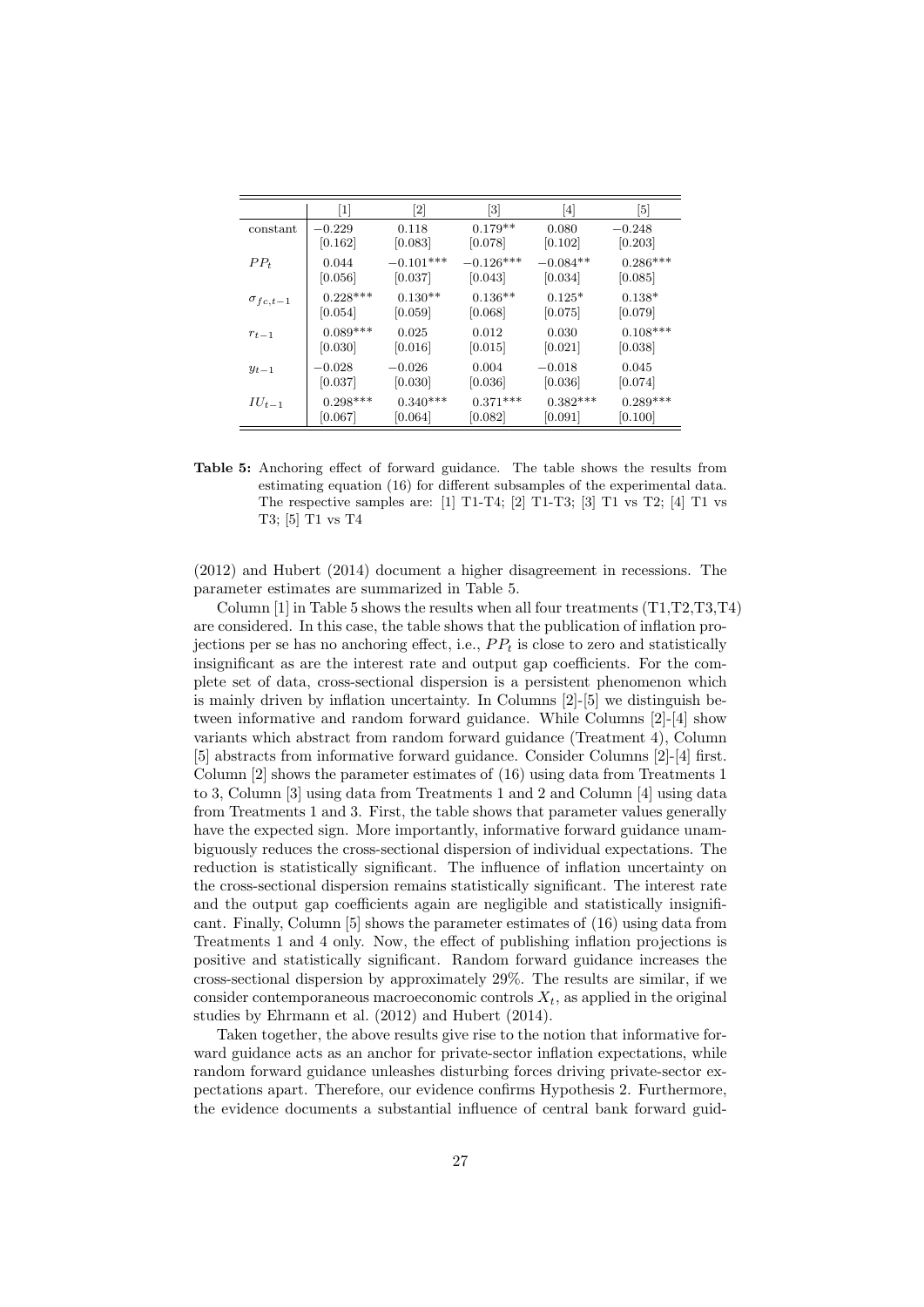ance on private-sector expectation formation. Section 5 analyzes this influence in more detail.

### 4.4 Forecasting Performance

In this section, we address Hypothesis 3, i.e. we analyze the relative forecasting performance of the subjects, the data-driven forecast, and the computeralgorithms. We evaluate the relative forecasting performance by means of the mean squared error in Stage II of the experiment.

Table 17 in Appendix C presents the mean squared errors of the published central bank projection, the central bank forecaster subject's forecast, the datadriven forecast, and the aggregate forecast of the professional forecasters for each economy of all four treatments. Analogously, Table 18 in Appendix C presents the mean square errors of the individual professional forecasters. Following Romer and Romer (2000) and Hubert (2015c), p-values for pairwise comparisons of the mean squared errors are calculated by estimating

$$
(\pi_{t+1} - E_t^a \pi_{t+1})^2 - (\pi_{t+1} - E_t^b \pi_{t+1})^2 = c + u_{t+1},
$$
\n(17)

where  $E_t^a, E_t^b \in \{E_t^{pub} \pi_{t+1}, E_t^{cbf} \pi_{t+1}, E_t^{at\pi} \pi_{t+1}, E_t^{ddf} \pi_{t+1}\}.$  The p-values test the null hypothesis that  $c = 0$ . The standard errors are corrected for autocorrelation and heteroskedasticity using the Newey-West HAC method (Newey and West, 1987).

The tables show that for Treatment 1, the central bank forecaster, the aggregate inflation forecast, and the data-driven forecast seem to do equally well in most cases, as well as on average. In four out of six economies, there cannot be found a significant ranking of the forecasts. For the remaining two economies, there can be found the worst forecasting entity, but not the best forecasting entity. On average, in Treatment 1 there is no (or only very little) evidence for the superiority of one forecasting entity over the other. If at all, the central bank forecaster subject does worst. Given the fact that the central bank has more and better information about potential future inflation than the professional forecasters, it is somewhat surprising that the central bank forecaster performs no better (rather slightly worse) than the aggregate forecast of the professional forecasters. Two explanations come to mind. First, being rather persistent, the aggregate forecast becomes highly self-fulfilling and thereby accurate by construction. A second potential explanation can be found in the "wisdom of the crowd," which describes the phenomenon that groups can achieve higher forecast accuracy by taking the group average or median compared to their individual forecasts, as the mean or median filters out idiosyncratic noise (Surowiecki, 2005). The latter argument is also supported by the fact that (in all four treatments) the mean squared error of the aggregate forecast of the professional forecasters for a treatment is always below the average mean squared error of all individual forecasters within that treatment. Moreover, in 21 out of 24 economies at most one individual forecaster performs better individually (has a lower mean squared error) than the aggregate forecast in that respective economy.<sup>28</sup> The remaining three economies feature at least 2 and at most 3 individual forecasters who perform better individually than the aggregate forecast.

 $^{28}$ In 9 out of these 21, no individual performs better than the aggregate forecast.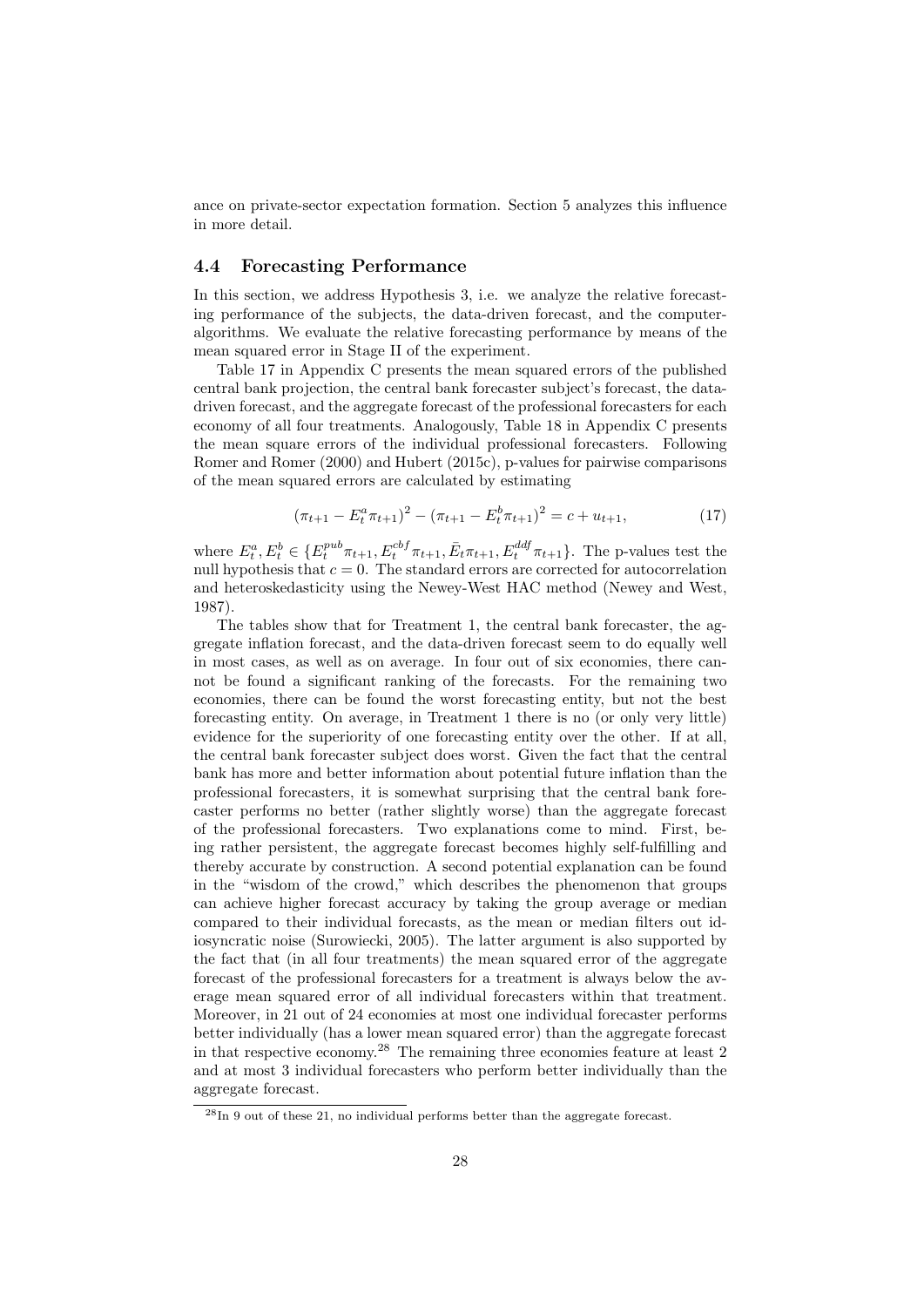A similar insignificant pattern amongst the central bank forecaster, the aggregate inflation forecast, and the data-driven forecast arises in Treatment 4. The computerized random published projection in Treatment 4, not surprisingly, is considerably less accurate compared to all other forecasting entities with these differences being statistically significant.

By contrast to Treatment 4, for Treatments 2 and 3 the published inflation projection improves substantially and performs significantly better than any other forecasting entity, both on average and for most of the individual economies. The performance of the data-driven forecast remains basically unchanged (for pairwise comparisons the p-value is never below 0.10). The aggregate inflation forecast of the professional forecasters improves significantly only when a good computerized central bank projection is provided  $(p_{afc_{T1},afc_{T3}}=0.0579)$ , whereas the improvement is not significant when the human central bank provides the projections  $(p_{a f c_{T1}, a f c_{T2}} = 0.5542)$ . For the individual professional forecasters, the average reduction of the mean forecast error under informative forward guidance is substantial (approximately one third) and statistically significant independent of whether the central bank is computerized or not, i.e.  $p_{fc_{T1},fc_{T2}} = 0.000$  and  $p_{fc_{T1},fc_{T3}} = 0.000$ . The central bank forecaster improves her forecasting performance considerably (by more than 50%) and significantly  $(p_{cbf_{T1},cbf_{T2}} = 0.0745)$  when her forecast is published. Summing up, the above evidence confirms Hypothesis 3.

The result that the central bank forecasting performance is improved when its forecast is published is particularly interesting in the light of analyzing the potential source of the well-documented superiority of central bank projections over private-sector expectations. Romer and Romer (2000) put forth the hypothesis that the FOMC is able to produce superior inflation projections from publicly available information projections simply by committing far more resources to forecasting compared to the private sector. The results from Treatments 1 and 2 in our experiment reject this hypothesis. In both treatments, an equal amount of resources is invested to process the publicly available information and to provide it to the central bank forecaster in the form of the data-driven forecast,<sup>29</sup> yet the forecasting performance of the central bank forecaster differs substantially. Three potential explanations may be put forward for this difference: the quality of the information supplied to the central bank forecaster, the different incentive structure for the central bank forecaster across both treatments, and the publication of the inflation projection. Since the predictive power of the data-driven forecast is similar across Treatments 1 and 2, information quality cannot explain the difference. Also, the central bank forecaster's incentive cannot explain this result. The central bank forecaster's incentive to predict inflation accurately is stronger in Treatment 1 relative to Treatment 2 (as in Treatment 2 there is a trade-off between predicting correctly and strategically). Consequently, a better forecasting performance should be expected in Treatment 1 and not the other way around. By contrast, the publication of the inflation projection is a potential explanation for the improved forecasting performance. If credible, central bank projections are self-fulfilling. That is, when the central bank publishes a high (low) projection and professional forecasters respond by giving a forecast in the same direction, then a high (low)

 $^{29}$ Note that the "required for target" information supplied to the central bank forecaster in Treatment 2 has no predictive content for potential future inflation and thereby should not be included in the information set used for accurate forecasting.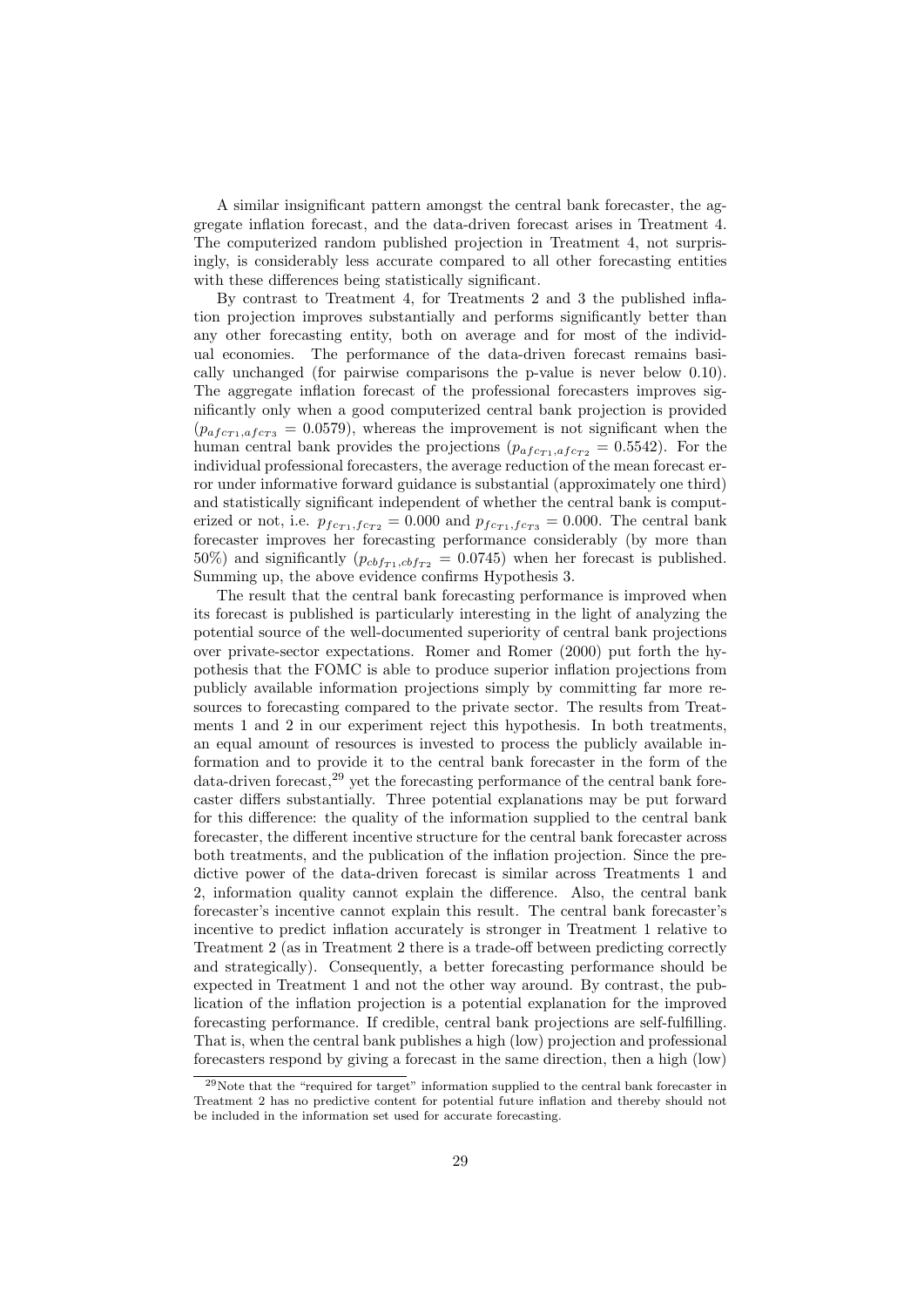rate of inflation realizes. Consequently, even ex-ante incorrect projections, if believed by the professional forecasters, are evaluated as quite accurate projections ex-post. Whether or not central bank projections indeed positively affect private sector expectations and hence are (at least in part) self-fulfilling, we explore in more detail in the next section.

### 5 Expectation Formation

In this section we analyze how individual subjects form their expectations. We consider the professional forecasters (Section 5.1) and the central bank forecasters (Sections 5.2) separately. In the latter section, we also address Hypothesis 4.

### 5.1 Professional Forecaster Expectation Formation

In the four treatments of the experiment we can distinguish two types of professional forecasters: professional forecasters that were not exposed to a published projection, and professional forecasters that did see a published projection prior to submitting their own forecast. In this section we investigate (i) whether these two groups of forecasters formed expectations in a qualitatively different way and (ii) to what extent the expectation formation of the forecasters that did see a central bank projection depended on the quality of this projection. Since we treat Stage I as learning stage in all treatments and Stage III presents subjects with an inherently unstable environment, we focus this analysis on Stage II only.

First, consider professional forecasters that did not see a published projection when making their own forecast. This group consists of the professional forecasters in Treatment 1 (the control treatment). We follow Assenza et al. (2013) and Pfajfar and Zakelj (2014) and regress each subject's inflation forecast on a general linear forecasting rule of the form

$$
E_t^{fc,j}\pi_{t+1} = c^j + \sum_{i=1}^2 \alpha_i^j E_{t-i}^{fc,j}\pi_{t+1-i} + \sum_{i=1}^2 \beta_i^j \pi_{t-i} + \gamma^j y_{t-1} + \varepsilon_t^j,\tag{18}
$$

where  $\varepsilon^j$  is the error term of each individual regression. The results are summarized in the second column of Table 6, which show the percentage of individually significant regressors and the median estimated parameter values for each treatment, respectively.<sup>30</sup> The second column of Table 6 shows that  $92\%$  of subjects consider the first lag of inflation when forming their expectation about future inflation. 36% of subjects also consider the second lag of inflation. Given that the sign of the coefficient on the first lag is generally positive with a median of 1.11, while the sign on the second lag of inflation is generally negative with median of -1.14 it appears that the professional forecasters engaged in trend following behavior when forecasting inflation. In line with early evidence from Adam (2007) only few subjects consider past realizations of the output gap to predict future inflation.

Next, we consider all subjects which were shown a public central bank projection prior to submitting their own forecast. This group consists of all subjects

 $30$ In the estimation we follow Massaro (2012) by iteratively eliminating all insignificant regressors. The details of the procedure are presented in Appendix A.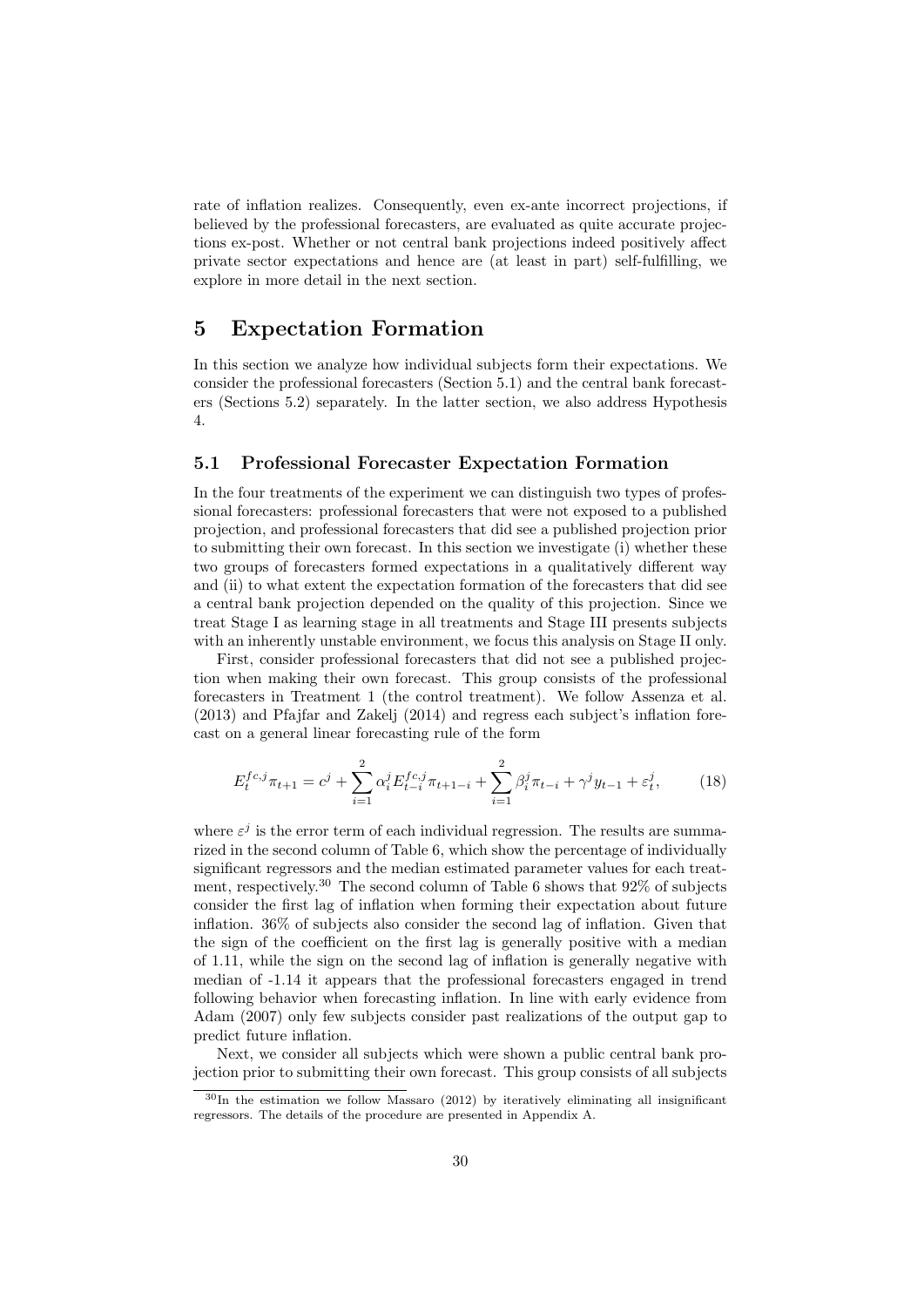| Treatment                 | 1          | 2          | 3          | 4          |
|---------------------------|------------|------------|------------|------------|
|                           |            |            |            |            |
| constant                  | $39\%$     | $36\%$     | $56\%$     | $50\%$     |
|                           | (0.431)    | (0.381)    | (0.162)    | (0.807)    |
| $E_{t-1}^{fc,j}\pi_t$     | 14%        | 19%        | 14%        | 19%        |
|                           | (0.429)    | (0.140)    | (0.395)    | (0.550)    |
| $E_{t-2}^{fc,j}\pi_{t-1}$ | $3\%$      | 11\%       | 17%        | 8%         |
|                           | $(-0.734)$ | $(-0.479)$ | $(-0.385)$ | $(-0.369)$ |
| $\pi_{t-1}$               | 92%        | 47%        | 56%        | $42\%$     |
|                           | (1.105)    | (0.617)    | (0.744)    | (0.813)    |
| $\pi_{t-2}$               | $36\%$     | 25%        | 17%        | $11\%$     |
|                           | $(-1.140)$ | $(-0.553)$ | $(-0.006)$ | $(-0.586)$ |
| $y_{t-1}$                 | 14%        | 11%        | 14%        | 25%        |
|                           | $(-1.055)$ | (0.971)    | (0.348)    | (1.350)    |
| $E_t^{pub} \pi_{t+1}$     |            | $69\%$     | $31\%$     | $31\%$     |
|                           |            | (0.818)    | (1.441)    | (0.216)    |
| avg. $R^2$                | 0.76       | 0.72       | 0.66       | 0.46       |
| $\#$ Sign.Coeff           | 1.97       | 2.19       | 2.03       | 1.86       |

Table 6: Percentages of significant regressors and the median regression coefficients (in parentheses) estimating equations (18) and (19) for all professional forecasters per treatment. Additionally, the table shows the average  $R^2$  and the average number of significant coefficients per forecaster for each treatment.

in Treatment 2, 3, and 4. We follow the same procedure as above, but with one difference. Now, we include the published central bank inflation projection as an additional regressors in the set of possible regressors. Thus, the subject's new general linear forecasting rule has the form

$$
E_t^{fc,j}\pi_{t+1} = c^j + \sum_{i=1}^2 \alpha_i^j E_{t-i}^{fc,j}\pi_{t+1-i} + \sum_{i=1}^2 \beta_i^j \pi_{t-i} + \gamma^j y_{t-1} + \delta^j E_t^{pub} \pi_{t+1} + \varepsilon_t^j.
$$
 (19)

Column 3 of Table 6 shows the results of the regression on the subjects with a published projection provided by a human central banker. It can be seen that for 69% of the subjects the published projection has a statistically significant effect on their expectations. This is more than for the first lag of inflation which is now statistically significant for less than half of the subjects. The significance of the second lag of inflation is also reduced considerably. Surprisingly, when the public central bank projection is given by a computer algorithm, it is statistically significant only for 31% of the subjects (Columns 4 and 5). Nevertheless, the first and second lag of past inflation lose significance compared to the control treatment. We conclude from this that when subjects are presented with a published central bank projection, many subjects let their own forecast be affected by the public projection. In this case, subjects put less weight on past inflation and trend behavior in inflation in particular.

The bottom row of Table 6 presents the average number of significant regressors used in the expectation formation process in each of the four treatments. Interestingly, this number is around two for all of the four treatments. This leads to the conclusion that subjects rather substitute the public central bank inflation projection for another source of information than complement their information set in the expectation formation process.

Another interesting observation is that the fraction of subjects using the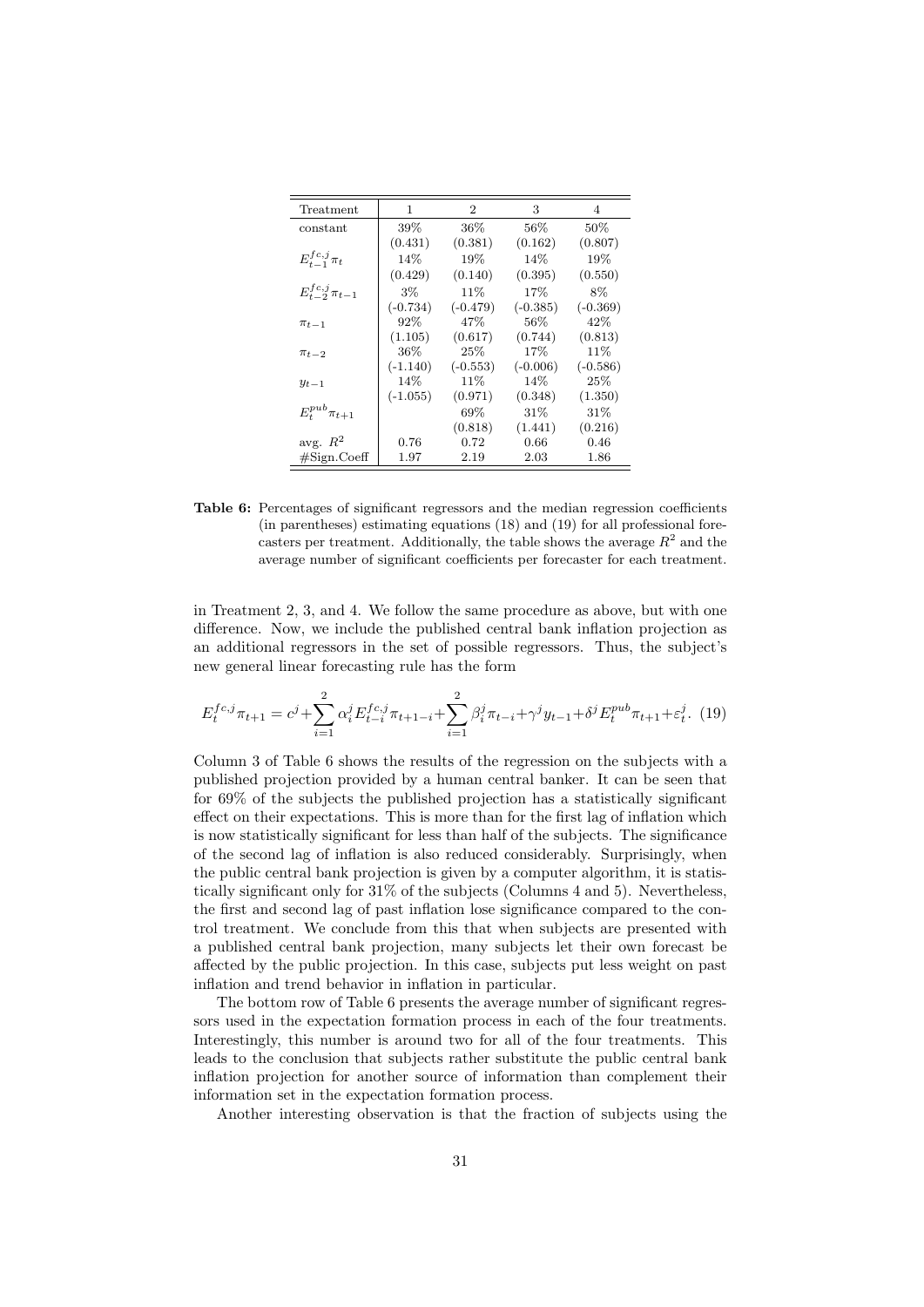published inflation projection is the same, independent of whether the computer algorithm is sophisticated and good or bad (Treatment 3 versus 4).<sup>31</sup> However, even though the fraction of subjects considering the public projection in Treatments 3 and 4 are the same, we find that the weight subjects put on this projection when forming their expectations is much higher for Treatment 3 compared to Treatment 4. The median of the significant coefficients on the published projection in Treatment 3 is 1.44, whereas it is 0.22 in Treatment 4. The coefficient in Treatment 3 is furthermore also bigger than in Treatment 2, where the median coefficient is equal to 0.818.

### 5.2 Central Bank Forecaster Expectation Formation

Now, consider the expectations of the central bank forecaster subjects. Analogous to the previous analysis, for each central bank forecaster subjects  $j$  we estimate a general linear forecasting rule. To account for the additional information supplied to the central bank forecaster subject, the general forecasting rule takes the following form:

$$
E_t^{cbf,j} \pi_{t+1} = c^j + \sum_{i=1}^2 \alpha_i^j E_{t-i}^{cbf,j} \pi_{t+1-i} + \sum_{i=1}^2 \beta_i^j \pi_{t-i} + \gamma^j y_{t-1} \tag{20}
$$

$$
+ \delta_1^j E_t^{ddf} \pi_{t+1} + \delta_2^j E_t^{rff} \pi_{t+1} + \varepsilon_t^j.
$$

Note that for subjects in Treatments 1  $\delta_2^j = 0$  and that for subjects in Treatments 3 and 4  $\delta_1^j = \delta_2^j = 0.32$  Table 7 summarizes the percentages of significance, which is now based on 6 observations per treatment.

The central bank forecasters of Treatments 3 and 4 face the same decision as the professional forecasters in Treatment 1, with the only difference that the central bank forecasters have no influence whatsoever on the economy. Since the influence of an individual professional forecaster is relatively small, we should expect to see a similar expectation formation process. Indeed, from columns 4 and 5 of Table 7, it can be seen that most subjects have a significant (positive) coefficient (with medians of 1.01 in Treatment 3 and a median of 0.93 in Treatment 4) on the first lag of inflation and that many subjects also have a negative coefficient (with medians of -0.73 in Treatment 3 and a median of -0.68 in Treatment 4) on the second lag of inflation.

When facing the same decision as in Treatments 3 and 4, but when presented with the data-driven forecast (Treatment 1), the central bank forecaster resorted strongly to this source of information in their expectation formation process. This is in line with the result of the previous section that professional forecasters that got a published central bank projection in each period partly substituted this forecast for their own trend extrapolations. This results seems even stronger for the central bank forecaster in Treatment 2. Five out of the six subjects get

 $31$ Interestingly, when we split the sample between subjects with high cognitive ability and subjects with low cognitive ability this is no longer the case (see Table 19 in Appendix C). We measure cognitive ability with the three-item "cognitive reflection test" of Frederick (2005). Subjects with a higher CRT use the published projection more often when it is informative (Treatments 2 and 3), while they use it less often when it is random (Treatment 4). Therefore, subjects with a high CRT score can be seen as more "rational."

<sup>&</sup>lt;sup>32</sup>The estimation procedure again follows the procedure described in the Appendix. The order of removal for equation (20) is:  $\alpha_2, \gamma_1, \beta_2, \delta_2, \delta_1, \beta_1, \alpha_1, c$ .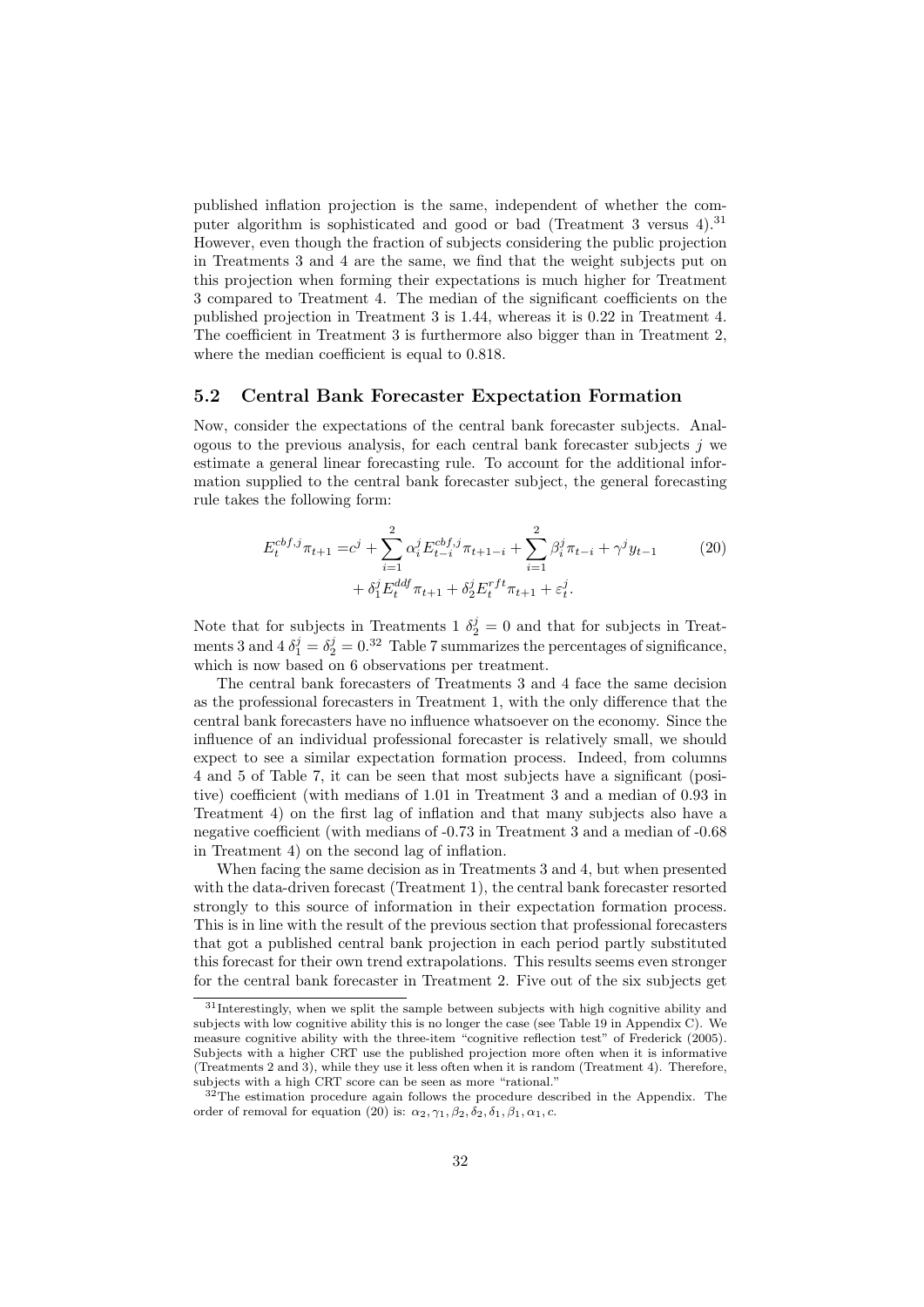| Treatment                     | 1          | $\overline{2}$ | 3          |            |
|-------------------------------|------------|----------------|------------|------------|
|                               |            |                |            | 4          |
| constant                      | 17%        | 33%            | 17%        | 67%        |
|                               | (0.338)    | (0.200)        | (0.123)    | (0.682)    |
| $E_{t-1}^{cbf,j}\pi_t$        | 33%        | $33\%$         | $0\%$      | $0\%$      |
|                               | (0.597)    | (0.323)        | (0.000)    | (0.000)    |
| $E_{t-2}^{cbf,j}$ $\pi_{t-1}$ | $0\%$      | $0\%$          | $3\%$      | 17%        |
|                               | (0.000)    | (0.000)        | $(-0.155)$ | $(-0.373)$ |
| $\pi_{t-1}$                   | 50%        | $0\%$          | 100%       | 83%        |
|                               | (0.792)    | (0.000)        | (1.014)    | (0.927)    |
| $\pi_{t-2}$                   | 33%        | $0\%$          | 50%        | $33\%$     |
|                               | $(-0.887)$ | (0.000)        | $(-0.678)$ | $(-0.773)$ |
| $y_{t-1}$                     | $0\%$      | $0\%$          | $0\%$      | $0\%$      |
|                               | (0.000)    | (0.000)        | (0.000)    | (0.000)    |
| $E_{t-1}^{ddf}\pi_t$          | 50%        | 83%            |            |            |
|                               | (0.984)    | (0.660)        |            |            |
| $E_{t-1}^{rft}\pi_t$          |            | $0\%$          |            |            |
|                               |            | (0.000)        |            |            |
| avg. $R^2$                    | 0.66       | 0.63           | 0.64       | $0.52\,$   |
| $\#$ Sign.Coeff               | 1.83       | $1.5\,$        | 2          | 2          |

Table 7: Percentage of significant regressors and the median regression coefficients (in parentheses) from estimating equations (18) and (19) for all central bank forecasters per treatment. Additionally, the table shows the average  $R^2$ and the average number of significant coefficients per forecaster for each treatment.

a significant coefficient on the data-driven forecast and past inflation is never significant.<sup>33</sup>

It is further noteworthy that not a single significant coefficient on the "required for target" is obtained. To investigate in more detail to what extent the central bank forecaster in Treatment 2 made use of the data-driven forecast rather than the "required for target", we pool the observations of all 6 subjects together and estimate the following regression.<sup>34</sup>

$$
E_t^{cbf} \pi_{t+1} = b_1 E_t^{rft} \pi_{t+1} + (1 - b_1) E_t^{ddf} \pi_{t+1}
$$
\n(21)

This regression can give insight in the conditions under which subjects expectations where more in line with the data-driven forecast or more with the "required for target", and sheds light on Hypothesis 4. Specifically, we look at how this depends on credibility, as measured by the credibility index, and on how close inflation was to the target in the previous period. We do this by splitting the sample of observations according to the credibility index and according to the distance from target.

Rows 2 and 3 show the results for estimating equation (21) split in two subsamples. The subsample for Row 2 collects all observations for which the credibility index is larger than its sample median. Row 3 collects all observations for which the credibility index is lower than or equal to the sample median. As

<sup>&</sup>lt;sup>33</sup>For the sixth subject we do not obtain a significant coefficient on any of the regressors.

<sup>34</sup>We also estimate regressions where we add past inflation and a constant as extra regressors. However, both of them do not obtain coefficients that are significant at a 5% level, while the data-driven forecast and the required for target both are significant at a 1% level. It therefore seems that it is not necessary to add these controls.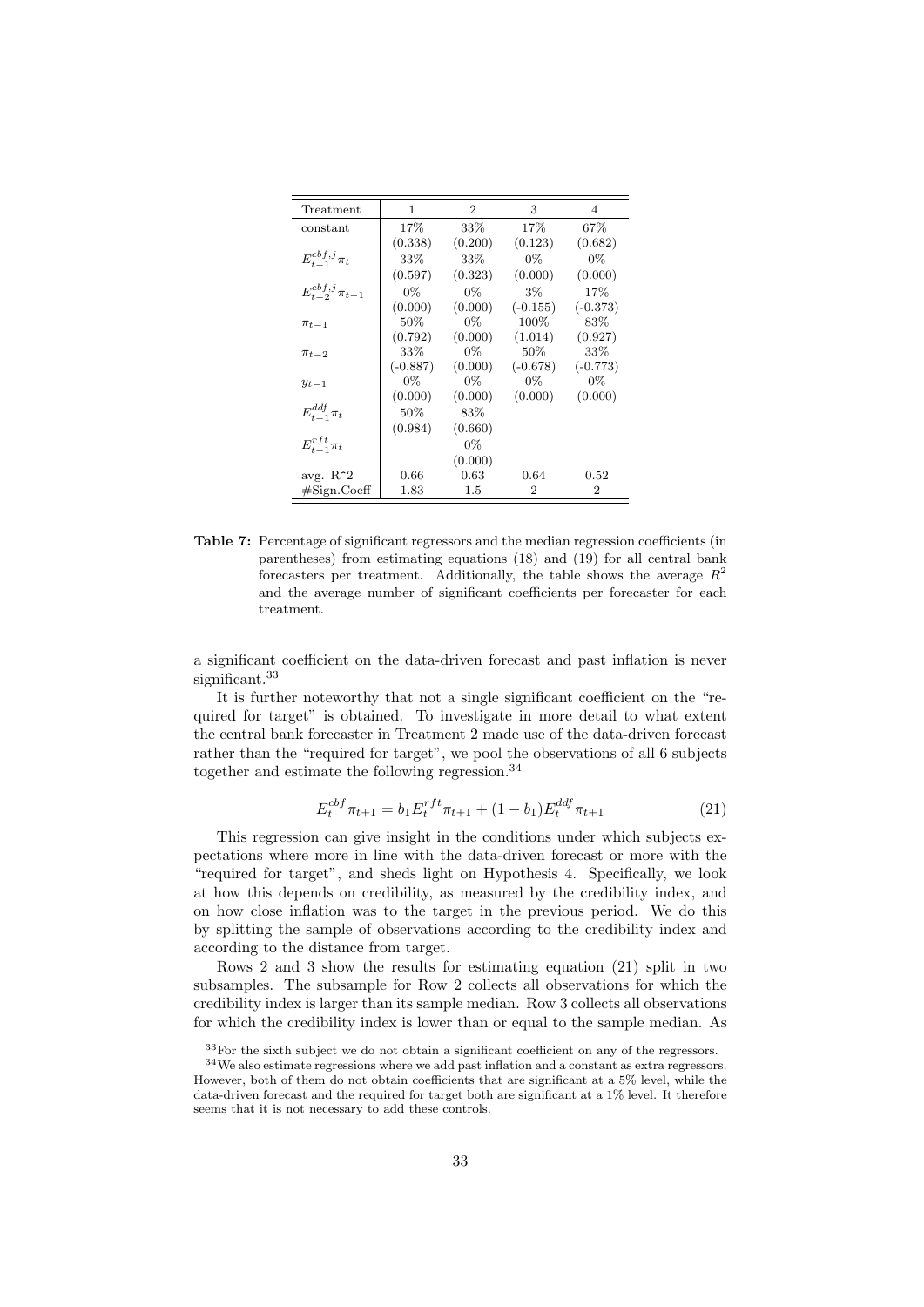| Sample           | b <sub>1</sub> | n.obs |
|------------------|----------------|-------|
| Full Sample      | $0.297***$     | 120   |
|                  | (0.215, 0.379) |       |
| High Credibility | $0.301***$     | 56    |
|                  | (0.187, 0.414) |       |
| Low Credibility  | $0.295***$     | 64    |
|                  | (0.178, 0.412) |       |
| Far From Target  | $0.287***$     | 59    |
|                  | (0.160, 0.413) |       |
| Close To Target  | $0.374***$     | 61    |
|                  | (0.256, 0.492) |       |
| $CTT + LC$       | $0.394***$     | 27    |
|                  | (0.321, 0.468) |       |
| $CTT + HC$       | $0.354**$      | 33    |
|                  | (0.139, 0.570) |       |
| $FFT+ LC$        | $0.261**$      | 37    |
|                  | (0.088, 0.435) |       |
| $FFT+HC$         | $0.365***$     | 23    |
|                  | (0.224, 0.507) |       |

Table 8: Weights on "required for target" and data-driven forecast in Expectation Formation Process. The table shows the results of estimating equation (21) for the full sample and for several subsamples.

can be seen, the relative weights on the "required for target" and the datadriven forecast change only negligibly. Thus, credibility seems to have only a negligible influence on the central bank forecasters' decision whether to follow the data-driven forecast or the "required for target."

Rows 4 and 5 show the relative weights, when the sample is split according to the distance of inflation from the target. For observations close to the target, the estimated weight on the "required for target" (0.374) is considerably higher than for observations further away from the target (0.287). This may indicate that when inflation is far from the target, subjects are mainly occupied with predicting correctly, but that when the target comes in sight they start aiming more to achieve this target. Due to a limited number of observations the difference is however not statistically significant.

Finally, for the last four rows of Table 8 the sample is split in four quadrants according to both the credibility index and the distance of inflation from target. This analysis seems to indicate that when inflation is close to the target credibility does not play much of a role, but when inflation is far from the target, less credibility implies less weight on "required for target" and more weight on the data-driven forecast. The differences are, yet again, not statistically significant.

The above above seems to indicate that there might be some truth to Hypothesis 4, at least when inflation is far away from its target. However, because of a small sample size, we are not able to confirm or reject the hypothesis.

## 6 Credibility of the Central Bank Projections

In the stability analysis in Section 4 we have not explicitly considered the role of the credibility of the published central bank projections. We now turn to this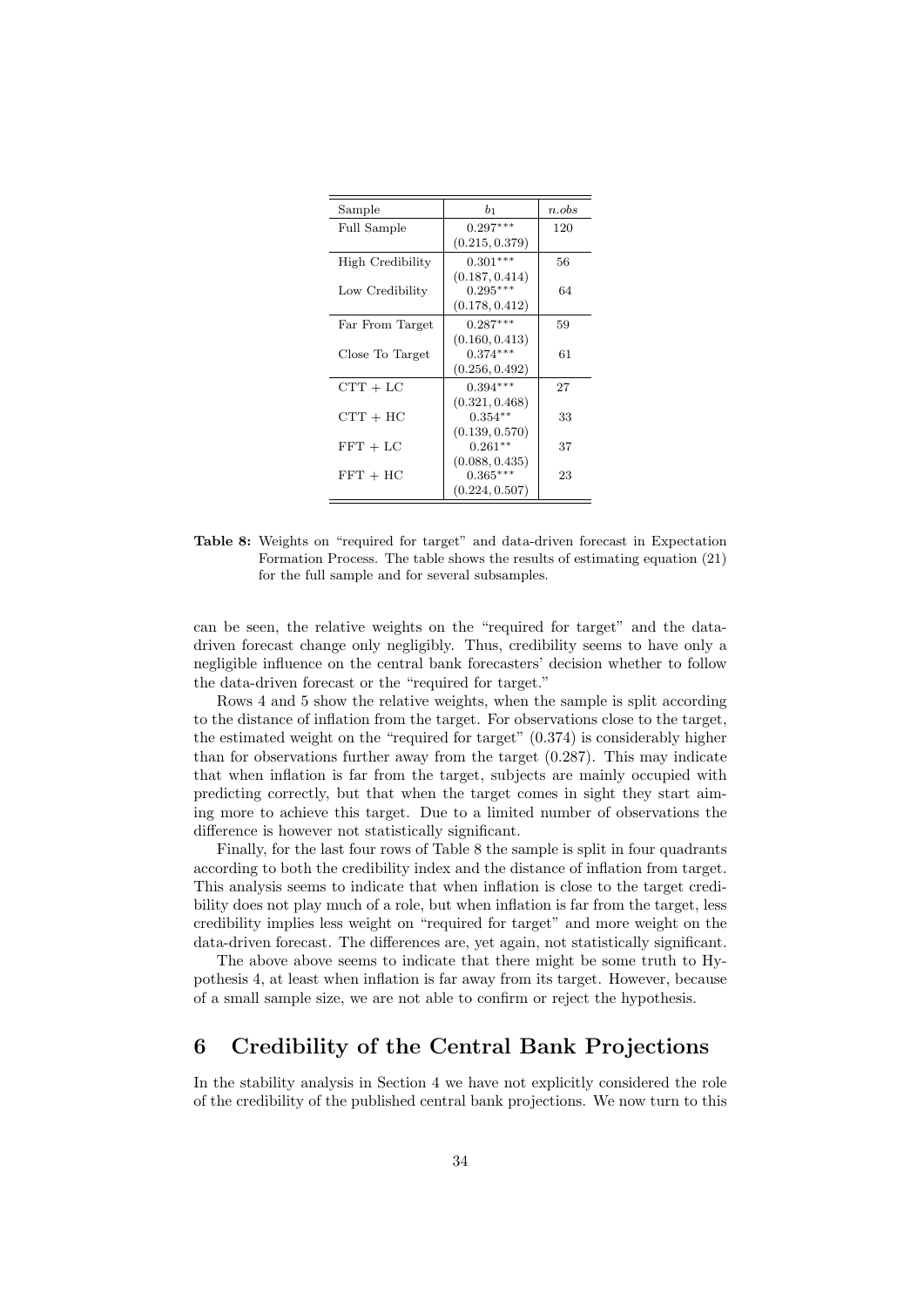issue in more detail. In Section 6.1 we consider whether credibility of central bank projections depends on past performance of the projections (Hypothesis 5(a)), while in Section 6.2 we look at the influence of credibility on the central bank's ability to stabilize the economy (Hypothesis 5(b)).

### 6.1 How Past Performance Shapes Future Credibility

First, we address Hypothesis 5(A) by studying whether past performance of public inflation projections determines the credibility of future inflation projections. To analyze this, we follow Mokhtarzadeh and Petersen (2016) and estimate a series of probit models, where the dependent variable  $Utilize_t$  is binary taking value 1 if individual professional forecasters utilized the central bank projection and 0 if not. A central bank projection is said to be utilized if an individual professional forecasters forecast is within 5 basis points of the respective central bank projection.<sup>35</sup> In accordance with Mokhtarzadeh and Petersen (2016), our explanatory variable is past forecasting performance of the central bank projections, measured by the absolute<sup>36</sup> forecast error from the previous period. As controls we employ the absolute deviation of previous inflation from the central bank's inflation target, the professional forecasters previous absolute forecast error, period  $t - 2$  utilization of the central bank projection, and the interaction of the latter two. The interaction term measures the degree to which past shaken confidence in the central bank projection influences the willingness to utilize the central bank projection in the future. Additionally, we control for past aggregate credibility of the central bank projection measured by the period  $t-1$  credibility index, and the subjects cognitive ability measured by the threeitem "cognitive reflection test" of Frederick (2005). The estimation results for Stage II from Treatments 2, 3, and 4 are presented in Table 20 and for Stage III in Table 21. Both tables are located in Appendix C.

The tables show that central bank projections are more likely to be adopted in the future, if they were accurate in the past, independent of whether the economy functions in normal times or in times of severe economic stress. Consequently, credibility increases in past forecasting performance, confirming Hypothesis 5(a). Additionally, credibility also seems to be a persistent phenomenon. If a professional forecaster adopted the central bank projection in the past or if it was credible in the past, the professional forecasters are more likely to adopt the central bank projection in the future. Even if the adoption of a past projection ex-post turns out to be a disappointment, i.e., it resulted in an own large forecast error, the willingness of the professional forecaster to adopt future central bank projections remains unchanged, which can be read from the insignificance of the interaction term in Tables 20 and 21. Subjects seem to pay more attention to the performance of the central bank projections than to reflect on their past behavior and its outcomes. Finally, in line with evidence presented in footnote

<sup>35</sup>Mokhtarzadeh and Petersen (2016) choose a band of 2 basis points to identify utilization of the central bank projection, which yields approximately 20% of private forecasts to utilize the central bank projection in their experiment. In our experiment, a 2-basis-point band yields a utilization of only around 7.5%, whereas a 5-basis-point band yields around 17.5% utilization. The increased number of observations in the 5-basis-point case does not change the qualitative results of the estimation, but results in stronger statistical significance.

<sup>36</sup>Results do not change if forecast errors are squared. Only exception is that the interaction term gains significance. Results are available from the authors on request.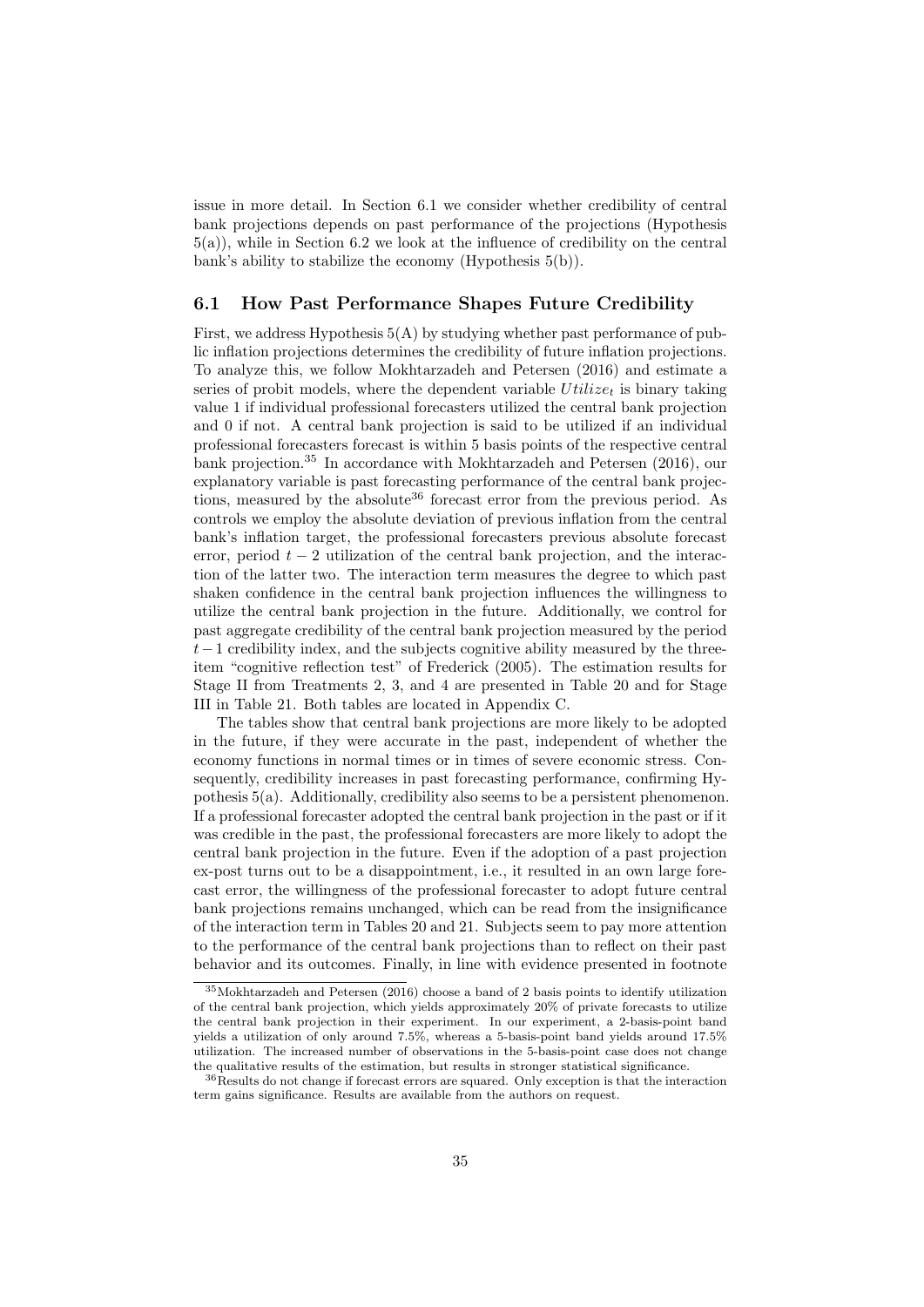31, the probit regressions reveal that cognitive ability increases the likelihood to adopt central bank projection.

### 6.2 The Role of Credibility for Stabilizing Forward Guidance

Next, we analyze how credibility of central bank projections affects the central bank's ability to stabilize the economy.

Comparing Treatments 3 and 4 when entering Stage III yields a natural test for Hypothesis 5(b), at least for times of severe economic stress. Right before entering the recession in period 29, central bank projections in Treatment 3 are highly credible (credibility index is  $I_{28}^{cred} = 0.89$  and the median subjective survey measure is 7), whereas they are not credible at all in Treatment 4 (credibility index is  $I_{28}^{cred} = 0.125$  and the median subjective survey measure is 3). Therefore, credibility of central bank projections is highly different (and statistically significantly so  $p_{T3,T4}^{survey} = 0.005$  and  $p_{T3,T4}^{I^{cred}} = 0.005$ ) upon entering the deep recession initiated by the series of fundamental shocks. Despite this large difference in credibility, the behavior of the economy in the time of severe economic stress is basically identical, as documented by the important key indicators describing the median severity of the economic downturn in Treatments 3 and 4 from Table 2. Therefore, low credibility of the inflation projection upon entering the recession does not hamper the stabilizing role of informative forward guidance at the zero lower bound. Consequently, this evidence rejects Hypothesis 5(b) for times of severe economic stress. Whether or not credibility has an influence on the stabilizing power of forward guidance in normal times is subject to further research.

# 7 Conclusion

In this paper, we study the stabilizing role of central bank forward guidance in a standard New Keynesian learning-to-forecast laboratory experiment. Subjects take the role of "professional forecasters" in the private sector who form one-period ahead inflation forecasts. Subjects are provided with a limited understanding of the true data generating process and a public central bank inflation projection, i.e. central bank forward guidance. We show that central banks can manage private-sector expectations via the publication of (strategic) central bank inflation projections and that such expectations management can successfully be applied as an additional monetary policy instrument to stabilize the economy.

In particular, we show that such central bank forward guidance considerably influences the subjects' expectations formation process. In the absence of forward guidance, subjects expectation formation process is well characterized as mostly backward-looking with simple trend following. In the presence of forward guidance, by contrast, the public inflation projection becomes an influential piece of information which starkly diminishes the prevalence of backwardlooking expectation formation. The utilization of the central bank projections, albeit very persistent, is not unconditional. Weak past performance, which manifests in large forecast errors, reduces future credibility of the public projection and therewith the subjects' probability of future utilization.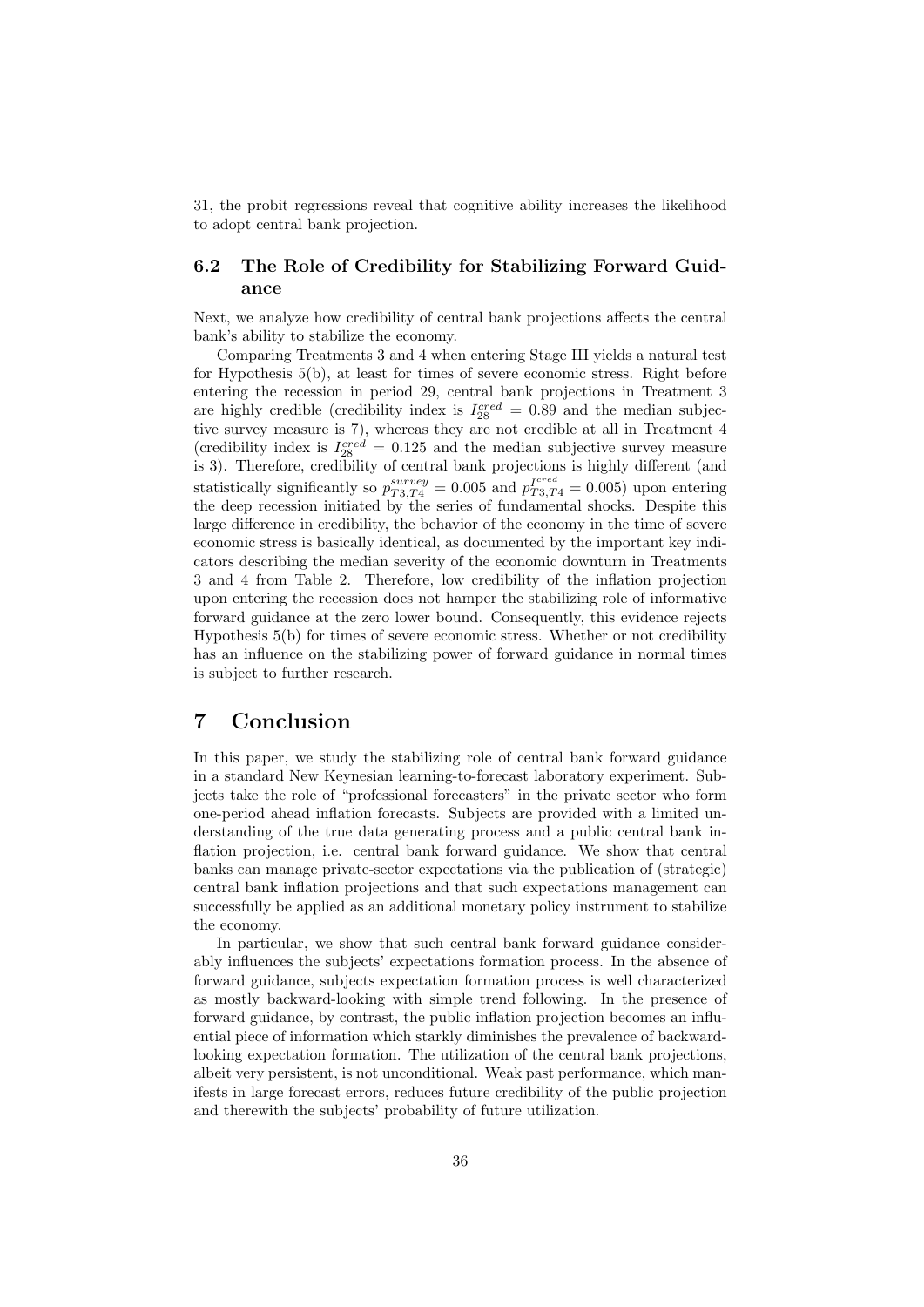The documented influence on expectations by means of forward guidance strongly impacts on macroeconomic activity. We show that whether this impact is stabilizing or destabilizing yet again depends on the quality of the published forecast. During normal times and given reasonable and informative public projections, the economy quickly converges towards its steady state and subsequently fluctuates around it closely. Random inflation projections, by contrast, are generally harmful to the economy as they unleash disturbing forces which give rise to large fluctuations of the economy. In times of severe economic stress at the zero lower bound, the publication of overly optimistic central bank projections turns out to strongly reduce the risk of deflationary spirals. Pessimistic central bank projections, however, have the potential to fuel or even initiate a deflationary spiral.

Finally, the increase in economic stability due to informative forward guidance has positive effects on the predictability of the economy. Professional forecasters increase their forecasting performance significantly and the disagreement among forecasters diminishes. By contrast, the aversive effects of random forward guidance unleash disturbing forces which give rise to more dispersed and less precise individual private-sector forecasts.

Our results have important implications for central bank practice. We show that central bank forward guidance is a powerful tool for stabilization policy in normal times and at the zero lower bound. However, while a good track record of accurate forecasts is important for credibility, we find that some strategicness in the published forecasts greatly enhances the stabilizing power of forward guidance. Especially in times of severe economic stress, fully truthful projections may be harmful rather than beneficial.

## References

- Adam, K. (2007). Experimental evidence on the persistence of output and inflation. The Economic Journal 117(520), 603–636.
- Ahrens, S. and M. Hartmann (2015). Cross-sectional evidence on state-dependent versus time-dependent price setting. Economics Bulletin 35(4), 2701–2709.
- Amato, J. D. and H. S. Shin (2006). Imperfect common knowledge and the information value of prices. Economic Theory 27(1), 213–241.
- Anufriev, M. and C. Hommes (2012). Evolutionary selection of individual expectations and aggregate outcomes in asset pricing experiments. American Economic Journal: Microeconomics 4(4), 35–64.
- Arifovic, J. and L. Petersen (2015). Escaping expectations-driven liquidity traps:experimental evidence. Unpublished working paper, Simon Fraser University.
- Assenza, T., P. Heemeijer, C. H. Hommes, and D. Massaro (2013). Individual expectations and aggregate macro behavior.
- Benhabib, J., S. Schmitt-Grohé, and M. Uribe (2001). Monetary policy and multiple equilibria. American Economic Review 91(1), 167–186.
- Blinder, A. S. (2000). Central-bank credibility: Why do we care? how do we build it? American Economic Review 90(5), 1421–1431.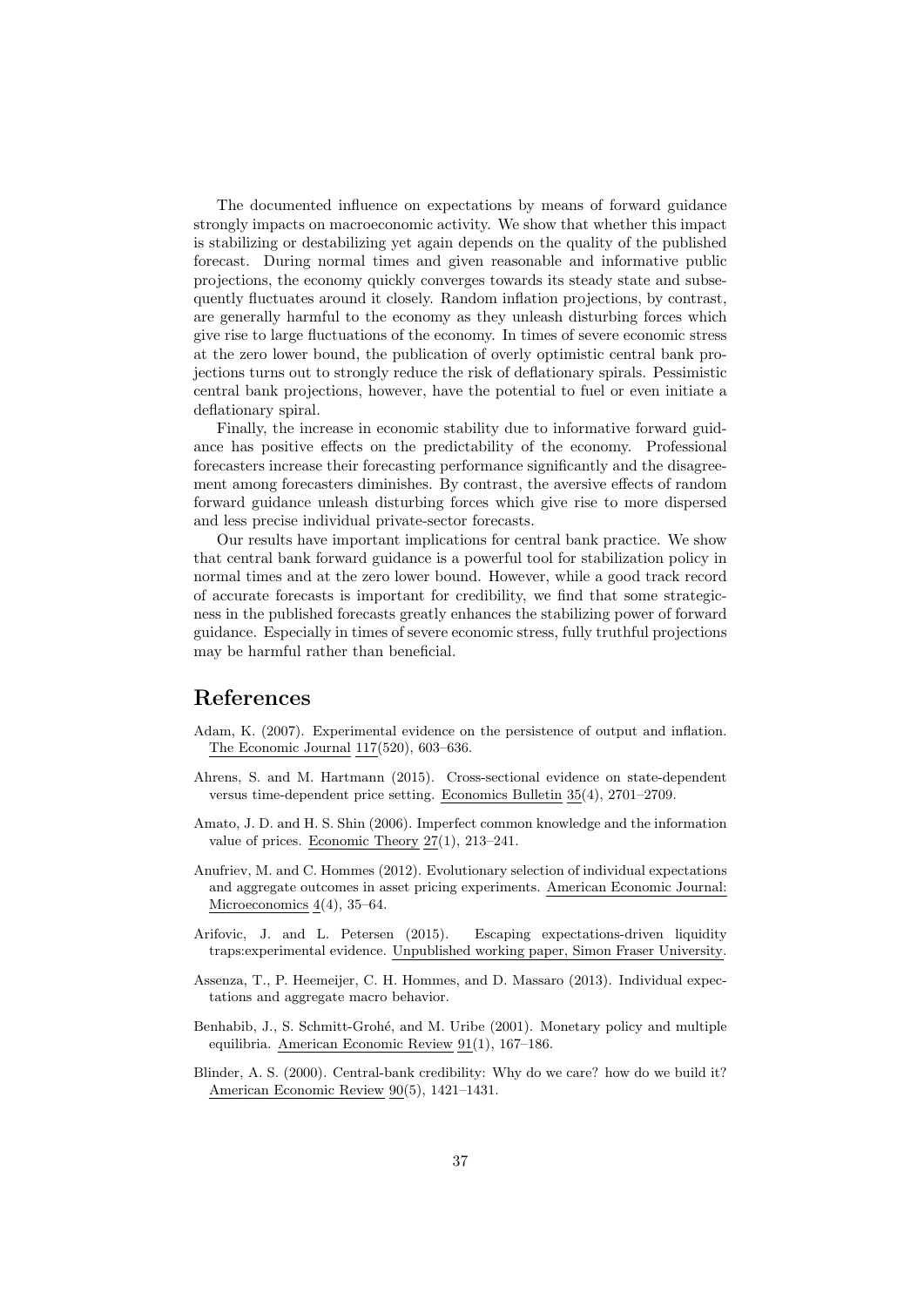- Blinder, A. S., M. Ehrmann, M. Fratzscher, J. D. Haan, and D.-J. Jansen (2008). Central bank communication and monetary policy: A survey of theory and evidence. Journal of Economic Literature 46(4), 910–45.
- Bomfim, A. and G. Rudebusch (2000). Opportunistic and deliberate disination under imperfect credibility. Journal of Money, Credit and Banking 32(4), 707–721.
- Bordo, M. and P. Siklos (2014). Central Bank Credibility, Reputation and Inflation Targeting in Historical Perspective. NBER Working Papers 20693, National Bureau of Economic Research, Inc.
- Branch, W. A. and B. McGough (2009). A new keynesian model with heterogeneous expectations. Journal of Economic Dynamics and Control 33(5), 1036–1051.
- Brock, W. A. and C. H. Hommes (1997). A Rational Route to Randomness. Econometrica 65(5), 1059–1096.
- Campbell, J. R., C. L. Evans, J. D. Fisher, A. Justiniano, C. W. Calomiris, and M. Woodford (2012). Macroeconomic effects of federal reserve forward guidance [with comments and discussion]. Brookings Papers on Economic Activity, 1–80.
- Capistrán, C. and A. Timmermann (2009). Disagreement and Biases in Inflation Expectations. Journal of Money, Credit and Banking 41(2-3), 365–396.
- Cecchetti, S. and S. Krause (2002). Central bank structure, policy effciency, and macroeconomic performance: Exploring empirical relationships. Federal Reserve Bank of St. Louis Review 84, 99–117.
- Charemza, W. and D. Ladley (2016). Central banks' forecasts and their bias: Evidence, effects and explanation. International Journal of Forecasting 32(3), 804–817.
- Chen, D. L., M. Schonger, and C. Wickens (2016). otree- an open-source platform for laboratory, online, and field experiments. Journal of Behavioral and Experimental Finance 9, 88–97.
- Chortareas, G., D. Stasavage, and G. Sterne (2002). Does it pay to be transparent? international evidence form central bank forecasts. Review 84(4), 99–118.
- Clarida, R., J. Galí, and M. Gertler (2000). Monetary policy rules and macroeconomic stability: evidence and some theory. Quarterly Journal of Economics 115, 147–180.
- Cornand, C. and F. Heinemann (2014). Experiments on monetary policy and central banking. In J. Duffy (Ed.), Experiments in Macroeconomics (Research in Experimental Economics, Volume 17), pp. 167–227. Emerald Group Publishing Limited.
- Cornand, C. and C. K. M'Baye (2016a). Band or point inflation targeting? an experimental approach. WP 1616, GATE Lyon Saint-Étienne.
- Cornand, C. and C. K. M'Baye (2016b). Does inflation targeting matter? an experimental investigation. Macroeconomic Dynamics (forthcoming).
- Dale, S., A. Orphanides, and P. Österholm (2011). Imperfect central bank communication: Information versus distraction. International Journal of Central Banking 7(2), 3–39.
- Dovern, J., U. Fritsche, and J. Slacalek (2012). Disagreement Among Forecasters in G7 Countries. The Review of Economics and Statistics 94(4), 1081–1096.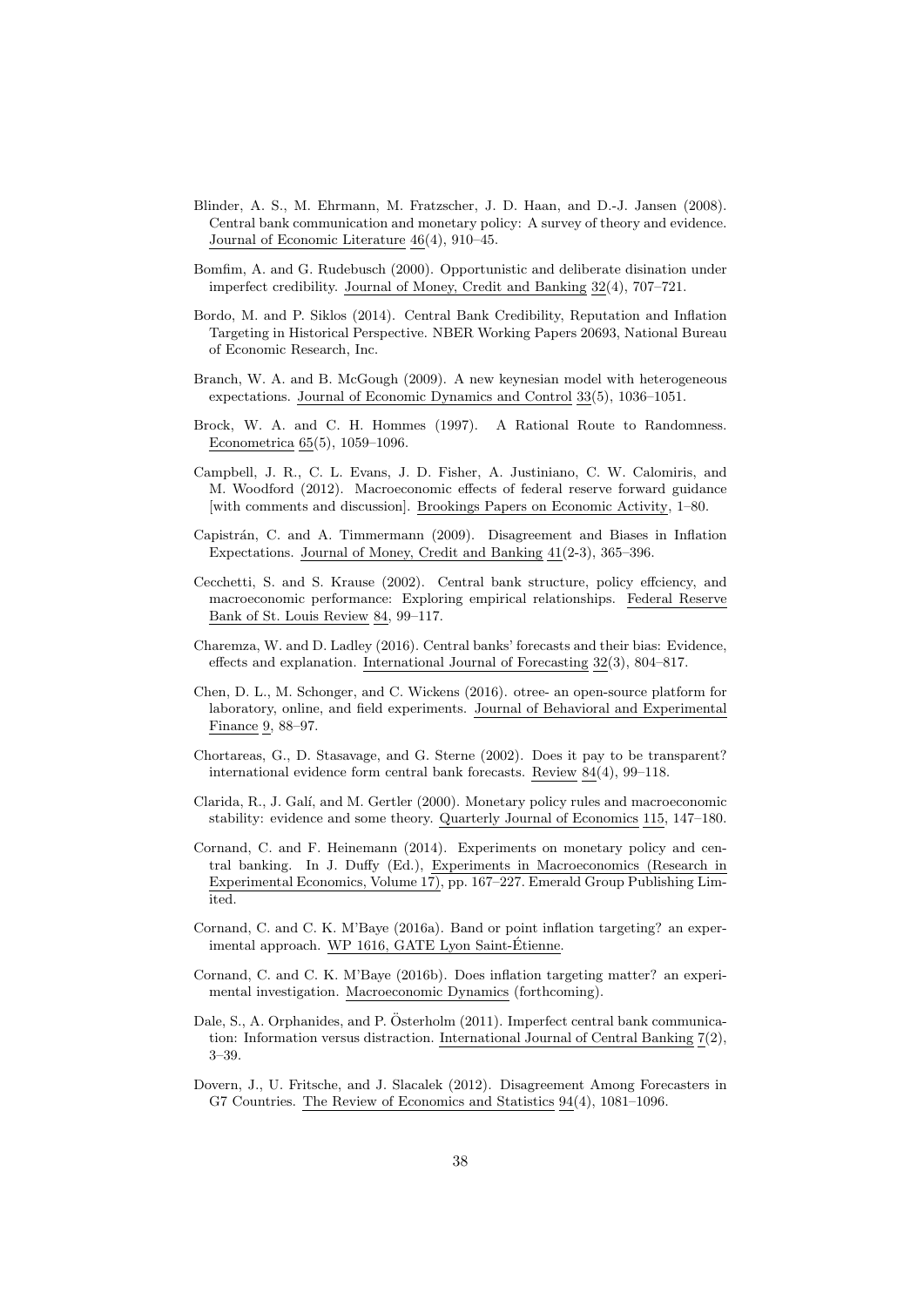- Dovern, J. and M. Hartmann (2016). Forecast performance, disagreement, and heterogeneous signal-to-noise ratios. Empirical Ecomomics (forthcoming).
- Duffy, J. and F. Heinemann (2014). Central bank reputation, cheap talk and transparency as substitutes for commitment: Experimental evidence. manuscript, June.
- Ehrmann, M., S. Eijffinger, and M. Fratzscher (2012). The role of central bank transparency for guiding private sector forecasts. Scandinavian Journal of Economics 114(3), 1018–1052.
- Eusepi, S. and B. Preston (2010). Central Bank Communication and Expectations Stabilization. American Economic Journal: Macroeconomics 2(3), 235–71.
- Evans, G. W., E. Guse, and S. Honkapohja (2008). Liquidity traps, learning and stagnation. European Economic Review 52(8), 1438–1463.
- Ferrero, G. and A. Secchi (2010). Central bank's macroeconomic projections and learning. National Bank of Poland Working Paper (72).
- Filardo, A. and B. Hofmann (2014). Forward guidance at the zero lower bound. BIS Quarterly Review.
- Frederick, S. (2005). Cognitive reflection and decision making. Journal of Economic Perspectives 19(4), 25–42.
- Fujiwara, I. (2005). Is the central bank's publication of economic forecasts influential? Economics Letters 89(3), 255–261.
- Geraats, P. M. (2002). Central bank transparency. Economic Journal 112(483), 532– 565.
- Geraats, P. M. (2005). Transparency and reputation: The publication of central bank forecasts. The B.E. Journal of Macroeconomics 5(1), 1–28.
- Gersbach, H. (2003). On the negative social value of central banks' knowledge transparency. Economics of Governance 4(2), 91–102.
- Gomez-Barrero, S. and J. A. Parra-Polania (2014). Central bank strategic forecasting. Contemporary Economic Policy 32(4), 802–810.
- Goy, G., C. Hommes, and K. Mavromatis (2016). Forward guidance and the role of central bank credibility under heterogeneous beliefs. Technical report.
- Greiner, B. (2015). Subject pool recruitment procedures: organizing experiments with orsee. Journal of the Economic Science Association 1(1), 114–125.
- Hommes, C. (2011). The heterogeneous expectations hypothesis: Some evidence from the lab. Journal of Economic dynamics and control 35(1), 1–24.
- Hommes, C., D. Massaro, and I. Salle (2015). Monetary and fiscal policy design at the zero lower bound - evidence from the lab. Working Paper.
- Hommes, C. H. and J. Lustenhouwer (2015). Inflation targeting and the zero lower bound under endogenous credibility. Technical report.
- Hubert, P. (2014). Fomc forecasts as a focal point for private expectations. Journal of Money, Credit and Banking 46(7), 1381–1420.
- Hubert, P. (2015a). Do central bank forecasts influence private agents? forecasting performance versus signals. Journal of Money, Credit and Banking 47(4), 771–789.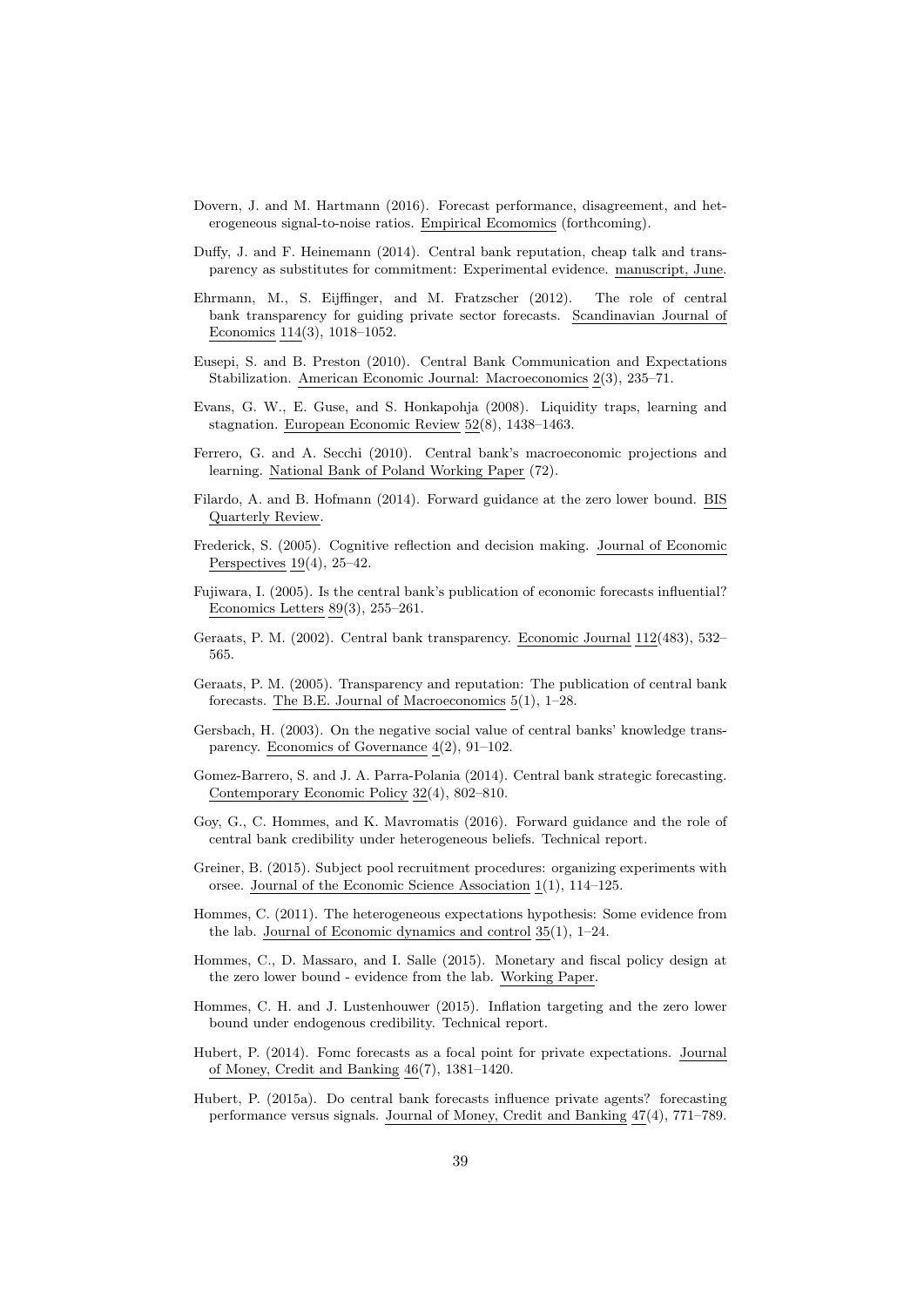- Hubert, P. (2015b). The influence and policy signalling role of fomc forecasts. Oxford Bulletin of Economics and Statistics 77(5), 655–680.
- Hubert, P. (2015c). Revisiting the Greenbook's relative forecasting performance. Revue de l'OFCE (1), 151–179.
- Jensen, C. (2016). Optimal forward guidance through economic projections in monetary policy. Technical report, University of South Carolina.
- Jensen, H. (2002). Optimal degrees of transparency in monetary policymaking. Scandinavian Journal of Economics 104(3), 399–422.
- Kryvtsov, O. and L. Petersen (2015). Expectations and monetary policy: Experimental evidence. Unpublished working paper, Simon Fraser University.
- Kurz, M., G. Piccillo, and H. Wu (2013). Modeling diverse expectations in an aggregated New Keynesian Model. Journal of Economic Dynamics and Control 37(8), 1403–1433.
- Mankiw, N. G., R. Reis, and J. Wolfers (2004, September). Disagreement about Inflation Expectations. In NBER Macroeconomics Annual 2003, Volume 18, NBER Chapters, pp. 209–270. National Bureau of Economic Research, Inc.
- Marimon, R. and S. Sunder (1993). Indeterminacy of equilibria in a hyperinflationary world: experimental evidence. Econometrica: Journal of the Econometric Society, 1073–1107.
- Massaro, D. (2012). Bounded rationality and heterogeneous expectations in macroeconomics. Technical report, Ph.D. dissertation at the University of Amsterdam.
- Mishkin, F. S. (2004, June). Can Central Bank Transparency Go Too Far? In C. Kent and S. Guttmann (Eds.), The Future of Inflation Targeting, RBA Annual Conference Volume. Reserve Bank of Australia.
- Mokhtarzadeh, F. and L. Petersen (2016). Coordinating expectations through central bank projections. Technical report.
- Morris, S. and H. S. Shin (2002). Social value of public information. American Economic Review 92(5), 1521–1534.
- Newey, W. K. and K. D. West (1987). A Simple, Positive Semi-definite, Heteroskedasticity and Autocorrelation Consistent Covariance Matrix. Econometrica 55(3), 703– 08.
- Pfajfar, D. and B. Zakelj (2014). Experimental evidence on inflation expectation formation. Journal of Economic Dynamics and Control 44(C), 147–168.
- Romer, D. H. and C. D. Romer (2000). Federal reserve information and the behavior of interest rates. American Economic Review 90(3), 429–457.
- Romer, D. H. and C. D. Romer (2008). The fomc versus the staff: Where can monetary policymakers add value? American Economic Review 98(2), 230–235.
- Surowiecki, J. (2005). The wisdom of crowds. Anchor.
- Svensson, L. E. (2015). Day One Keynote Address: Forward Guidance. International Journal of Central Banking 11(4), 19–64.
- Tarkka, J. and D. Mayes (1999). The value of publishing official central bank forecasts. Research Discussion Papers 22/1999, Bank of Finland.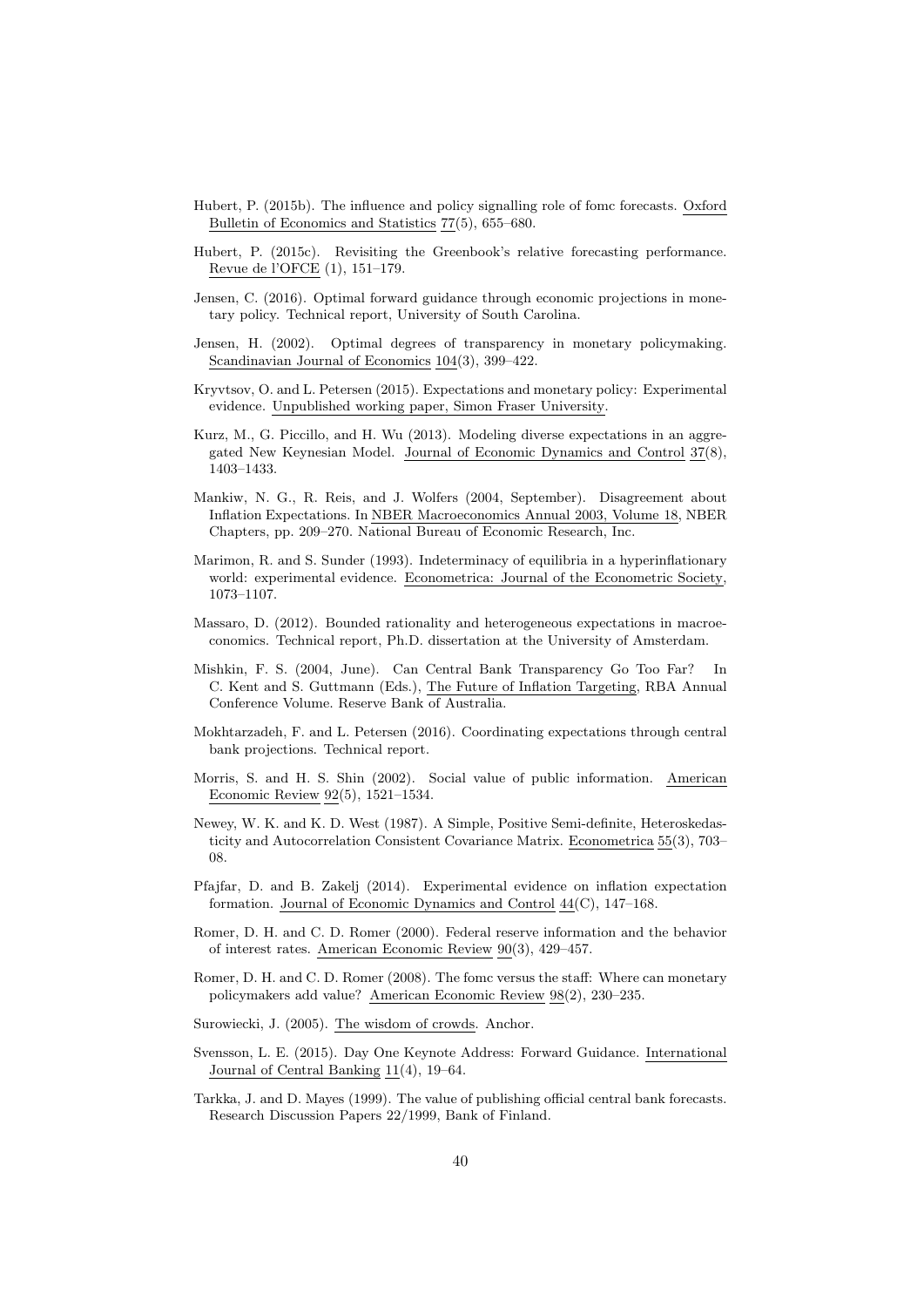- Taylor, J. B. (1993). Discretion versus policy rules in practice. In Carnegie-Rochester conference series on public policy, Volume 39, pp. 195–214. Elsevier.
- Walsh, C. E. (2007). Optimal economic transparency. International Journal of Central Banking  $3(1)$ , 5-36.
- Woodford, M. (2001). Inflation stabilization and welfare. NBER Working Papers 8071, National Bureau of Economic Research, Inc.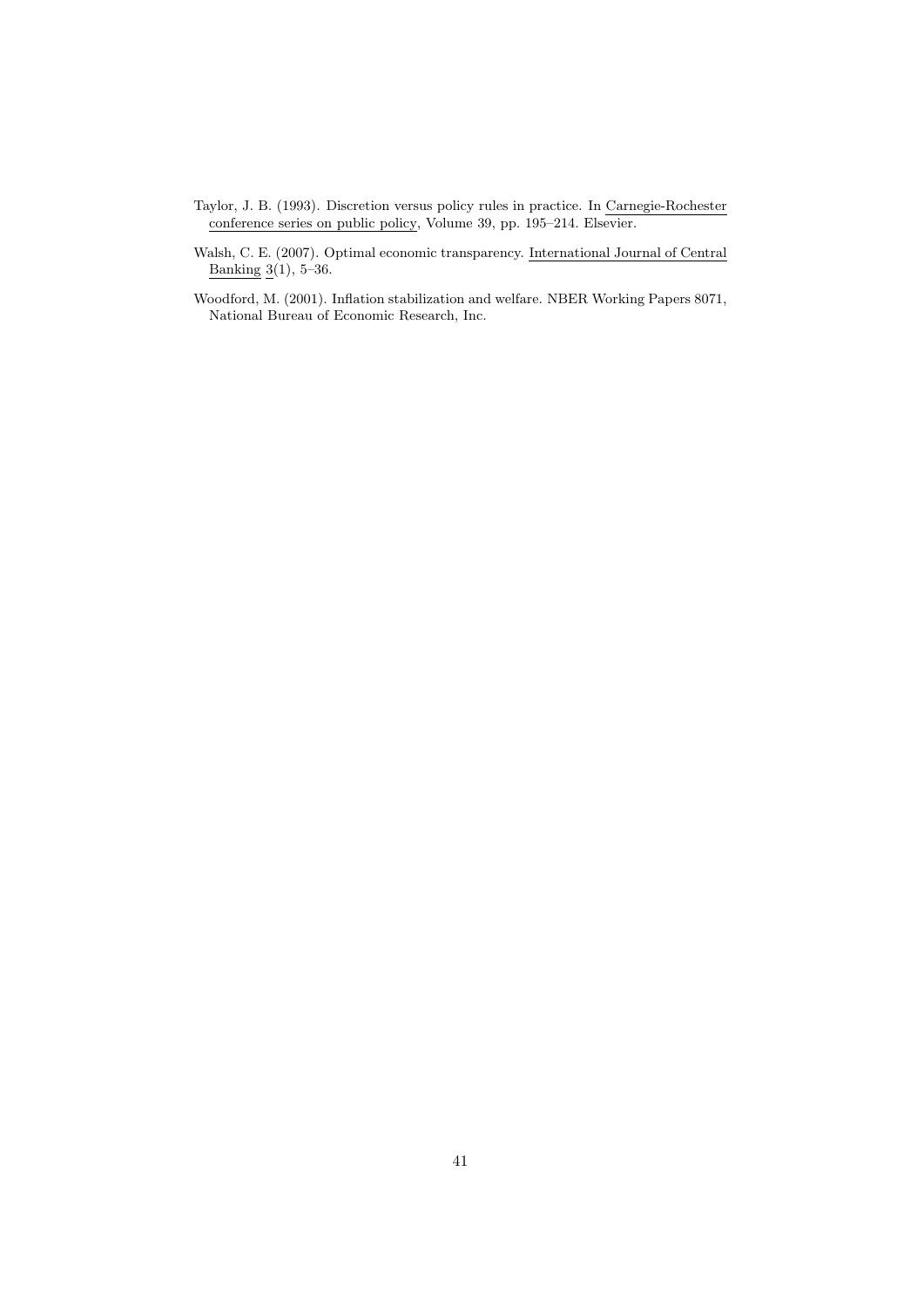### A Estimation procedure for equation (18)

First Formula (18) is estimated with OLS. Then the joint significance of all the coefficients that where found to be individually insignificant in the above regression is tested. If these coefficients are jointly insignificant, all of them are removed. If they are jointly significant, exactly 1 coefficient is removed. The coefficient that is removed is then the individually insignificant coefficient that ranks first in the following order of removal list:  $\alpha_2, \gamma_1, \beta_2, \delta, \beta_1, \alpha_1, c$ .

After one or more coefficients are removed, Equation (18) is reestimated without this (these) coefficient(s). Then the joint significance of the coefficients found to be individually insignificant in the new regression is tested and coefficient(s) are removed according to the same procedure as above. This process is repeated until either a regression is performed where all remaining coefficients are individually significant, or until all coefficients are removed.

### B Proof of "strategic-ness" index

Below we proof the following three claims about the "strategic-ness" index,  $SP<sub>t</sub>$ , of equation (15):

(a)  $0 < SP_t < 1$  implies that the published forecast lies in the band between the data driven forecast and the "required for target" information:

 $E_t^{rft}\pi_{t+1} < E_t^{pub}\pi_{t+1} < E_t^{ddf}\pi_{t+1}$  or  $E_t^{ddf}\pi_{t+1} < \tilde{E}_t^{pub}\pi_{t+1} < E_t^{rft}\pi_{t+1}$ 

(b)  $SP<sub>t</sub> > 1$  implies that the published forecast lies outside the band of the data driven forecast and the "required for target" information, on the side of the "required for target":

 $E_t^{pub} \pi_{t+1} < E_t^{rft} \pi_{t+1} < E_t^{ddf} \pi_{t+1}$  or  $E_t^{ddf} \pi_{t+1} < E_t^{rft} \pi_{t+1} < E_t^{pub} \pi_{t+1}$ 

(c)  $SP_t < 0$  implies that the published forecast lies outside the band of the data driven forecast and the "required for target" information, on the side of the data driven forecast:

 $E_t^{pub} \pi_{t+1} < E_t^{ddf} \pi_{t+1} < E_t^{rft} \pi_{t+1}$  or  $E_t^{rff} \pi_{t+1} < E_t^{ddf} \pi_{t+1} < E_t^{pub} \pi_{t+1}$ 

**Proof:** (1) When  $0 < SP_t$  either both numerator and denominator in Equation (15) are negative or both are positive:

(i) Consider that both numerator and denominator are negative. It must be that  $E_t^{pub}\pi_{t+1} < E_t^{ddf}\pi_{t+1}$  and  $E_t^{rft}\pi_{t+1} < E_t^{ddf}\pi_{t+1}$ . Since the denominator is negative  $SP_t < 1$  further implies that  $E_t^{pub} \pi_{t+1} - E_t^{ddf} \pi_{t+1} > E_t^{rft} \pi_{t+1}$  $E_t^{ddf} \pi_{t+1}$  so that  $E_t^{rft} \pi_{t+1} < E_t^{pub} \pi_{t+1}$  and hence  $E_t^{rft} \pi_{t+1} < E_t^{pub} \pi_{t+1}$  $E_t^{ddf}\pi_{t+1}$ .  $SP_t > 1$ , on the other hand, implies that  $E_t^{rft}\pi_{t+1} > E_t^{pub}\pi_{t+1}$  and hence  $E_t^{pub} \pi_{t+1} < E_t^{rft} \pi_{t+1} < E_t^{ddf} \pi_{t+1}.$ 

(ii) Consider that both numerator and denominator are positive.  $0 < SP<sub>t</sub>$ implies  $E_t^{pub} \pi_{t+1} > E_t^{ddf} \pi_{t+1}$  and  $E_t^{rft} \pi_{t+1} > E_t^{ddf} \pi_{t+1}$ .  $SP_t < 1$  then implies  $E_t^{pub} \pi_{t+1} - E_t^{ddf} \pi_{t+1} < E_t^{rft} \pi_{t+1} - E_t^{ddf} \pi_{t+1}$  so that  $E_t^{ddf} \pi_{t+1} < E_t^{pub} \pi_{t+1}$  $E_t^{rft} \pi_{t+1}$ , while  $SP_t > 1$  implies  $E_t^{ddf} \pi_{t+1} < E_t^{rft} \pi_{t+1} < E_t^{pub} \pi_{t+1}$ . This completes the proof of (a) and (b).

(2) When  $SP<sub>t</sub> < 0$ , either the numerator of Equation (15) is negative while the denominator is positive, or the numerator is positive while the denominator is negative: In the first case, it must hold that  $E_t^{pub}\pi_{t+1} < E_t^{ddf}\pi_{t+1}$ while  $E_t^{rft}\pi_{t+1} > E_t^{ddf}\pi_{t+1}$ . In the second case, it must hold that  $E_t^{pub}\pi_{t+1} >$  $E_t^{ddf}\pi_{t+1}$  while  $E_t^{rft}\pi_{t+1} < E_t^{ddf}\pi_{t+1}$ . This proves (c).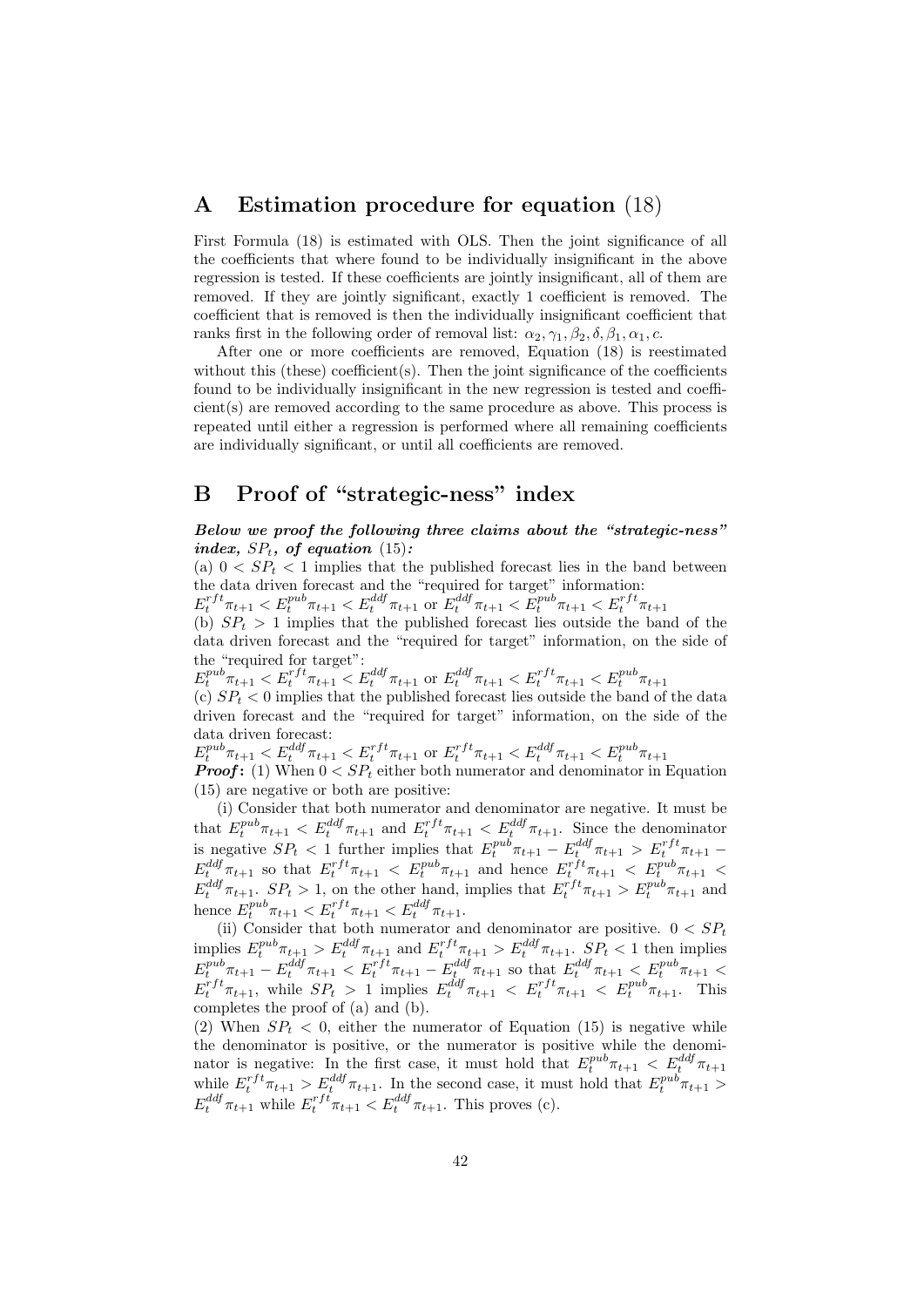| Statistic/Economy | E1      | E2      | E3      | E4         | E <sub>5</sub>            | E6         | Avg       |
|-------------------|---------|---------|---------|------------|---------------------------|------------|-----------|
|                   |         |         |         |            | Periods 1-8 (Stage I)     |            |           |
|                   |         |         |         |            | Inflation                 |            |           |
| Mean              | 3.0     | 2.6     | 2.8     | $2.6\,$    | 2.0                       | $1.9\,$    | 2.5       |
| Median            | 2.6     | 3.2     | 2.4     | 2.5        | 2.1                       | 1.6        | 2.4       |
| Variance          | 0.4     | $1.6\,$ | 1.0     | 0.4        | 2.5                       | 2.6        | 1.4       |
|                   |         |         |         |            | Output gap                |            |           |
| Mean              | $-1.2$  | $-0.9$  | $-0.7$  | $-0.9$     | $-0.8$                    | $-0.7$     | $-0.9$    |
| Median            | $-1.2$  | $-0.9$  | $-0.7$  | $-0.8$     | $-0.9$                    | $-0.8$     | $-0.9$    |
| Variance          | 0.1     | 0.2     | 0.3     | 0.3        | 0.2                       | 0.4        | 0.2       |
|                   |         |         |         |            | Interest rate             |            |           |
| Mean              | 7.4     | 7.0     | 7.3     | 7.1        | 6.2                       | 6.2        | 6.9       |
| Median            | 6.9     | 7.7     | 6.8     | 6.8        | 6.3                       | 5.6        | 6.7       |
| Variance          | 0.8     | 2.5     | $1.6\,$ | 0.8        | 3.7                       | 4.2        | 2.3       |
|                   |         |         |         |            | Periods 9-28 (Stage II)   |            |           |
|                   |         |         |         |            | Inflation                 |            |           |
| Mean              | $1.2\,$ | 0.5     | 1.4     | 0.8        | $-0.3$                    | 1.1        | 0.8       |
| Median            | 1.1     | 0.5     | 1.4     | 0.5        | $-1.0$                    | 1.0        | 0.6       |
| Variance          | 0.4     | 0.3     | 0.2     | 0.5        | 3.2                       | 1.0        | 1.0       |
|                   |         |         |         |            | Output gap                |            |           |
| Mean              | $-0.7$  | $-0.3$  | $-0.5$  | $-0.3$     | $-0.2$                    | $-0.4$     | $-0.4$    |
| Median            | $-0.7$  | $-0.3$  | $-0.4$  | $-0.3$     | 0.0                       | $-0.4$     | $-0.4$    |
| Variance          | 0.1     | 0.2     | 0.2     | 0.2        | 0.3                       | 0.2        | 0.2       |
|                   |         |         |         |            | Interest rate             |            |           |
| Mean              | 5.3     | 4.6     | 5.6     | 4.9        | $3.5\,$                   | 5.2        | 4.9       |
| Median            | 5.2     | 4.3     | 5.7     | 4.6        | 2.7                       | 5.1        | 4.6       |
| Variance          | 0.7     | $0.5\,$ | 0.4     | 0.7        | 4.7                       | $1.3\,$    | 1.4       |
|                   |         |         |         |            | Periods 29-37 (Stage III) |            |           |
|                   |         |         |         |            | Inflation                 |            |           |
| Mean              | $-1.6$  | $-1.0$  | $-0.2$  | $-65.9$    | $-73.7$                   | $-128.4$   | $-45.1$   |
| Median            | $-1.9$  | $-1.6$  | $-0.4$  | $-14.6$    | $-11.5$                   | $-21.8$    | $-8.6$    |
| Variance          | 1.0     | 1.9     | 1.0     | $1.1*104$  | $1.9\mathord{\cdot} 10^4$ | $6.2*104$  | $1.5*104$ |
|                   |         |         |         |            | Output gap                |            |           |
| Mean              | $-1.5$  | $-1.2$  | $-1.9$  | $-92.5$    | $-90.6$                   | $-156.6$   | $-57.4$   |
| Median            | $-2.1$  | $-1.1$  | $-1.5$  | $-14.7$    | $-12.4$                   | $-26.3$    | $-9.7$    |
| Variance          | 3.1     | 2.1     | 4.2     | $2.5*10^4$ | $2.8*104$                 | $8.7*10^4$ | $2.3*104$ |
|                   |         |         |         |            | Interest rate             |            |           |
| Mean              | $1.5\,$ | $2.3\,$ | 3.1     | 0.3        | 0.7                       | 0.2        | 1.3       |
| Median            | $1.2\,$ | 1.8     | 3.2     | 0.0        | 0.0                       | 0.0        | 1.0       |
| Variance          | 2.5     | 4.7     | 3.8     | 0.5        | 2.5                       | 0.4        | 2.4       |

# C Additional tables and figures

Table 9: Descriptive Statistics of Treatment 1 (Control). The table summarizes mean, median, and variance in each of the three stages for each of the six economies of Treatment 1 as well as their corresponding averages over all six economies of Treatment 1.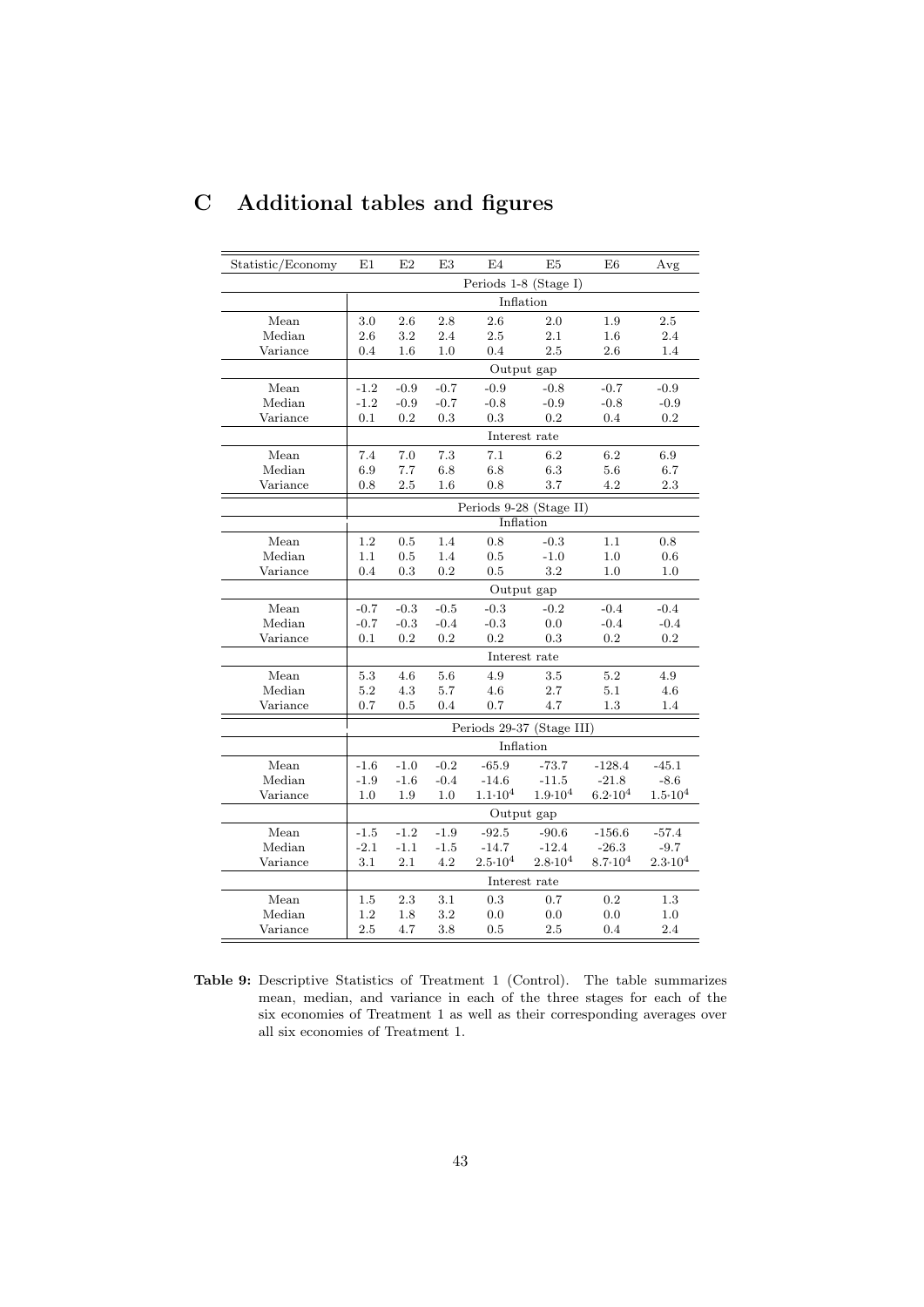| Statistic/Economy | E7         | E8                      | E9        | E10           | E11                       | E12     | Avg    |  |  |  |  |
|-------------------|------------|-------------------------|-----------|---------------|---------------------------|---------|--------|--|--|--|--|
|                   |            |                         |           |               | Periods 1-8 (Stage I)     |         |        |  |  |  |  |
|                   |            |                         |           | Inflation     |                           |         |        |  |  |  |  |
| Mean              | 3.1        | 2.5                     | $2.9\,$   | 3.4           | 2.2                       | 1.6     | 2.6    |  |  |  |  |
| Median            | 3.2        | 3.0                     | 2.7       | 3.4           | 2.3                       | 1.5     | 2.7    |  |  |  |  |
| Variance          | 1.3        | 1.8                     | 0.5       | 0.1           | 1.2                       | 0.9     | 1.0    |  |  |  |  |
|                   |            |                         |           | Output gap    |                           |         |        |  |  |  |  |
| Mean              | $-1.3$     | $-0.9$                  | $-0.7$    | $-1.2$        | $-0.9$                    | $-0.5$  | $-0.9$ |  |  |  |  |
| Median            | $-1.4$     | $-0.9$                  | $-0.8$    | $-1.1$        | $-1.0$                    | $-0.6$  | $-1.0$ |  |  |  |  |
| Variance          | 0.1        | 0.2                     | 0.2       | 0.5           | 0.2                       | 0.2     | 0.2    |  |  |  |  |
|                   |            | Interest rate           |           |               |                           |         |        |  |  |  |  |
| Mean              | 7.5        | 6.9                     | 7.5       | 8.0           | 6.5                       | 5.9     | 7.0    |  |  |  |  |
| Median            | 7.7        | 7.4                     | 7.1       | 7.9           | 6.7                       | 5.7     | 7.1    |  |  |  |  |
| Variance          | 2.2        | 2.8                     | 0.8       | 0.2           | 1.9                       | 1.7     | 1.6    |  |  |  |  |
|                   |            | Periods 9-28 (Stage II) |           |               |                           |         |        |  |  |  |  |
|                   |            | Inflation               |           |               |                           |         |        |  |  |  |  |
| Mean              | $0.5\,$    | 0.2                     | $\rm 0.3$ | 0.9           | 0.1                       | 0.5     | 0.4    |  |  |  |  |
| Median            | 0.4        | 0.3                     | 0.4       | 0.8           | 0.2                       | 0.5     | 0.4    |  |  |  |  |
| Variance          | 0.3        | 0.2                     | 0.3       | 0.8           | 0.5                       | 0.5     | 0.4    |  |  |  |  |
|                   | Output gap |                         |           |               |                           |         |        |  |  |  |  |
| Mean              | $-0.4$     | $-0.2$                  | $-0.2$    | $-0.3$        | $-0.4$                    | $-0.2$  | $-0.3$ |  |  |  |  |
| Median            | $-0.5$     | $-0.2$                  | 0.0       | $-0.3$        | $-0.3$                    | $-0.2$  | $-0.3$ |  |  |  |  |
| Variance          | 0.1        | 0.2                     | 0.2       | 0.2           | 0.1                       | 0.1     | 0.2    |  |  |  |  |
|                   |            |                         |           | Interest rate |                           |         |        |  |  |  |  |
| Mean              | 4.5        | 4.2                     | 4.4       | 5.0           | 4.0                       | 4.6     | 4.4    |  |  |  |  |
| Median            | 4.4        | 4.3                     | 4.5       | 5.0           | 4.1                       | 4.6     | 4.5    |  |  |  |  |
| Variance          | 0.4        | 0.3                     | 0.6       | 1.1           | 0.9                       | 0.8     | 0.7    |  |  |  |  |
|                   |            |                         |           |               | Periods 29-37 (Stage III) |         |        |  |  |  |  |
|                   |            |                         |           | Inflation     |                           |         |        |  |  |  |  |
| Mean              | $-0.9$     | $-1.2$                  | $-1.7$    | $-1.3$        | $-23.1$                   | $-0.9$  | $-4.9$ |  |  |  |  |
| Median            | $-1.0$     | $-0.6$                  | $-2.0$    | $-1.6$        | $-8.9$                    | $-0.7$  | $-2.5$ |  |  |  |  |
| Variance          | 1.0        | 2.7                     | 6.7       | 3.5           | 1155.5                    | 2.5     | 195.3  |  |  |  |  |
|                   |            |                         |           | Output gap    |                           |         |        |  |  |  |  |
| Mean              | $-2.0$     | $-1.5$                  | $-2.4$    | $-1.8$        | $-29.6$                   | $-1.6$  | $-6.5$ |  |  |  |  |
| Median            | $-2.3$     | $-1.7$                  | $-2.3$    | $-2.2$        | $-10.4$                   | $-1.3$  | $-3.4$ |  |  |  |  |
| Variance          | 4.7        | 3.0                     | 4.6       | 4.7           | 1898.8                    | 2.9     | 319.8  |  |  |  |  |
|                   |            |                         |           | Interest rate |                           |         |        |  |  |  |  |
| Mean              | $2.3\,$    | 2.3                     | 2.1       | 2.2           | 0.2                       | $2.5\,$ | 1.9    |  |  |  |  |
| Median            | 2.0        | 3.0                     | 0.4       | 1.3           | 0.0                       | $2.3\,$ | 1.5    |  |  |  |  |
| Variance          | 3.7        | 4.4                     | 7.6       | 4.9           | 0.4                       | 4.8     | 4.3    |  |  |  |  |

Table 10: Descriptive Statistics of Treatment 2. The table summarizes mean, median, and variance in each of the three stages for each of the six economies of Treatment 2 as well as their corresponding averages over all six economies of Treatment 2.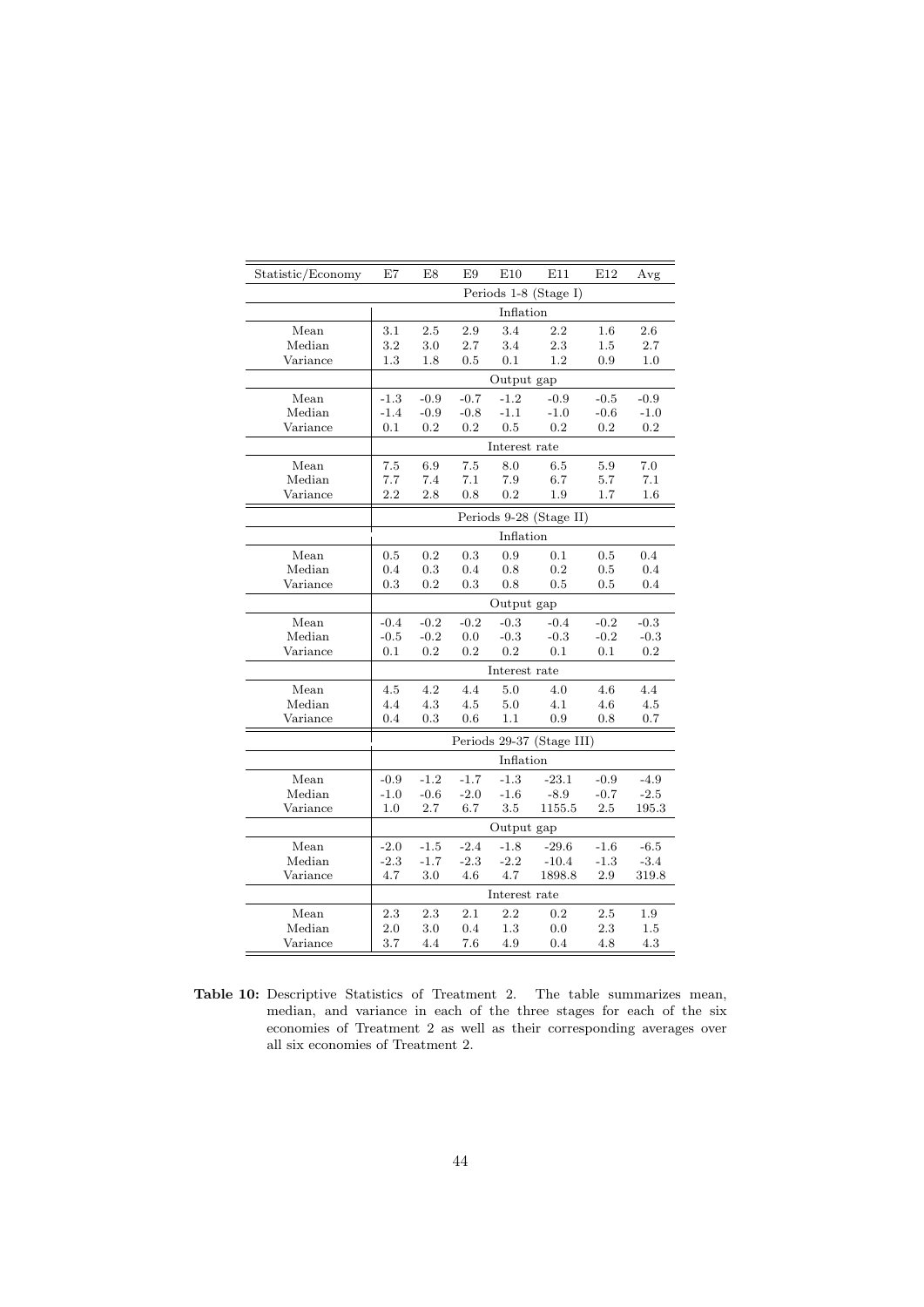| Statistic/Economy | E13           | E14                                    | E15                       | E16           | E17                   | E18    | Avg     |  |  |  |  |
|-------------------|---------------|----------------------------------------|---------------------------|---------------|-----------------------|--------|---------|--|--|--|--|
|                   |               |                                        |                           |               | Periods 1-8 (Stage I) |        |         |  |  |  |  |
|                   |               |                                        |                           | Inflation     |                       |        |         |  |  |  |  |
| Mean              | 2.4           | 2.2                                    | 2.4                       | 2.8           | 2.6                   | 3.0    | 2.6     |  |  |  |  |
| Median            | 1.8           | 2.6                                    | 2.5                       | 2.9           | 2.7                   | 2.8    | 2.5     |  |  |  |  |
| Variance          | 0.7           | 1.7                                    | 0.0                       | 1.5           | 0.4                   | 1.4    | 1.0     |  |  |  |  |
|                   |               | Output gap                             |                           |               |                       |        |         |  |  |  |  |
| Mean              | $-1.0$        | $-0.8$                                 | $-0.5$                    | $-0.9$        | $-1.0$                | $-1.0$ | $-0.9$  |  |  |  |  |
| Median            | $-1.0$        | $-0.8$                                 | $-0.6$                    | $-0.8$        | $-1.1$                | $-1.1$ | $-0.9$  |  |  |  |  |
| Variance          | 0.1           | 0.1                                    | 0.2                       | 0.5           | 0.1                   | 0.4    | 0.2     |  |  |  |  |
|                   | Interest rate |                                        |                           |               |                       |        |         |  |  |  |  |
| Mean              | 6.7           | 7.3<br>6.5<br>6.8<br>7.0<br>7.5<br>7.0 |                           |               |                       |        |         |  |  |  |  |
| Median            | 6.0           | 6.9                                    | 6.9                       | 7.3           | 7.0                   | 7.1    | 6.9     |  |  |  |  |
| Variance          | 1.2           | 2.8                                    | 0.1                       | 2.6           | 0.7                   | 2.5    | 1.7     |  |  |  |  |
|                   |               |                                        | Periods 9-28 (Stage II)   |               |                       |        |         |  |  |  |  |
|                   | Inflation     |                                        |                           |               |                       |        |         |  |  |  |  |
| Mean              | 0.4           | 0.0                                    | 0.2                       | 0.3           | 0.0                   | 0.8    | 0.3     |  |  |  |  |
| Median            | 0.4           | 0.0                                    | 0.2                       | 0.2           | $-0.1$                | 0.6    | 0.2     |  |  |  |  |
| Variance          | 0.2           | 0.2                                    | 0.2                       | 0.3           | 0.4                   | 1.0    | $0.4\,$ |  |  |  |  |
|                   |               |                                        |                           | Output gap    |                       |        |         |  |  |  |  |
| Mean              | $-0.4$        | $-0.1$                                 | $-0.1$                    | $-0.1$        | $-0.4$                | $-0.4$ | $-0.2$  |  |  |  |  |
| Median            | $-0.4$        | $-0.2$                                 | 0.0                       | $-0.1$        | $-0.2$                | $-0.4$ | $-0.2$  |  |  |  |  |
| Variance          | 0.1           | 0.1                                    | 0.2                       | 0.1           | 0.2                   | 0.2    | 0.2     |  |  |  |  |
|                   |               |                                        |                           | Interest rate |                       |        |         |  |  |  |  |
| Mean              | 4.4           | 4.0                                    | 4.2                       | 4.3           | 3.9                   | 4.9    | 4.3     |  |  |  |  |
| Median            | 4.4           | 4.0                                    | 4.3                       | 4.3           | 3.7                   | 4.6    | 4.2     |  |  |  |  |
| Variance          | 0.3           | 0.3                                    | 0.3                       | 0.4           | 0.6                   | 1.4    | 0.6     |  |  |  |  |
|                   |               |                                        | Periods 29-37 (Stage III) |               |                       |        |         |  |  |  |  |
|                   |               |                                        |                           | Inflation     |                       |        |         |  |  |  |  |
| Mean              | $-0.8$        | $-1.8$                                 | $-0.9$                    | $-1.0$        | $-1.7$                | $-2.0$ | $-1.4$  |  |  |  |  |
| Median            | $-0.8$        | $-2.3$                                 | $-0.9$                    | $-1.6$        | $-1.7$                | $-1.8$ | $-1.5$  |  |  |  |  |
| Variance          | 0.9           | 1.0                                    | 1.1                       | 3.1           | 1.5                   | 3.5    | 1.9     |  |  |  |  |
|                   |               |                                        |                           | Output gap    |                       |        |         |  |  |  |  |
| Mean              | $-1.9$        | $-1.2$                                 | $-1.7$                    | $-1.5$        | $-1.9$                | $-1.8$ | $-1.7$  |  |  |  |  |
| Median            | $-2.1$        | $-1.4$                                 | $-1.7$                    | $-1.0$        | $-2.0$                | $-2.6$ | $-1.8$  |  |  |  |  |
| Variance          | 4.4           | 3.2                                    | 4.4                       | 5.4           | 3.2                   | 2.7    | 3.9     |  |  |  |  |
|                   |               |                                        |                           | Interest rate |                       |        |         |  |  |  |  |
| Mean              | 2.3           | 1.4                                    | 2.3                       | 2.4           | $1.5\,$               | 1.5    | 1.9     |  |  |  |  |
| Median            | 2.1           | $1.3\,$                                | 2.2                       | 2.3           | 0.7                   | 0.0    | 1.4     |  |  |  |  |
| Variance          | $3.6\,$       | 1.9                                    | 3.4                       | 6.2           | 2.8                   | 4.4    | 3.7     |  |  |  |  |

Table 11: Descriptive Statistics of Treatment 3. The table summarizes mean, median, and variance in each of the three stages for each of the six economies of Treatment 3 as well as their corresponding averages over all six economies of Treatment 3.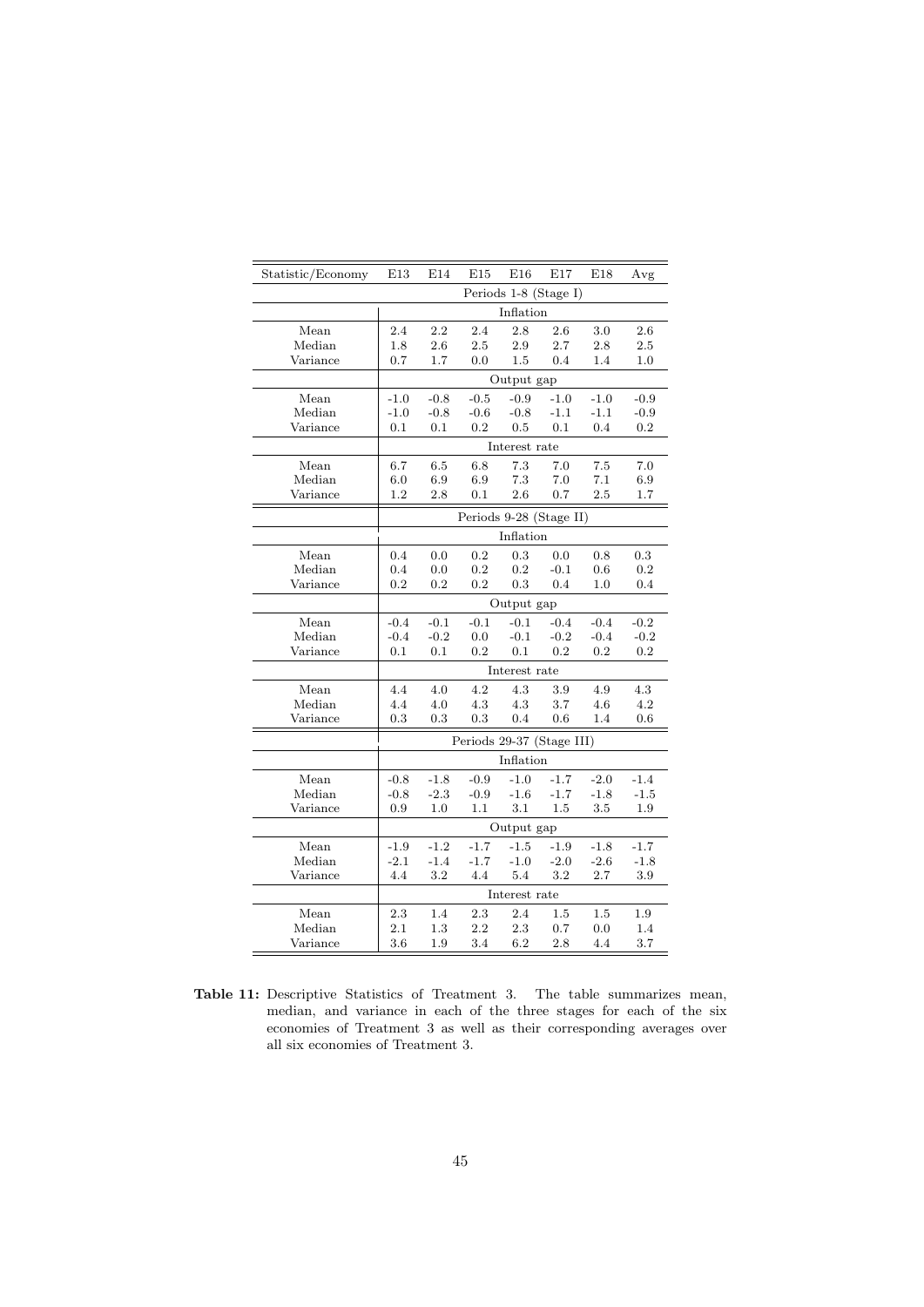| Statistic/Economy | E19       | E20     | E21                       | E22                   | E <sub>23</sub> | E24       | Avg     |  |
|-------------------|-----------|---------|---------------------------|-----------------------|-----------------|-----------|---------|--|
|                   |           |         |                           | Periods 1-8 (Stage I) |                 |           |         |  |
|                   |           |         |                           | Inflation             |                 |           |         |  |
| Mean              | 1.6       | 2.3     | 2.2                       | 3.0                   | 2.6             | 2.9       | 2.5     |  |
| Median            | 1.2       | $2.7\,$ | 2.3                       | 3.0                   | 2.4             | 2.6       | 2.4     |  |
| Variance          | 0.7       | 1.7     | 0.6                       | 0.5                   | 1.1             | 0.6       | 0.9     |  |
|                   |           |         |                           | Output gap            |                 |           |         |  |
| Mean              | $-0.7$    | $-0.8$  | $-0.5$                    | $-1.0$                | $-1.0$          | $-1.0$    | $-0.8$  |  |
| Median            | $-0.7$    | $-0.9$  | $-0.5$                    | $-0.9$                | $-1.1$          | $-1.0$    | $-0.8$  |  |
| Variance          | 0.0       | 0.1     | 0.2                       | 0.4                   | 0.1             | 0.3       | 0.2     |  |
|                   |           |         |                           | Interest rate         |                 |           |         |  |
| Mean              | 5.8       | 6.7     | 6.7                       | 7.5                   | 7.0             | 7.4       | 6.8     |  |
| Median            | 5.3       | 7.1     | 6.7                       | 7.5                   | 6.7             | 7.0       | 6.7     |  |
| Variance          | 1.1       | 2.8     | 1.0                       | 1.0                   | 1.8             | 1.2       | $1.5\,$ |  |
|                   |           |         | Periods 9-28 (Stage II)   |                       |                 |           |         |  |
|                   | Inflation |         |                           |                       |                 |           |         |  |
| Mean              | 0.2       | $-0.1$  | 1.1                       | 0.9                   | 0.6             | $\rm 0.9$ | 0.6     |  |
| Median            | 0.2       | $-0.1$  | 1.0                       | 1.1                   | 0.6             | 1.1       | 0.7     |  |
| Variance          | 0.6       | 0.2     | 0.2                       | 1.0                   | 0.6             | 2.5       | 0.8     |  |
|                   |           |         |                           | Output gap            |                 |           |         |  |
| Mean              | $-0.2$    | $-0.1$  | $-0.4$                    | $-0.3$                | $-0.6$          | $-0.4$    | $-0.3$  |  |
| Median            | $-0.3$    | $-0.1$  | $-0.3$                    | $-0.2$                | $-0.5$          | $-0.4$    | $-0.3$  |  |
| Variance          | 0.1       | 0.2     | 0.3                       | 0.0                   | 0.2             | 0.2       | 0.2     |  |
|                   |           |         |                           | Interest rate         |                 |           |         |  |
| Mean              | 4.1       | 3.9     | 5.2                       | 5.1                   | 4.5             | 5.0       | 4.6     |  |
| Median            | 4.2       | 3.8     | 5.2                       | 5.4                   | 4.5             | 5.2       | 4.7     |  |
| Variance          | 0.9       | 0.3     | 0.2                       | 1.7                   | 1.0             | 3.4       | 1.2     |  |
|                   |           |         | Periods 29-37 (Stage III) |                       |                 |           |         |  |
|                   |           |         |                           | Inflation             |                 |           |         |  |
| Mean              | $-0.7$    | $-1.5$  | $-13.6$                   | $-1.1$                | $-0.6$          | $\rm 0.3$ | $-2.9$  |  |
| Median            | $-1.0$    | $-1.9$  | $-6.0$                    | $-1.4$                | $-0.5$          | 0.4       | $-1.7$  |  |
| Variance          | 1.1       | 0.8     | 409.4                     | 1.0                   | 0.9             | 2.9       | 69.4    |  |
|                   |           |         |                           | Output gap            |                 |           |         |  |
| Mean              | $-1.9$    | $-1.0$  | $-15.2$                   | $-1.4$                | $-2.2$          | $-2.2$    | $-4.0$  |  |
| Median            | $-2.0$    | $-0.9$  | $-5.2$                    | $-0.8$                | $-2.4$          | $-2.1$    | $-2.2$  |  |
| Variance          | 4.4       | 2.7     | 482.0                     | 4.4                   | 2.4             | 4.2       | 83.3    |  |
|                   |           |         |                           | Interest rate         |                 |           |         |  |
| Mean              | $2.5\,$   | 1.6     | 0.5                       | 2.1                   | $2.5\,$         | 3.7       | 2.1     |  |
| Median            | 2.2       | 1.1     | 0.0                       | 2.2                   | 2.5             | 3.6       | 1.9     |  |
| Variance          | 4.3       | 2.1     | 1.1                       | 3.3                   | $3.2\,$         | 7.7       | 3.6     |  |

Table 12: Descriptive Statistics of Treatment 4. The table summarizes mean, median, and variance in each of the three stages for each of the six economies of Treatment 4 as well as their corresponding averages over all six economies of Treatment 4.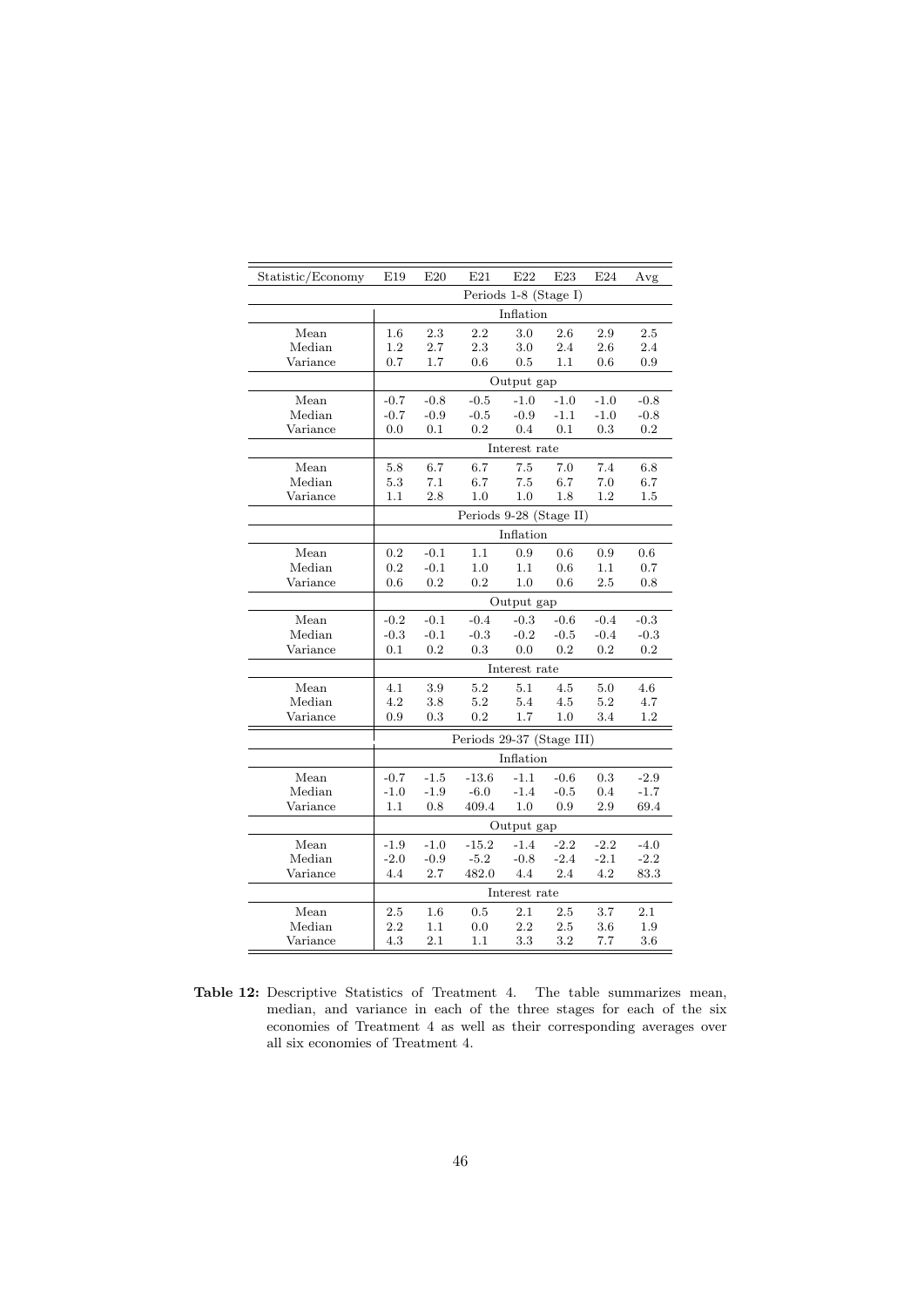|           |                | Treatment 1 (Control) vs. Treatment 2 |                    |
|-----------|----------------|---------------------------------------|--------------------|
| Variable  | Periods 1-8    | Periods 9-28                          | Periods 29-37      |
| Inflation | yes $(0.5725)$ | $no***$ (0.0001)                      | $no**$ (0.0370)    |
| Output    | yes (0.7030)   | $no^{**}$ (0.0369)                    | $no^{**}$ (0.0174) |
| Interest  | yes $(0.5750)$ | $no***(0.0001)$                       | yes (0.1373)       |
|           |                | Treatment 1 (Control) vs.             | Treatment 3        |
| Variable  | Periods 1-8    | Periods 9-28                          | Periods 29-37      |
| Inflation | yes (0.9795)   | $no***(0.0000)$                       | $no**$ (0.0110)    |
| Output    | ves (0.9124)   | $no***(0.0052)$                       | $no***(0.0001)$    |
| Interest  | yes $(0.9649)$ | $no***(0.0000)$                       | yes (0.0365)       |
|           |                | Treatment 1 (Control) vs.             | Treatment 4        |
| Variable  | Periods 1-8    | Periods 9-28                          | Periods 29-37      |
| Inflation | yes (0.7499)   | $no^{**}$ (0.0401)                    | $no***(0.0016)$    |
| Output    | yes (0.6207)   | yes (0.1517)                          | $no***(0.0085)$    |
| Interest  | yes (0.8922)   | $no*(0.0509)$                         | $no^{**}$ (0.0109) |
|           |                | Treatment 2 vs. Treatment 3           |                    |
| Variable  | Periods 1-8    | Periods 9-28                          | Periods 29-37      |
| Inflation | yes $(0.5333)$ | $no**$ (0.0283)                       | yes $(0.4894)$     |
| Output    | yes (0.6363)   | yes (0.3941)                          | $no*(0.0946)$      |
| Interest  | yes (0.6002)   | $no*(0.0540)$                         | yes (0.6951)       |
|           |                | Treatment 2 vs. Treatment 4           |                    |
| Variable  | Periods 1-8    | Periods 9-28                          | Periods 29-37      |
| Inflation | yes $(0.3444)$ | $no^{**}$ (0.0354)                    | yes $(0.2100)$     |
| Output    | yes (0.3671)   | yes (0.5047)                          | yes $(0.8658)$     |
| Interest  | yes $(0.3851)$ | $no**$ (0.0486)                       | yes (0.4092)       |
|           |                | Treatment 3 vs. Treatment 4           |                    |
| Variable  | Periods 1-8    | Periods 9-28                          | Periods 29-37      |
| Inflation | yes $(0.6469)$ | $no***$ (0.0002)                      | yes $(0.2740)$     |
| Output    | yes $(0.6336)$ | yes (0.1266)                          | yes (0.1222)       |
| Interest  | yes (0.6735)   | $no***$ (0.0005)                      | yes (0.6487)       |

Table 13: Mann-Whitney-Wilcoxon-test for equality in medians. The table shows the outcome and the p-values (in parentheses) of the Mann-Whitney-Wilcoxontest for pairwise across-treatment comparisons of inflation, the output gap, and the interest rate for each of the three stages, respectively. The Null hypothesis is that samples have identical median. The outcome "yes" implies that we cannot reject that both samples have identical median, while the outcome "no" implies that we reject equality of the median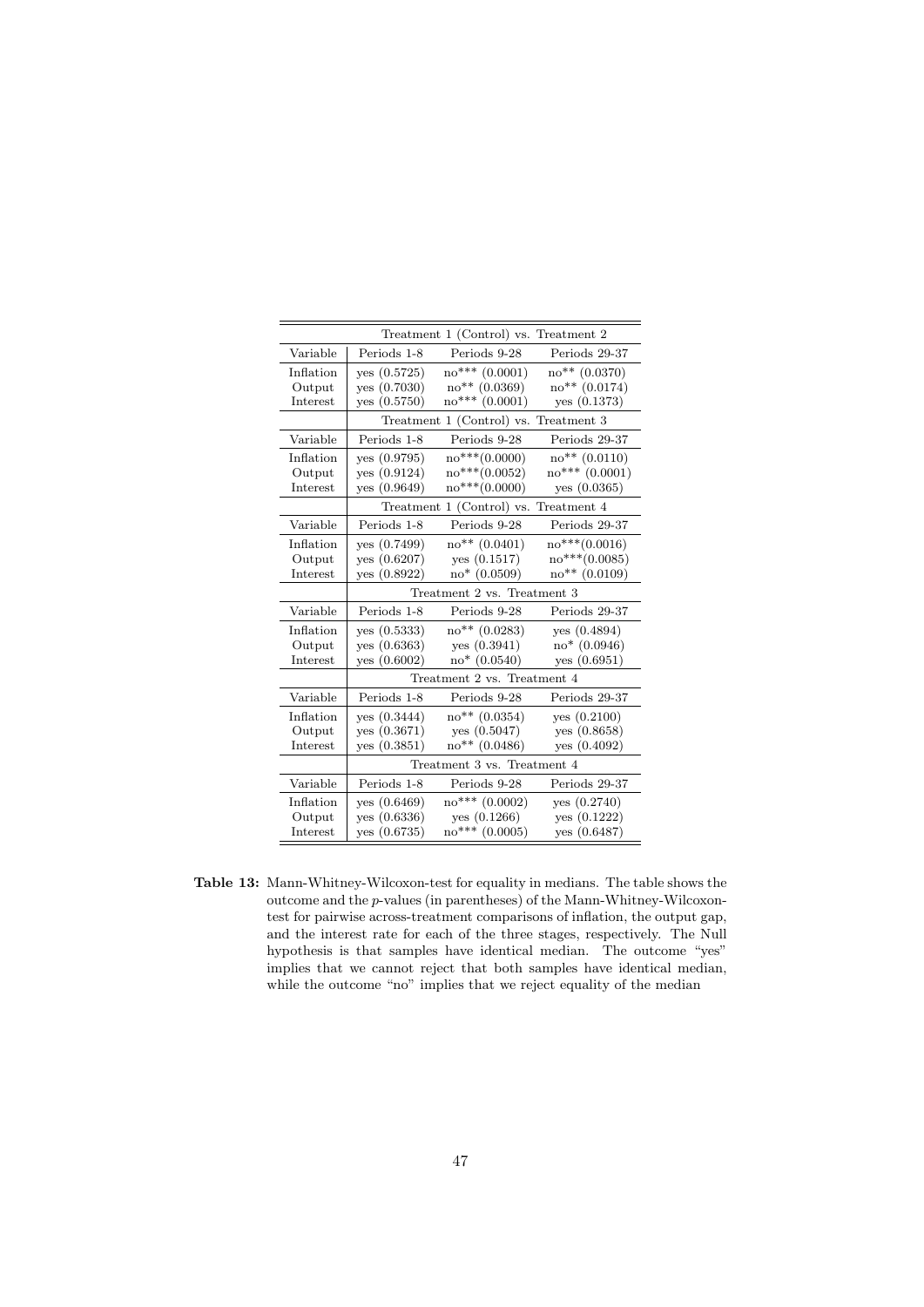|           |                | Treatment 1 (Control) vs. Treatment 2 |                  |
|-----------|----------------|---------------------------------------|------------------|
| Variable  | Periods 1-8    | Periods 9-28                          | Periods 29-37    |
| Inflation | yes (0.8032)   | $no***(0.0010)$                       | yes (0.3362)     |
| Output    | yes (1.0000)   | $no*$ (0.0656)                        | yes (0.1824)     |
| Interest  | yes $(0.6628)$ | $no***$ (0.0055)                      | yes (0.1988)     |
|           |                | Treatment 1 (Control) vs.             | Treatment 3      |
| Variable  | Periods 1-8    | Periods 9-28                          | Periods 29-37    |
| Inflation | ves (0.4307)   | $no***$ (0.0008)                      | $no***$ (0.0047) |
| Output    | yes (0.4414)   | yes (0.1389)                          | $no*(0.0533)$    |
| Interest  | yes (0.4955)   | $no***$ (0.0007)                      | yes $(0.4596)$   |
|           |                | Treatment 1 (Control) vs.             | Treatment 4      |
| Variable  | Periods 1-8    | Periods 9-28                          | Periods 29-37    |
| Inflation | yes (0.4223)   | yes (0.1648)                          | $no**$ (0.0332)  |
| Output    | yes $(0.3350)$ | yes (0.1200)                          | yes (0.1067)     |
| Interest  | yes $(0.4839)$ | yes $(0.2582)$                        | yes (0.3936)     |
|           |                | Treatment 2 vs. Treatment 3           |                  |
| Variable  | Periods 1-8    | Periods 9-28                          | Periods 29-37    |
| Inflation | yes $(0.3333)$ | yes (0.1716)                          | $no***$ (0.0069) |
| Output    | yes (0.5307)   | yes (0.7945)                          | yes (0.3048)     |
| Interest  | yes $(0.4138)$ | yes (0.1499)                          | yes $(0.1298)$   |
|           |                | Treatment 2 vs. Treatment 4           |                  |
| Variable  | Periods 1-8    | Periods 9-28                          | Periods 29-37    |
| Inflation | yes (0.4679)   | $no***$ (0.0029)                      | $no**$ (0.0472)  |
| Output    | ves (0.4501)   | ves (0.7594)                          | yes $(0.6648)$   |
| Interest  | yes (0.6311)   | $no***$ (0.0074)                      | $no*(0.0833)$    |
|           |                | Treatment 3 vs. Treatment 4           |                  |
| Variable  | Periods 1-8    | Periods 9-28                          | Periods 29-37    |
| Inflation | yes $(0.7443)$ | $no***$ (0.0002)                      | yes $(0.6896)$   |
| Output    | yes (0.6493)   | yes (0.5161)                          | yes $(0.5368)$   |
| Interest  | yes (0.8004)   | $no***(0.0001)$                       | yes (0.8646)     |

Table 14: Siegel-Turkey-test for equality in variance. The table shows the outcome and the p-values (in parentheses) of the Siegel-Turkey-test for pairwise across-treatment-comparisons of inflation, the output gap, and the interest rate for each of the three stages, respectively. The Null hypothesis is that samples have identical variance. The outcome "yes" implies that we cannot reject that both samples have identical variance, while the outcome "no" implies that we reject equality of the variance.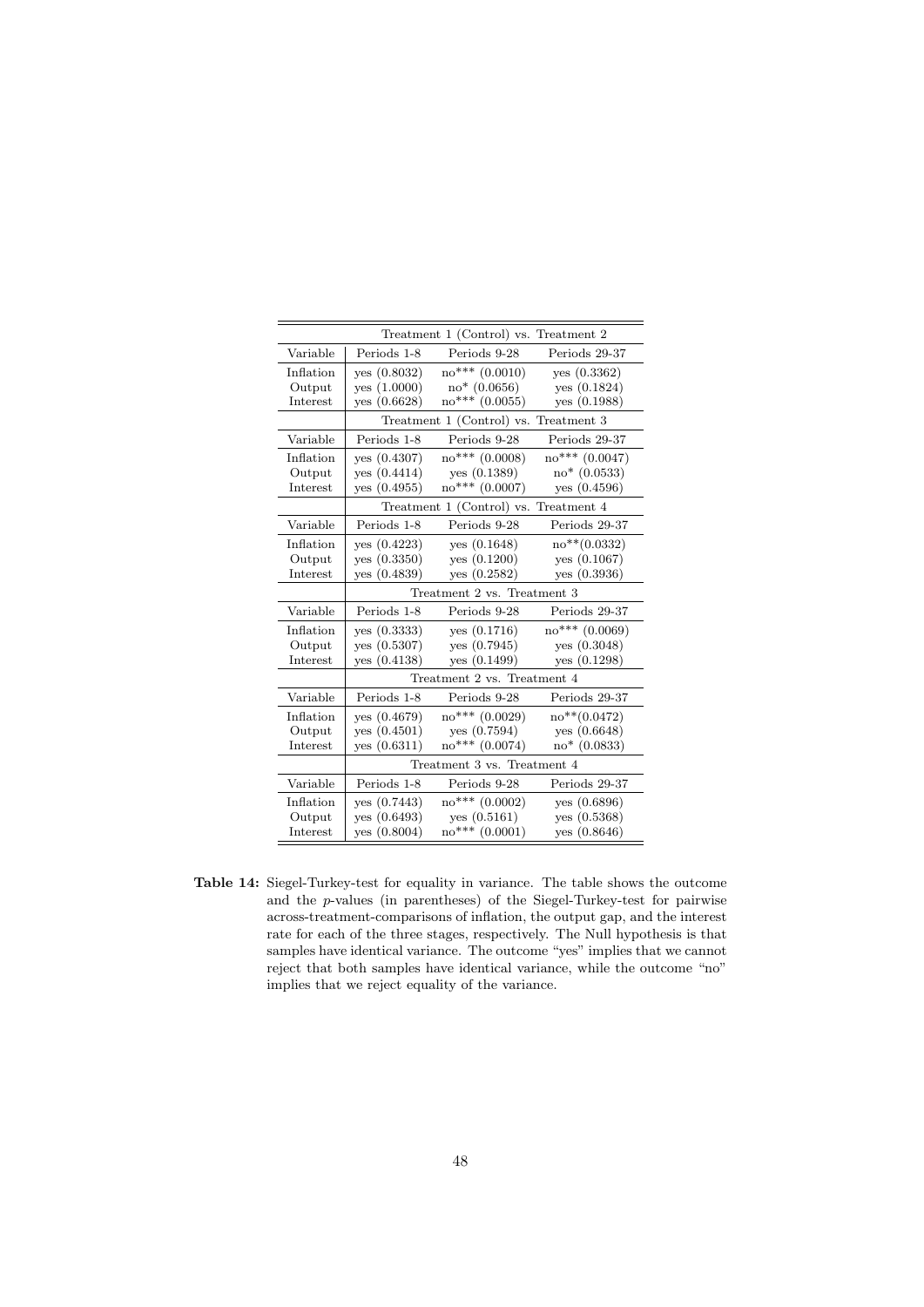|                             |        |        |        | Treatment 1 |        |       |        |
|-----------------------------|--------|--------|--------|-------------|--------|-------|--------|
| Economy                     | E1     | E2     | E3     | E4          | E5     | E6    | Avg    |
| $R_i^{\pi}$                 | 0.2108 | 0.0747 | 0.2521 | 0.1610      | 0.5296 | 0.344 | 0.2620 |
| $R_i^y$                     | 0.3865 | 0.2458 | 0.7596 | 0.2166      | 0.3924 | 0.442 | 0.4072 |
|                             |        |        |        | Treatment 2 |        |       |        |
| Economy                     | E7     | E8     | E9     | E10         | E11    | E12   | Avg    |
|                             | 0.0466 | 0.0249 | 0.0471 | 0.1247      | 0.0863 | 0.238 | 0.0945 |
| $R_i^{\pi}$<br>$R_i^{\Psi}$ | 0.1595 | 0.1962 | 0.3177 | 0.1580      | 0.2807 | 0.346 | 0.2431 |
|                             |        |        |        | Treatment 3 |        |       |        |
| Economy                     | E13    | E14    | E15    | E16         | E17    | E18   | Avg    |
| $R_{i}^{\pi}$               | 0.0523 | 0.0270 | 0.0349 | 0.0368      | 0.0471 | 0.147 | 0.0576 |
|                             | 0.2429 | 0.1993 | 0.5759 | 0.0926      | 0.2746 | 0.234 | 0.2699 |
|                             |        |        |        | Treatment 4 |        |       |        |
| Economy                     | E19    | E20    | E21    | E22         | E23    | E24   | Avg    |
| $R_i^{\pi}$<br>$R_i^y$      | 0.1871 | 0.0261 | 0.2390 | 0.1895      | 0.1092 | 0.348 | 0.1831 |
|                             | 0.2956 | 0.1852 | 1.2620 | 0.0918      | 0.4225 | 0.275 | 0.4220 |

Table 15: Relative stability of inflation and the output gap (Stage II/Stage I). The table shows the relative stability measures (stability measure in Stage II relative to the respective stability measure of Stage I) given by equations (13) and (14) for all 24 economies, as well as their respective treatment averages. If the measure takes a value below unity, the economy is more stable in Stage II relative to Stage I.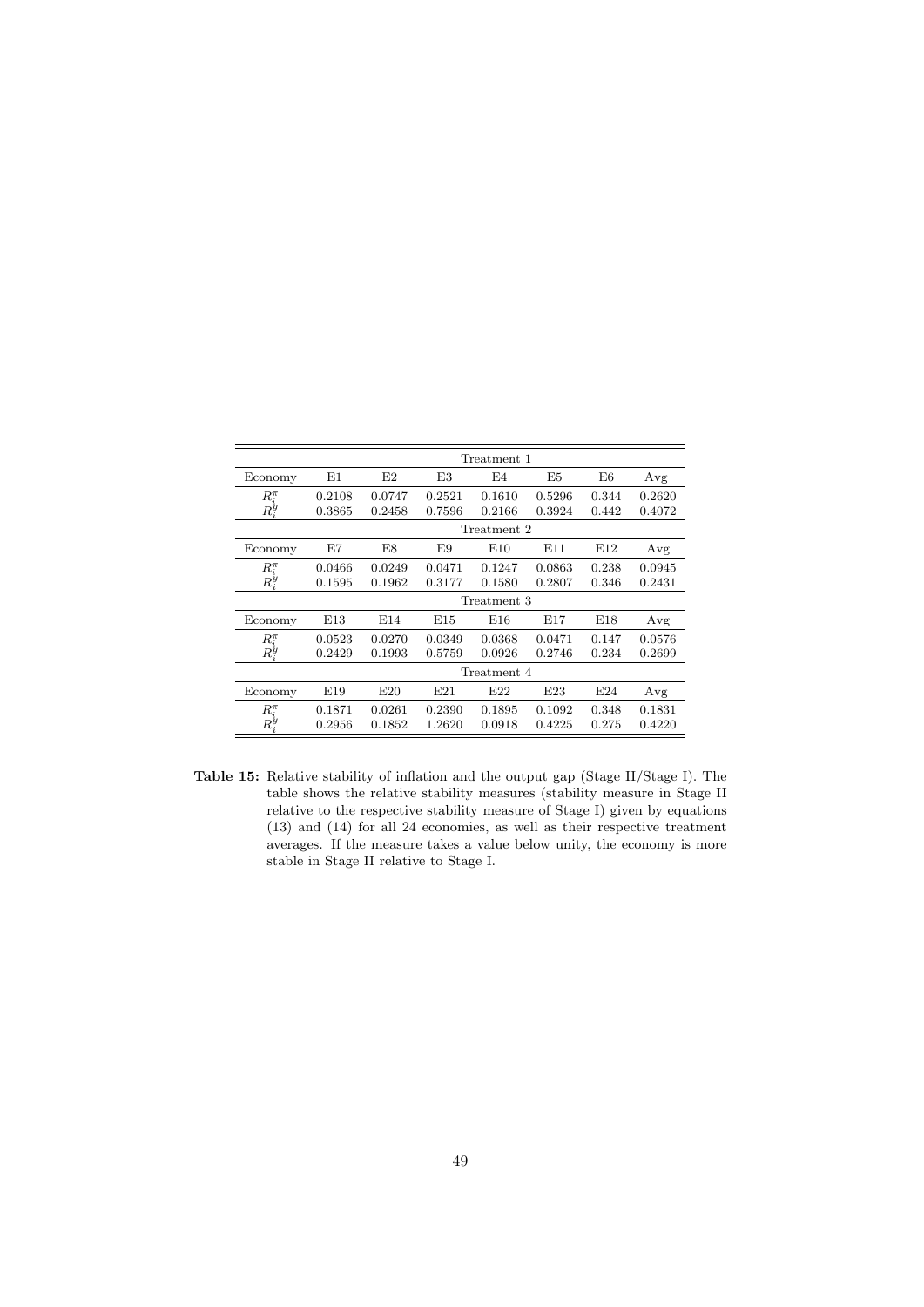|            |           |       |       |                | Treatment 1 (Control) |                |        |       |
|------------|-----------|-------|-------|----------------|-----------------------|----------------|--------|-------|
| Measure    | Statistic | E1    | E2    | E <sub>3</sub> | E4                    | E <sub>5</sub> | E6     | Avg   |
|            | Median    | 0.146 | 0.056 | 0.399          | 0.841                 | 0.724          | 0.345  | 0.418 |
| <b>VAR</b> | StdDev    | 0.146 | 0.178 | 0.052          | 0.154                 | 0.303          | 1.154  | 0.331 |
|            | Median    | 0.397 | 0.232 | 0.667          | 0.819                 | 1.035          | 0.640  | 0.593 |
| <b>RNG</b> | StdDev    | 0.341 | 0.374 | 0.215          | 0.359                 | 0.439          | 0.977  | 0.739 |
|            | Median    | 0.610 | 0.356 | 0.662          | 0.574                 | 0.617          | 0.739  | 0.593 |
| IQR        | StdDev    | 0.206 | 0.842 | 0.795          | 0.529                 | 0.738          | 1.322  | 0.725 |
|            |           |       |       |                | Treatment 2           |                |        |       |
| Measure    | Statistic | E7    | E8    | E9             | E10                   | E11            | E12    | Avg   |
|            | Median    | 0.191 | 0.024 | 0.242          | 0.408                 | 0.128          | 0.088  | 0.180 |
| VAR        | StdDev    | 0.205 | 0.102 | 0.227          | 1.313                 | 0.647          | 0.130  | 0.437 |
|            | Median    | 0.452 | 0.155 | 0.414          | 0.591                 | 0.388          | 0.298  | 0.383 |
| <b>RNG</b> | StdDev    | 0.433 | 0.343 | 0.477          | 1.217                 | 0.887          | 0.345  | 0.617 |
|            | Median    | 0.490 | 0.186 | 0.665          | 0.801                 | 0.356          | 0.470  | 0.495 |
| IQR        | StdDev    | 0.502 | 0.307 | 1.625          | 1.152                 | 0.703          | 0.411  | 0.783 |
|            |           |       |       |                | Treatment 3           |                |        |       |
| Measure    | Statistic | E13   | E14   | E15            | E16                   | E17            | E18    | Avg   |
|            | Median    | 0.271 | 0.109 | 0.082          | 0.023                 | 0.520          | 0.370  | 0.229 |
| <b>VAR</b> | StdDev    | 0.464 | 0.147 | 0.336          | 0.104                 | 0.131          | 0.876  | 0.343 |
|            | Median    | 0.553 | 0.344 | 0.328          | 0.158                 | 0.694          | 0.596  | 0.446 |
| <b>RNG</b> | StdDev    | 0.581 | 0.403 | 0.445          | 0.458                 | 0.358          | 1.079  | 0.554 |
|            | Median    | 0.442 | 0.215 | 0.504          | 0.108                 | 0.553          | 0.659  | 0.413 |
| IQR        | StdDev    | 0.477 | 0.267 | 0.787          | 0.487                 | 0.758          | 1.023  | 0.633 |
|            |           |       |       |                | Treatment 4           |                |        |       |
| Measure    | Statistic | E19   | E20   | E21            | E22                   | E23            | E24    | Avg   |
|            | Median    | 0.585 | 0.118 | 0.256          | 0.075                 | 1.313          | 16.764 | 3.185 |
| <b>VAR</b> | StdDev    | 1.524 | 0.055 | 0.453          | 0.303                 | 3.680          | 6.262  | 2.046 |
|            | Median    | 0.675 | 0.400 | 0.523          | 0.255                 | 1.273          | 4.145  | 1.212 |
| <b>RNG</b> | StdDev    | 1.014 | 0.189 | 0.931          | 0.443                 | 1.767          | 2.522  | 1.144 |
|            | Median    | 0.745 | 0.464 | 0.510          | 1.060                 | 1.034          | 2.204  | 1.003 |
| IQR        | StdDev    | 1.667 | 0.468 | 0.495          | 1.483                 | 4.583          | 2.040  | 1.789 |

Table 16: Relative dispersion of individual forecasts (stage II/stage I). The table shows the medians of three dispersion measures from periods  $t = 9, ..., 28$ relative to the periods  $t = 1, ..., 8$  medians for all six economies in each treatment and the respective treatment averages.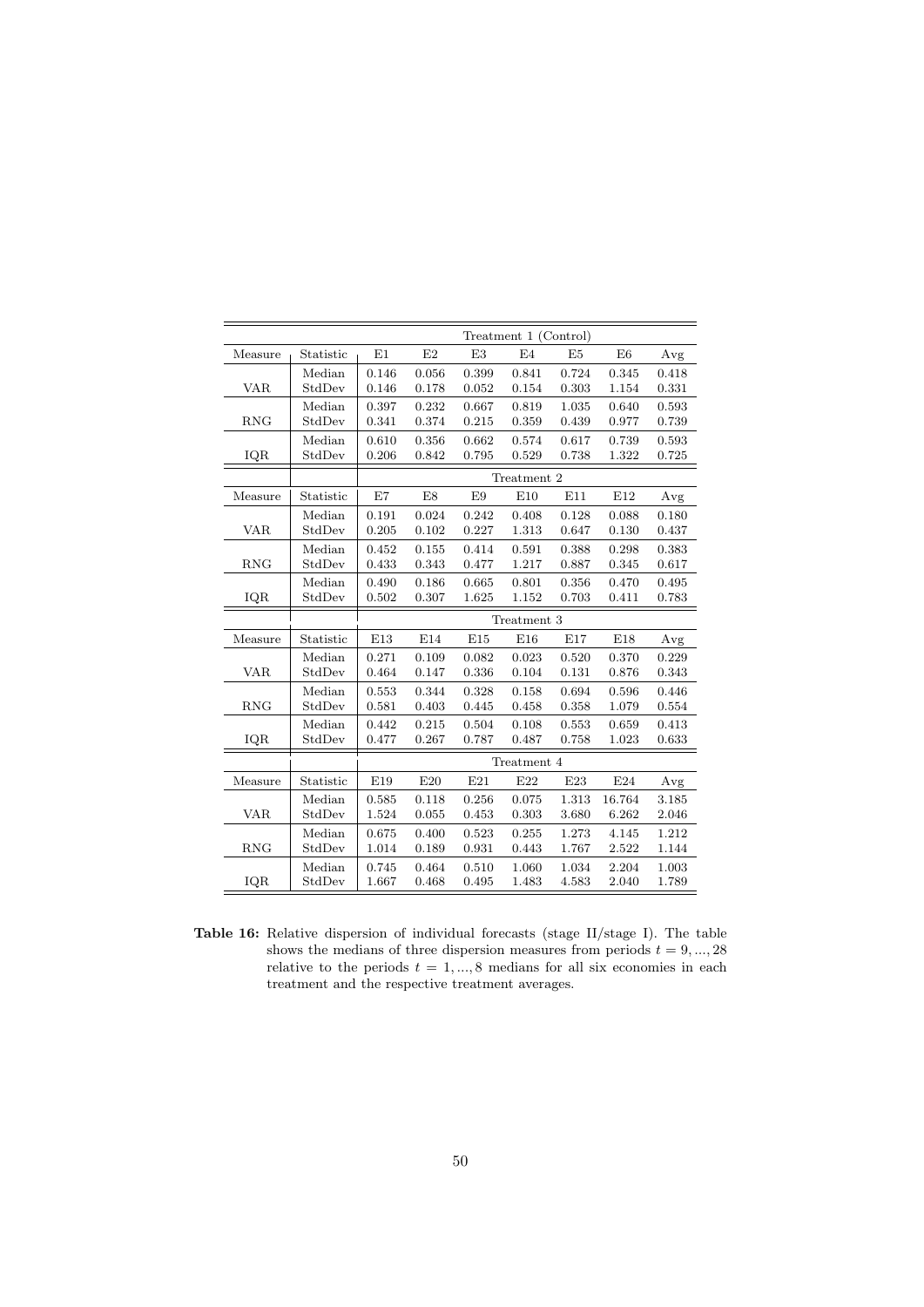|                 |         |           |        | Treatment 1 (Control) |                |                |        |
|-----------------|---------|-----------|--------|-----------------------|----------------|----------------|--------|
| MSE of          | E1      | E2        | E3     | E4                    | E <sub>5</sub> | E <sub>6</sub> | Avg    |
| pub             |         |           |        |                       |                |                |        |
| cbf             | 0.3526  | 0.1285    | 0.6639 | 0.1735                | 3.1312         | 1.0832         | 0.9221 |
| ddf             | 0.4433  | 0.1557    | 0.5825 | 0.1823                | 1.4843         | 0.8233         | 0.6119 |
| afc             | 0.2716  | 0.1999    | 0.3963 | 0.1975                | 1.7205         | 0.8746         | 0.6101 |
| $p_{cfb,ddf}$   | 0.6001  | 0.3409    | 0.2892 | 0.9338                | 0.0000         | 0.6321         | 0.0887 |
| $p_{cfb,afc}$   | 0.5167  | 0.2216    | 0.1036 | 0.6460                | 0.1635         | 0.4164         | 0.1544 |
| $p_{ddf,afc}$   | 0.3107  | 0.3466    | 0.0265 | 0.8480                | 0.8128         | 0.9177         | 0.9926 |
|                 |         |           |        | Treatment 2           |                |                |        |
| MSE of          | E7      | E8        | E9     | E10                   | E11            | E12            | Avg    |
| pub             | 0.3348  | 0.2056    | 0.5158 | 0.6391                | 0.5627         | 0.4112         | 0.4449 |
| cbf             | 0.3348  | 0.2056    | 0.5158 | 0.6391                | 0.5627         | 0.4112         | 0.4449 |
| $\rm{ddf}$      | 0.4677  | 0.3281    | 0.8598 | 0.6749                | 0.9051         | 0.4798         | 0.6192 |
| afc             | 0.3553  | 0.1508    | 0.5850 | 0.7913                | 0.6722         | 0.4271         | 0.4970 |
| $p_{pub, cfb}$  |         |           |        |                       |                |                |        |
| $p_{pub,ddf}$   | 0.0448  | 0.0966    | 0.0022 | 0.8210                | 0.1635         | 0.0030         | 0.0036 |
| $p_{pub,afc}$   | 0.0893  | 0.2892    | 0.0007 | 0.3892                | 0.0089         | 0.3994         | 0.0703 |
| $p_{cfb,dd\!f}$ | 0.0448  | 0.0966    | 0.0022 | 0.8210                | 0.1635         | 0.0030         | 0.0036 |
| $p_{cfb,afc}$   | 0.0893  | 0.2892    | 0.0007 | 0.3892                | 0.0089         | 0.3994         | 0.0703 |
| $p_{ddf,afc}$   | 0.1026  | 0.0000    | 0.0232 | 0.5504                | 0.2645         | 0.0483         | 0.0420 |
|                 |         |           |        | Treatment 3           |                |                |        |
| MSE of          | E13     | E14       | E15    | E16                   | E17            | E18            | Avg    |
| pub             | 0.1364  | 0.1708    | 0.1054 | 0.2184                | 0.2639         | 0.3708         | 0.2110 |
| cbf             | 0.3264  | 0.2696    | 0.9771 | 1.6227                | 0.4850         | 1.3538         | 0.8391 |
| ddf             | 0.3123  | 0.2626    | 0.4494 | 1.2112                | 0.5417         | 0.3651         | 0.5237 |
| afc             | 0.2864  | 0.1358    | 0.1964 | 0.2957                | 0.3566         | 0.5358         | 0.3011 |
| $p_{pub, cfb}$  | 0.0008  | 0.2929    | 0.0407 | 0.0020                | 0.0682         | 0.0059         | 0.0012 |
| $p_{pub,ddf}$   | 0.0000  | 0.0000    | 0.0000 | 0.0006                | 0.0029         | 0.9643         | 0.0051 |
| $p_{pub,afc}$   | 0.0020  | 0.4570    | 0.0071 | 0.0057                | 0.2129         | 0.2704         | 0.0025 |
| $p_{cf\,b,ddf}$ | 0.8322  | 0.9262    | 0.2877 | 0.3927                | 0.5167         | 0.0264         | 0.0349 |
| $p_{cfb,afc}$   | 0.5804  | 0.0357    | 0.1383 | 0.0022                | 0.2015         | 0.0105         | 0.0039 |
| $p_{ddf,afc}$   | 0.1653  | 0.0015    | 0.0015 | 0.0006                | 0.0038         | 0.4473         | 0.0407 |
|                 |         |           |        | Treatment 4           |                |                |        |
| MSE of          | E19     | $\rm E20$ | E21    | E22                   | $\mbox{E}23$   | $\mathrm{E}24$ | Avg    |
| pub             | 12.4406 | 6.8002    | 7.5838 | 11.1269               | 7.6379         | 11.2269        | 9.4694 |
| $_{\rm cbf}$    | 2.3747  | 0.4782    | 0.5429 | 2.9523                | 1.1893         | 2.9877         | 1.7542 |
| $\rm{ddf}$      | 1.4340  | 0.3904    | 0.3658 | 3.5216                | 0.6601         | 18.6521        | 4.1707 |
| afc             | 1.4157  | 0.1865    | 0.2121 | 2.1699                | 0.7095         | 5.7250         | 1.7365 |
| $p_{pub, cfb}$  | 0.0000  | 0.0000    | 0.0000 | 0.0003                | 0.0000         | 0.0001         | 0.0000 |
| $p_{pub,ddf}$   | 0.0000  | 0.0000    | 0.0000 | 0.0015                | 0.0000         | 0.5570         | 0.0288 |
| $p_{pub, afc}$  | 0.0000  | 0.0000    | 0.0000 | 0.0001                | 0.0000         | 0.0000         | 0.0000 |
| $p_{cfb,dd\!f}$ | 0.1697  | 0.5975    | 0.0000 | 0.5121                | 0.1778         | 0.2491         | 0.3290 |
| $p_{cfb,afc}$   | 0.0604  | 0.1216    | 0.0013 | 0.0697                | 0.1470         | 0.1943         | 0.9707 |
| $p_{ddf,afc}$   | 0.8681  | 0.0013    | 0.2462 | 0.0116                | 0.8417         | 0.2870         | 0.2569 |

Table 17: Stage II mean squared forecast errors of public central bank projection (pub), the central bank forecaster (cbf), the data-driven forecast (ddf), and the aggregate inflation forecast (afc). The p-values test (pairwise) the null hypothesis of equal forecast performance from estimation of equation (17).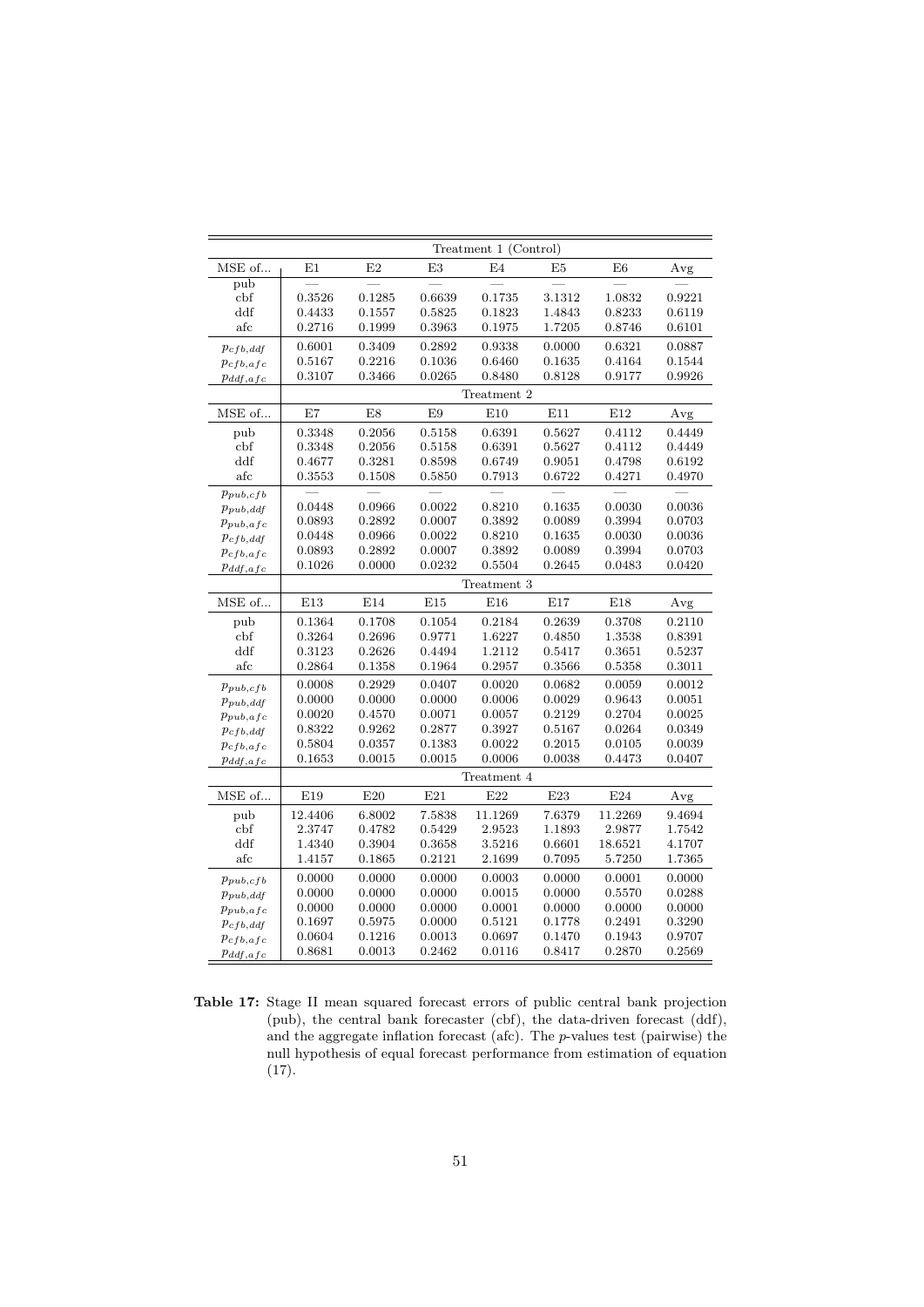|        |            |        |        | Treatment 1 (Control) |                |        |        |
|--------|------------|--------|--------|-----------------------|----------------|--------|--------|
| MSE of | E1         | E2     | E3     | E <sub>4</sub>        | E <sub>5</sub> | E6     | Avg    |
| FC1    | 0.4497     | 0.5543 | 0.6247 | 0.2833                | 2.3277         | 1.5632 |        |
| FC2    | 0.2111     | 0.4802 | 0.5945 | 0.2250                | 3.7620         | 0.9305 |        |
| FC3    | 0.2152     | 0.2893 | 0.6454 | 0.4287                | 2.2715         | 1.0389 |        |
| FC4    | 0.9108     | 0.1726 | 0.9195 | 0.1238                | 2.7529         | 1.2018 |        |
| FC5    | 0.3300     | 0.3609 | 0.3141 | 0.5094                | 2.1862         | 2.0727 |        |
| FC6    | 0.2075     | 0.2316 | 0.5365 | 0.2036                | 2.0239         | 1.2129 |        |
| Avg    | 0.3874     | 0.3482 | 0.6058 | 0.2956                | 2.5540         | 1.3367 | 0.9213 |
|        |            |        |        | Treatment 2           |                |        |        |
| MSE of | E7         | E8     | E9     | E10                   | E11            | E12    | Avg    |
| FC1    | 0.3584     | 0.2240 | 0.8300 | 0.5469                | 0.6651         | 0.7203 |        |
| FC2    | 0.6875     | 0.2456 | 0.6117 | 1.5201                | 0.7949         | 0.6865 |        |
| FC3    | 0.4110     | 0.1897 | 0.6458 | 1.1044                | 1.0740         | 0.4517 |        |
| FC4    | 0.5531     | 0.2808 | 0.8203 | 1.1099                | 0.7667         | 0.3813 |        |
| FC5    | 0.6490     | 0.1696 | 0.8520 | 1.7994                | 0.6238         | 0.5655 |        |
| FC6    | 0.3224     | 0.1382 | 0.8060 | 0.9116                | 0.7493         | 0.4683 |        |
| Avg    | 0.4969     | 0.2080 | 0.7610 | 1.1654                | 0.7790         | 0.5456 | 0.6593 |
|        |            |        |        | Treatment 3           |                |        |        |
| MSE of | E13        | E14    | E15    | E16                   | E17            | E18    | Avg    |
| FC1    | 1.4954     | 0.2084 | 0.6284 | 0.4377                | 0.4748         | 0.9681 |        |
| FC2    | 0.3295     | 0.1324 | 0.2564 | 0.4311                | 0.9802         | 0.4643 |        |
| FC3    | 0.2134     | 0.1600 | 0.2290 | 0.3590                | 0.3806         | 1.4494 |        |
| FC4    | 0.1803     | 0.1929 | 0.2166 | 0.3905                | 0.6426         | 0.6912 |        |
| FC5    | 0.5439     | 0.5522 | 0.2989 | 0.4341                | 0.2793         | 0.7486 |        |
| FC6    | $0.3345\,$ | 0.3756 | 1.4721 | 0.4320                | 0.4275         | 0.5949 |        |
| Avg    | 0.5161     | 0.2703 | 0.5169 | 0.4141                | 0.5308         | 0.8194 | 0.5113 |
|        |            |        |        | Treatment 4           |                |        |        |
| MSE of | E19        | E20    | E21    | E22                   | E23            | E24    | Avg    |
| FC1    | 2.0562     | 0.2334 | 0.5474 | 2.3648                | 0.8475         | 7.2721 |        |
| FC2    | 1.5361     | 0.2305 | 0.5858 | 3.9694                | 1.4475         | 6.5141 |        |
| FC3    | 3.0017     | 0.4151 | 0.3337 | 2.6618                | 1.0044         | 8.7833 |        |
| FC4    | 1.9393     | 0.2123 | 0.3822 | 1.3086                | 1.0983         | 6.4836 |        |
| FC5    | 2.4415     | 0.2937 | 0.2928 | 2.0386                | 1.6323         | 4.3345 |        |
| FC6    | 1.6661     | 0.2458 | 0.2611 | 4.2126                | 3.3212         | 7.2281 |        |
| Avg    | 2.1068     | 0.2718 | 0.4005 | 2.7593                | 1.5585         | 6.7693 | 2.3110 |

Table 18: Mean squared forecast errors of individual forecasters. The table shows Stage II mean squared forecast errors, i.e.  $\pi_{t+1} - E_t \pi_{t+1}$  for each individual professional forecaster in all 24 economies, as well as their respective treatment averages.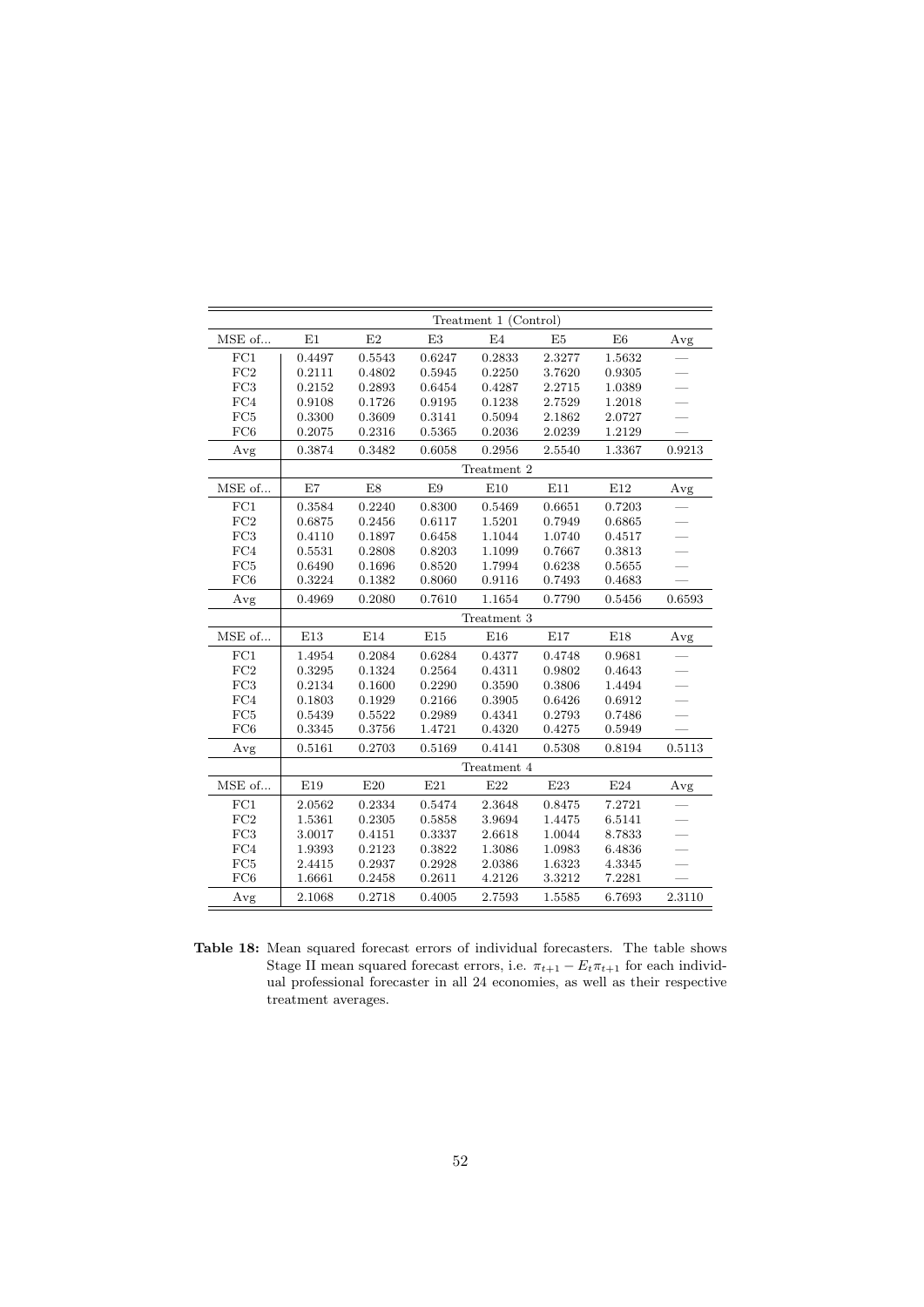| Treatment                 |            | Treatment 2 |            | Treatment 3 |            | Treatment 4 |
|---------------------------|------------|-------------|------------|-------------|------------|-------------|
| CRT score                 | High       | Low         | High       | Low         | High       | Low         |
| $#$ of subj.              | 27         | 9           | 22         | 14          | 21         | 15          |
| constant                  | 37\%       | 33%         | 59%        | 50%         | 38%        | 66\%        |
|                           | (0.325)    | (0.462)     | (0.115)    | (0.292)     | (0.602)    | (1.209)     |
| $E_{t-1}^{fc,j}\pi_t$     | 22%        | 11%         | 13%        | 14%         | 23\%       | 13%         |
|                           | (0.185)    | $(-0.598)$  | (0.395)    | (0.475)     | (0.613)    | (0.020)     |
| $E_{t-2}^{fc,j}\pi_{t-1}$ | $7\%$      | 22%         | $18\%$     | 14%         | $4\%$      | 13%         |
|                           | $(-0.479)$ | (0.003)     | $(-0.247)$ | $(-0.536)$  | (0.658)    | $(-0.551)$  |
| $\pi_{t-1}$               | 40\%       | 66\%        | 50%        | 64\%        | 47\%       | 33%         |
|                           | (0.599)    | (0.739)     | (0.822)    | (0.666)     | (0.860)    | (0.784)     |
| $\pi_{t-2}$               | 22%        | 33%         | 22%        | $7\%$       | $9\%$      | 13%         |
|                           | $(-0.358)$ | $(-0.969)$  | (0.386)    | $(-0.444)$  | $(-0.811)$ | (0.108)     |
| $y_{t-1}$                 | 11\%       | $11\%$      | 13%        | $14\%$      | 14\%       | 40\%        |
|                           | (1.242)    | $(-1.317)$  | $(-0.202)$ | (0.898)     | $(-1.869)$ | (2.292)     |
| $E_t^{pub} \pi_{t+1}$     | 77%        | 44%         | $36\%$     | 21%         | 29%        | 33%         |
|                           | (0.816)    | (0.839)     | (1.732)    | (1.418)     | (0.120)    | (0.336)     |
| avg. $R^2$                | 0.78       | 0.78        | 0.77       | 0.62        | 0.54       | 0.55        |
| $\#Sign.C$ oeff           | 2.18       | 2.22        | 2.13       | 1.85        | 1.67       | 2.13        |

Table 19: Percentages of significant regressors and the median regression coefficients (in parentheses) from estimating equations (18) and (19) for all professional forecasters per treatment, when samples are split according to the subjects' CRT score. A CRT score is considered high, if a subject answered at least two out of three questions correctly. Additionally, the table shows the average  $R^2$  and the average number of significant coefficients per forecaster for each treatment.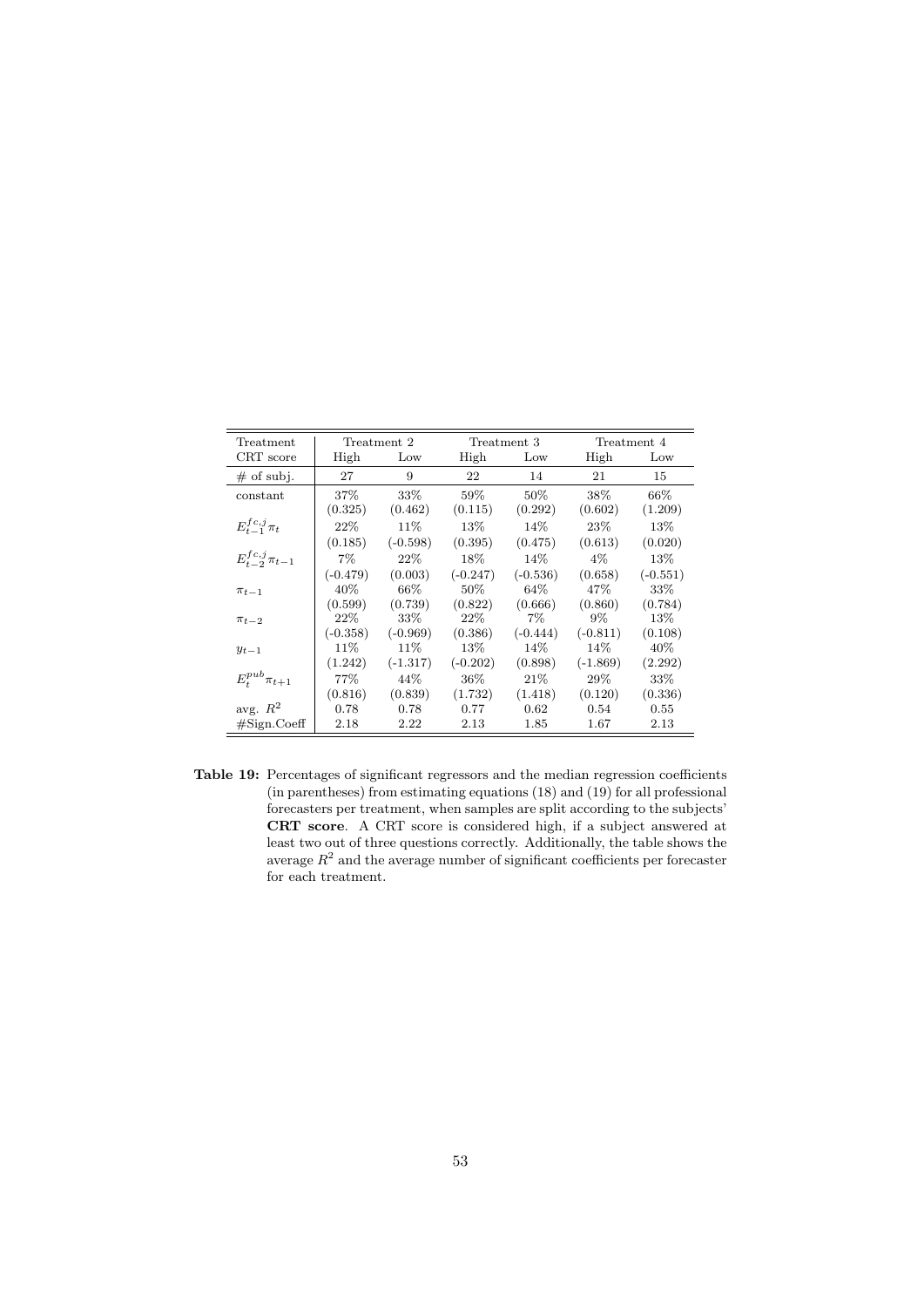|                                                                               | $\equiv$                            | $\overline{\mathbf{z}}$                         | $\frac{3}{2}$                                              | $\overline{4}$                                                    | $\overline{5}$                                             |
|-------------------------------------------------------------------------------|-------------------------------------|-------------------------------------------------|------------------------------------------------------------|-------------------------------------------------------------------|------------------------------------------------------------|
| constant                                                                      | $-0.712***$<br>$\left[0.063\right]$ | $-0.559***$<br>[0.066]                          | $-1.495***$<br>$\left[0.162\right]$                        | $-1.700***$<br>$\left[0.175\right]$                               | $-1.697***$                                                |
| $E_{t-2}^{pub}\pi_{t-1}-\pi_{t-1}$                                            | $0.383***$<br>$\left[0.051\right]$  | $-0.331***$<br>$\left[7\overline{F}0.0\right]$  | $-0.131**$<br>$\left[0.055\right]$                         | $-0.133^{**}$ [0.055]                                             | $\begin{bmatrix} 0.175 \\ -0.144** \\ 0.056 \end{bmatrix}$ |
| $Utilize_{t-2}$                                                               | $0.693***$<br>[0.126]               | $0.666***$<br>[0.121]                           | $0.518***$<br>[0.124]                                      | $0.491***$<br>[0.125]                                             | $0.361***$<br>[0.088]                                      |
| $E_{t-2}^{fc,j} \pi_{t-1} - \pi_{t-1}$                                        | $\left[0.073\right]$<br>$-0.054$    | $-0.013$ [0.027]                                | $-0.017$<br>[0.030]                                        | $\begin{bmatrix} -0.014 \\ 0.028 \end{bmatrix}$                   |                                                            |
| $E^{fc,j}_{t-2} \pi_{t-1} - \pi_{t-1}  *Utilize_{t-2}$<br>$ \pi_{t-1}-\pi^T $ | $\left[0.196\right]$<br>$-0.317$    | $[0.184]$<br>$-0.440***$<br>[0.098]<br>$-0.292$ | $[0.190]$<br>-0.319***<br>$\left[0.100\right]$<br>$-0.299$ | $\begin{bmatrix} -0.279 \\ [0.190] \\ -0.319*** \\ \end{bmatrix}$ | $-0.333***$<br>[0.100]                                     |
| $I_{t-1}^{cred}$                                                              |                                     |                                                 | $1.208***$<br>[0.190]                                      | $1.185***$<br>[0.191]                                             | $1.179***$<br>[0.191]                                      |
| CRT                                                                           |                                     |                                                 |                                                            | $0.110***$<br>[0.035]                                             | $0.113***$<br>0.035                                        |

Table 20: Determinants of the utilization of central bank projections in Stage II. This table summarizes the results of a series of probit models from Section 6.1, where the dependent variable  $Utility$  is binary taking value 1 bank projection and 0 if not. A central bank projection is said to be utilized if an individual professional forecasters forecast is within 5 Table 20: Determinants of the utilization of central bank projections in Stage II. This table summarizes the results of a series of probit models from Section 6.1, where the dependent variable Utilize<sub>t</sub> is binary taking value 1 if individual professional forecasters utilized the central basis points of the respective central bank projection. The data used for estimation of the series of probit models stems from Stage II of Treatments 2, 3, and 4.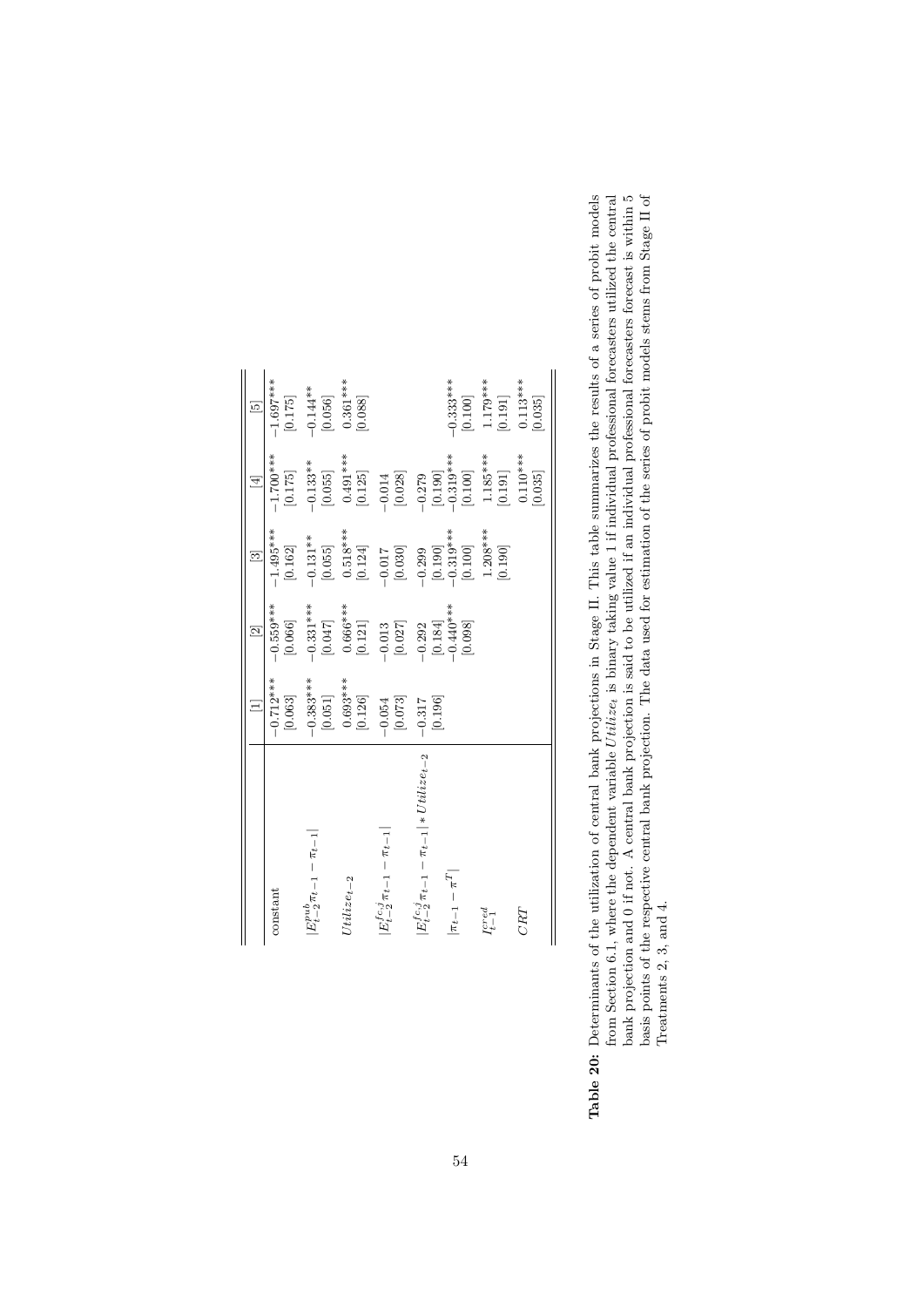|                                                                           | $\Xi$                               | $\overline{z}$                                                          | $\Xi$                                                                                                                  | $\overline{E}$                                                               | $\overline{5}$                                                             | $\odot$                                                                            |
|---------------------------------------------------------------------------|-------------------------------------|-------------------------------------------------------------------------|------------------------------------------------------------------------------------------------------------------------|------------------------------------------------------------------------------|----------------------------------------------------------------------------|------------------------------------------------------------------------------------|
| constant                                                                  | $-0.798***$<br>$\left[0.070\right]$ | $-0.481***$<br>[0.082]                                                  | $-0.923***$                                                                                                            | $-0.983***$<br>$\left[0.152\right]$                                          | $-1.012***$                                                                | $-0.892***$<br>$\left[ 0.136\right]$                                               |
| $E_{t-2}^{pub}\pi_{t-1} - \pi_{t-1}$                                      | $-0.314***$<br>[0.052]              | $-0.258***$<br>$\left[0.058\right]$                                     |                                                                                                                        | $-0.277***$                                                                  | $-0.247***$<br>$\left[0.056\right]$                                        |                                                                                    |
| $\label{eq:2} Itilize_{t-2}$                                              | $0.826***$<br>$[0.160]$             | $0.616^{***}$ [0.167]                                                   |                                                                                                                        | $[0.061]$<br>$0.509***$<br>$[0.170]$                                         | $0.498***$<br>[0.170]                                                      | $\begin{array}{c} -0.281^{***} \\ [0.061] \\ [0.411^{***}] \\ [0.098] \end{array}$ |
| $E_{t-2}^{fc,j}\pi_{t-1}-\pi_{t-1} $                                      | $[0.059] \label{eq:3}$              | $0.114***$<br>[0.055]                                                   | $\begin{array}{r} -0.273^{***} \\ [0.061] \\ [0.521^{***} \\ [0.169] \\ [0.136^{**} \\ [0.057] \\ [0.057] \end{array}$ | $0.139***$<br>[0.057]                                                        | $[0.101*]$                                                                 | $0.126**$ [0.056]                                                                  |
| $E_{t-2}^{fc,j}\pi_{t-1}-\pi_{t-1}]*Utilize_{t-2}$<br>$ \pi_{t-1}-\pi^T $ | $-0.171$ <sup>*</sup><br>[0.102]    | $\begin{bmatrix} 0.107 \\ -0.334*** \\ 0.040 \end{bmatrix}$<br>$-0.057$ | $\begin{bmatrix} 0.107 \\ -0.310^{***} \\ 0.040 \end{bmatrix}$<br>0.085                                                | $\begin{bmatrix} -0.082 \\ [0.107] \\ -0.310^{***} \\ [0.040] \end{bmatrix}$ | $\begin{bmatrix} 0.108 \\ -0.358^{***} \\ 0.040 \end{bmatrix}$<br>$-0.063$ | $0.314***$<br>$\left[ 0.040\right]$                                                |
| $I_{t-1}^{cred}$                                                          |                                     |                                                                         | $0.703***$<br>$\left[0.182\right]$                                                                                     | $0.698***$<br>$\left[ 0.182\right]$                                          |                                                                            | $0.694***$<br>[0.694]                                                              |
| $Cred_{Reported}$                                                         |                                     |                                                                         |                                                                                                                        |                                                                              | $0.093***$<br>[0.015]                                                      |                                                                                    |
| CRT                                                                       |                                     |                                                                         |                                                                                                                        | $0.034$<br>[0.034]                                                           | [0.026]                                                                    |                                                                                    |

Table 21: Determinants of the utilization of central bank projections in Stage III. This table summarizes the results of a series of probit models from Section 6.2, where the dependent variable  $Utility$  is binary taking value 1 if individual professional forecasters utilized the central bank projection and 0 if not. A central bank projection is said to be utilized if an bank projection and 0 if not. A central bank projection is said to be utilized if an individual professional forecasters forecast is within 5 basis points of the respective central bank projection. The data used for estimation of the series of probit models stems from Stage III Table 21: Determinants of the utilization of central bank projections in Stage III. This table summarizes the results of a series of probit models from Section 6.2, where the dependent variable Utilize<sub>t</sub> is binary taking value 1 if individual professional forecasters utilized the central basis points of the respective central bank projection. The data used for estimation of the series of probit models stems from Stage III of Treatments 2, 3, and 4. of Treatments 2, 3, and 4.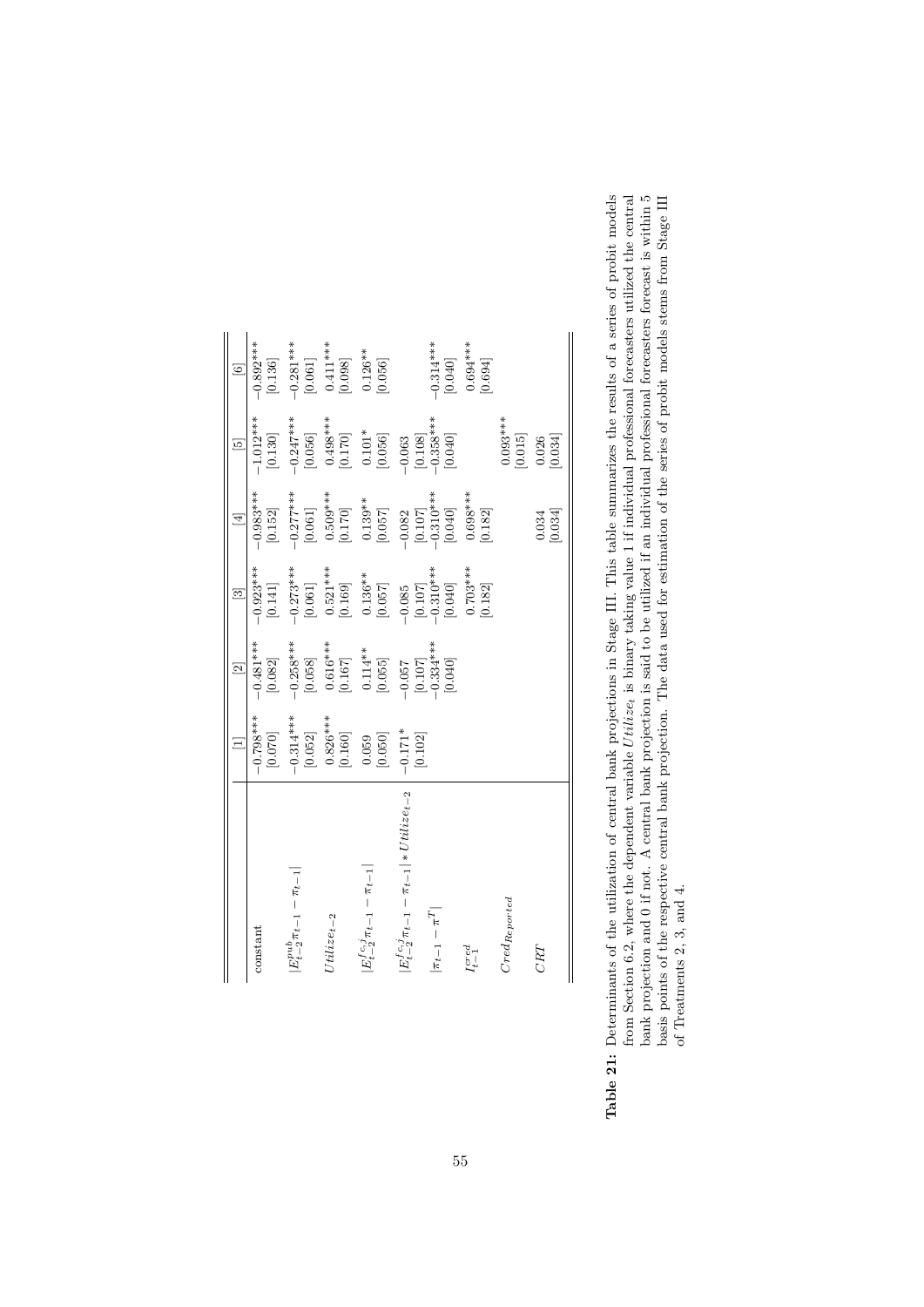

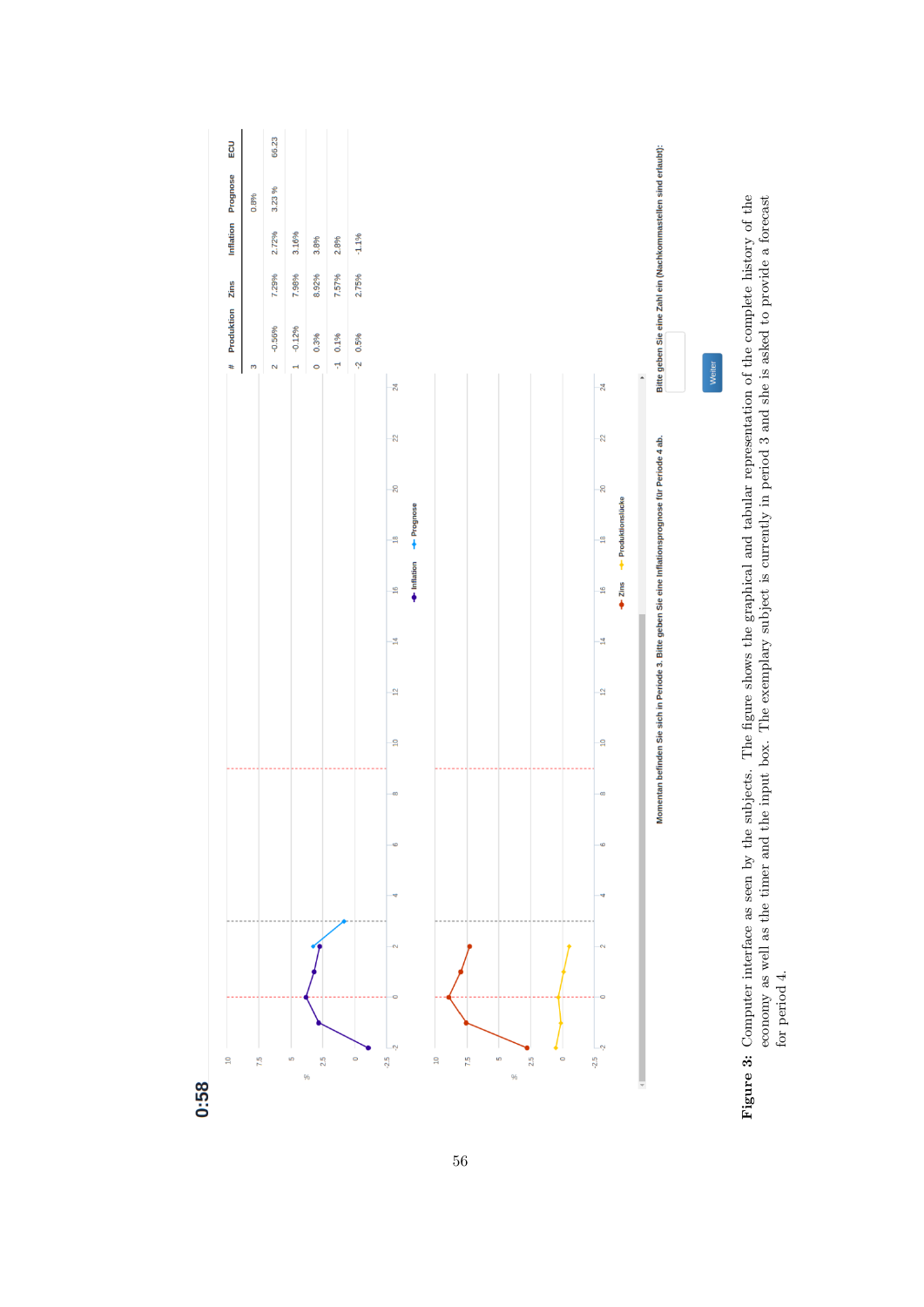

Figure 4: Resulting aggregate time series for inflation (solid line), the output gap (dashed line), and the interest rate (dotted line) for all six experimental economies of Treatment 1 (control treatment).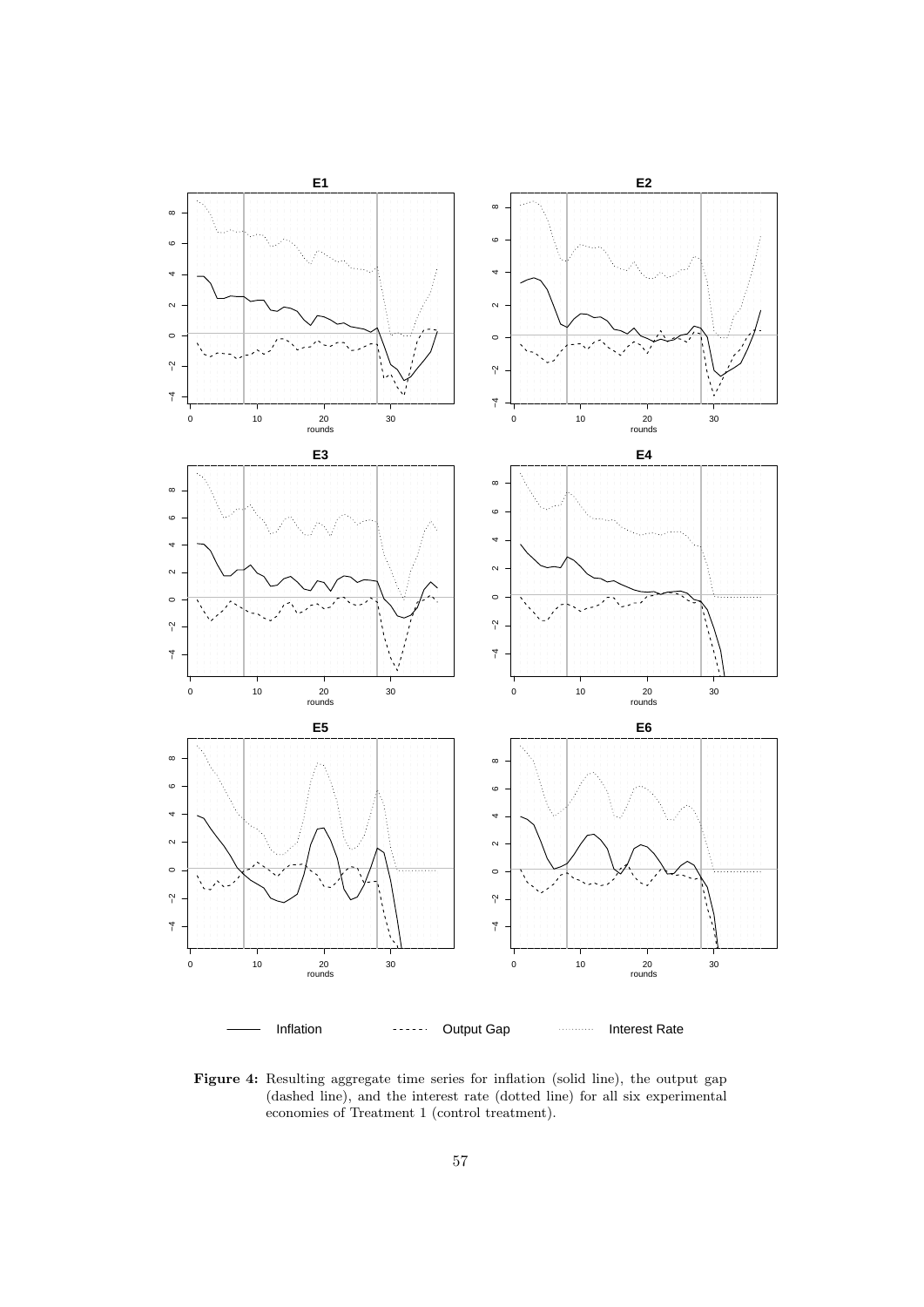

Figure 5: Resulting aggregate time series for inflation (solid line), the output gap (dashed line), and the interest rate (dotted line) for all six experimental economies of Treatment 2.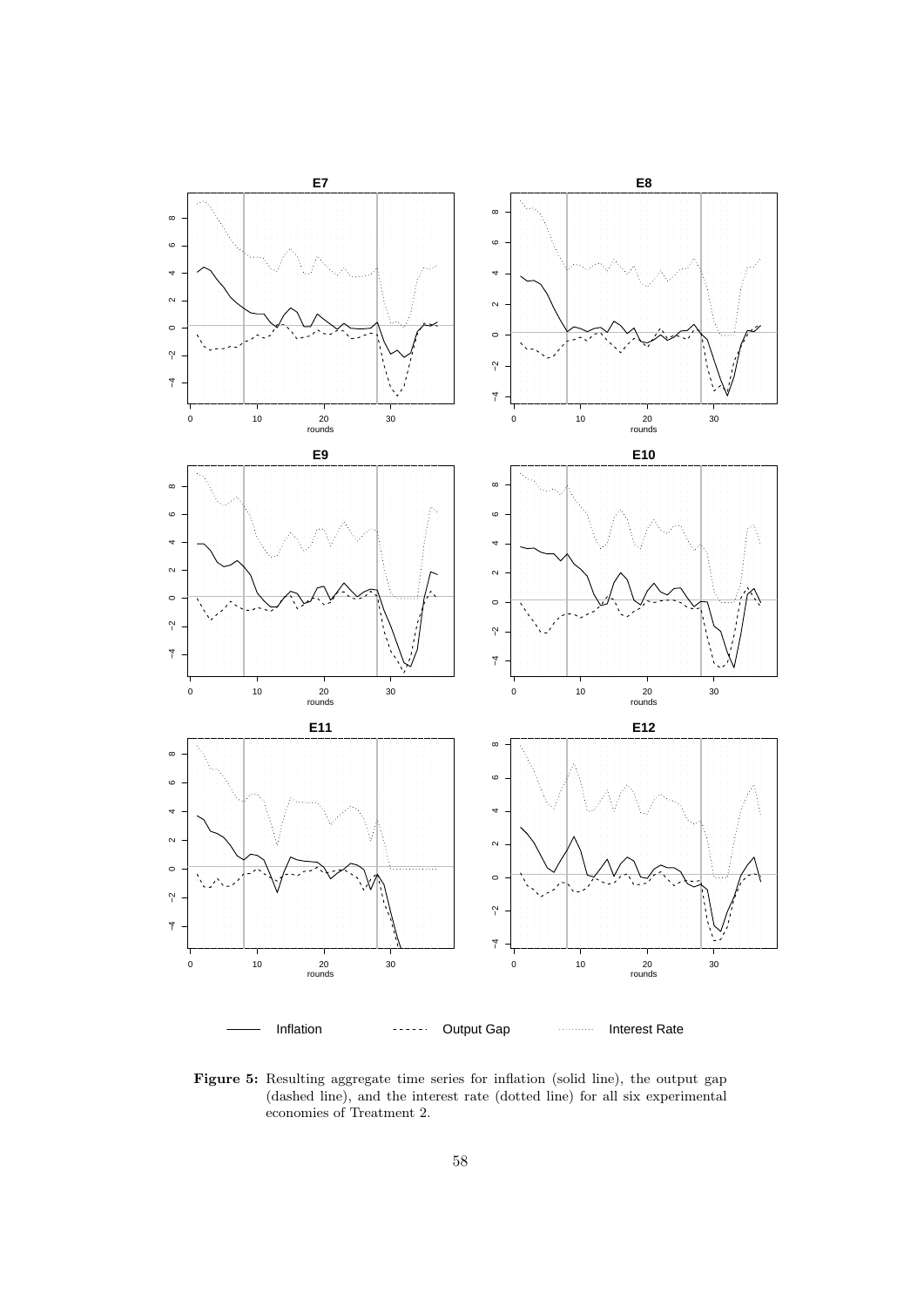

Figure 6: Resulting aggregate time series for inflation (solid line), the output gap (dashed line), and the interest rate (dotted line) for all six experimental economies of Treatment 3.